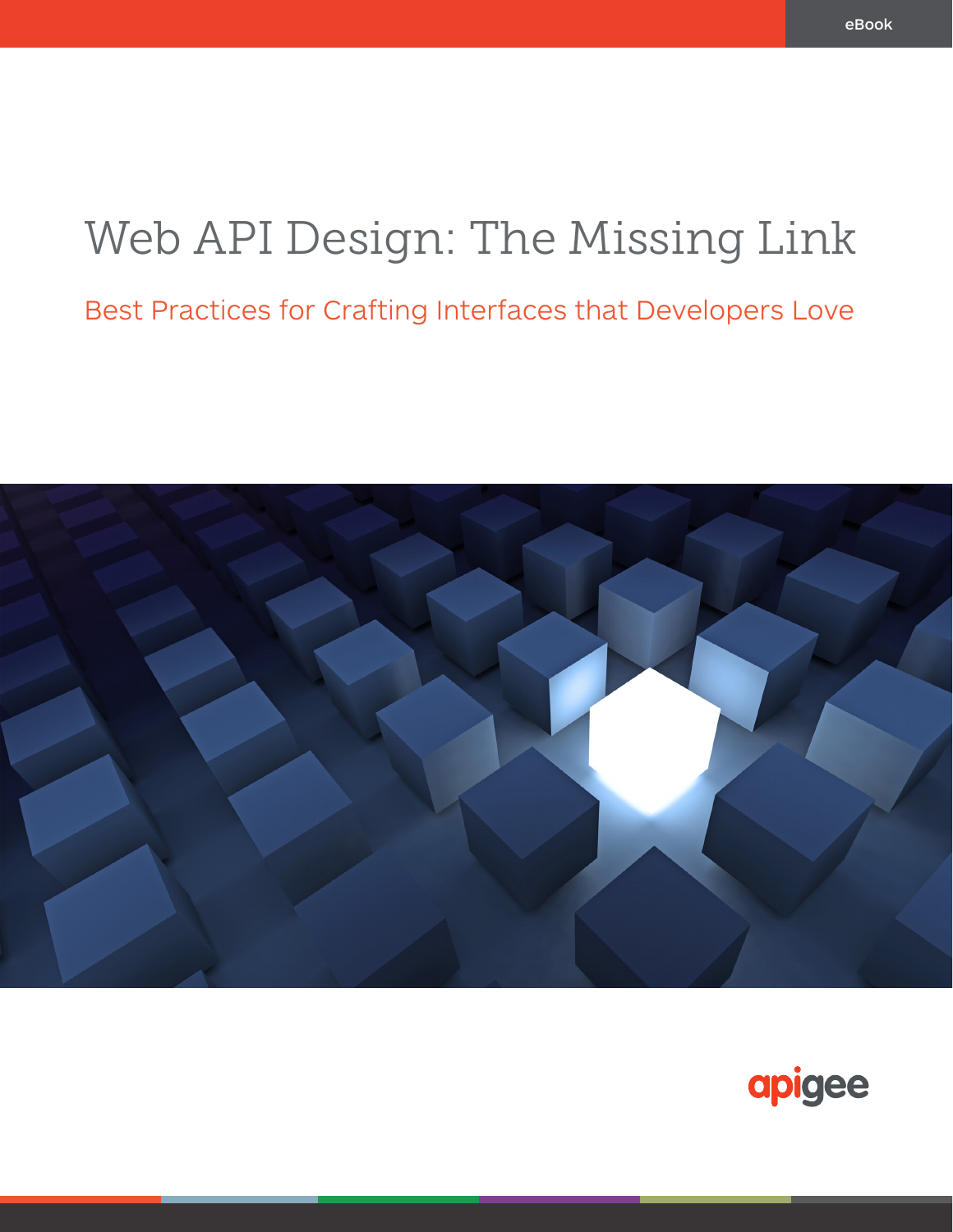## Table of Contents

#### Foreword | 4

#### Introduction | 6

#### Web APIs and REST | 7

The job of the API designer | 7 What is a web API? | 7 What is REST? | 7

### HTTP and REST: A data-oriented design paradigm | 9

Why is a data-oriented approach useful? | 9 API design elements | 10

#### Designing representations | 11

Use JSON | 11

Keep your JSON simple | 11

Include links | 12

Why is this better? Are URI templates still needed when you have links? An analogy with the World Wide Web Including links, step 2 A word of caution How should I represent links in my resources? Who uses links? More later

#### Designing URLs | 21

In URLs, nouns are good; verbs are bad | 21

Well-known URLs | 21

Designing entity URLs | 21

Permalinks The web is flat Solutions to the renaming dilemma Stability of types

Designing query URLs | 25

Representing relationships in query URLs Express relationships symmetrically in URLs and representations A general model for query URLs Path parameters, or matrix parameters Filtering collections

What about responses that don't involve persistent resources? | 28

#### More on representation design | 30

Include self-reference and kind properties | 30

Why are the self and the kind properties good ideas? | 30

How should I represent collections? | 30

Paginated collections

Custom resource types and using URLs for resource types | 34 Supporting multiple formats | 35

What about property names? | 35

Date and time formats | 36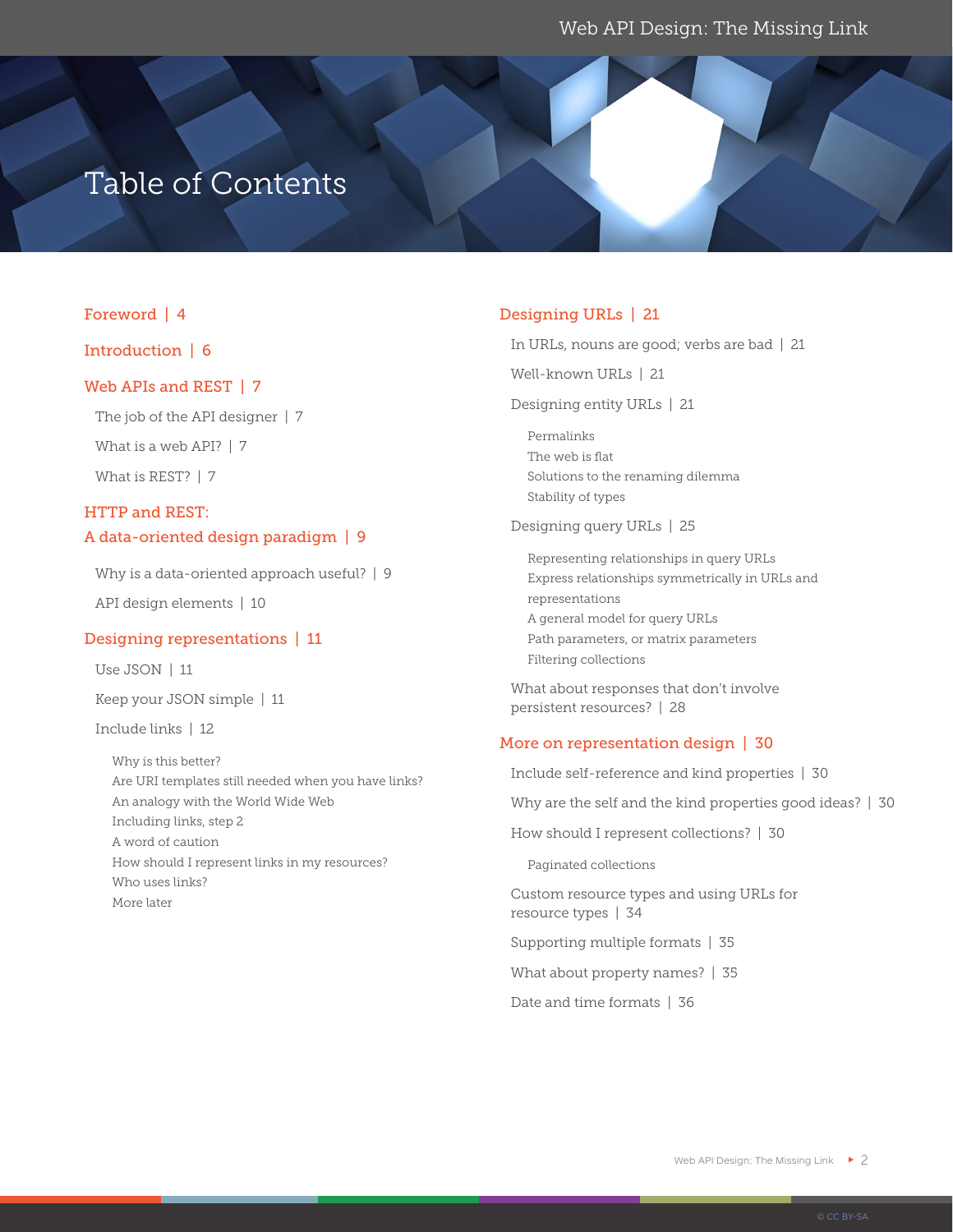#### Chatty APIs | 37

Pagination and partial response | 37

Add optional fields in a comma-delimited list Make it easy for application developers to paginate objects in a database

#### Handling errors | 39

Message for people | 40

Modeling actions | 41

Authentication | 43

#### Complement with an SDK | 44

#### Versioning | 45

Doing nothing for versioning | 45

Links and version identifiers in URLs make awkward bedfellows | 46

#### Conclusion | 48

Appendix: Other approaches to representing links | 49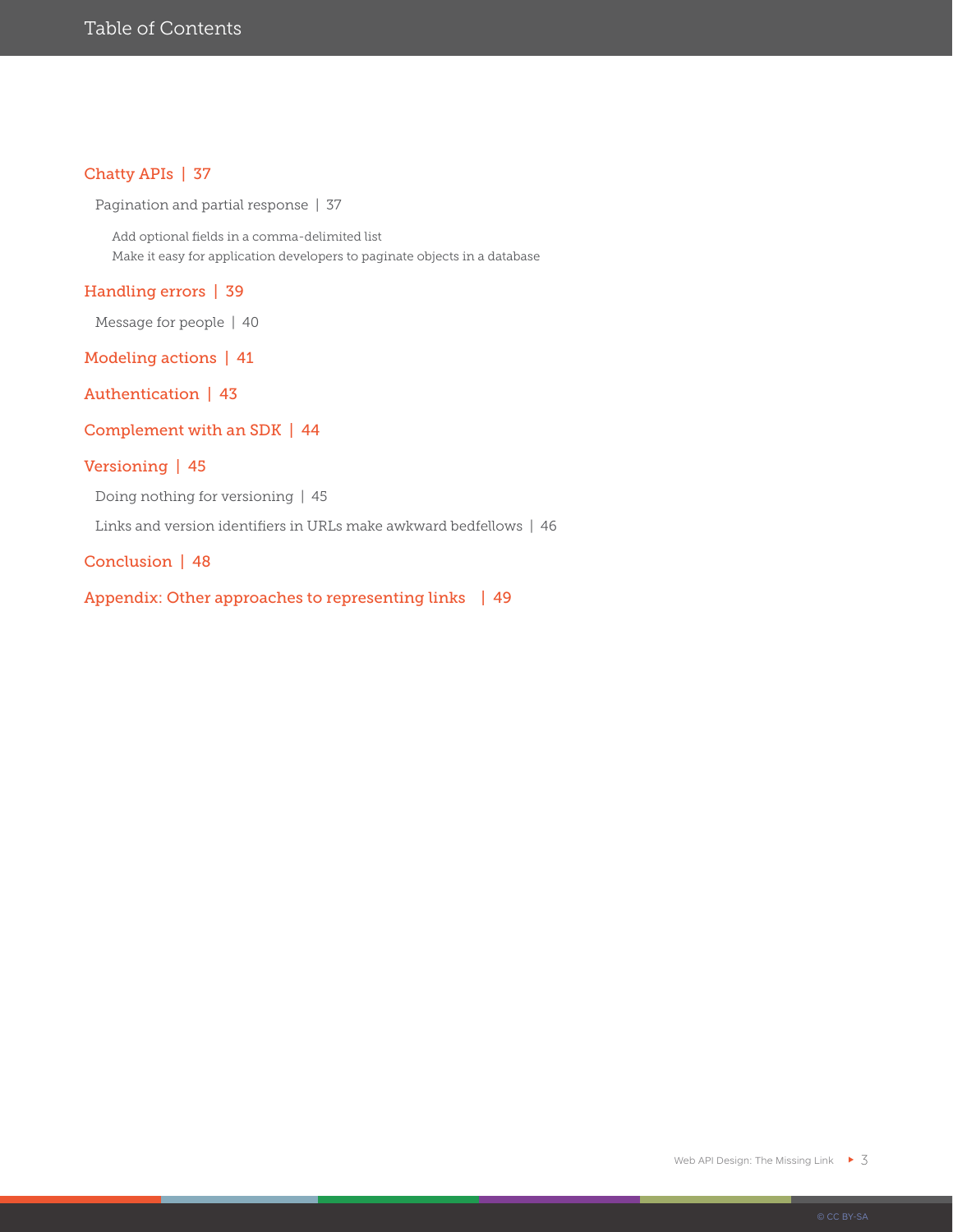## <span id="page-3-0"></span>Foreword

The state of the art in web API design is constantly evolving as web APIs continue to become more important in business and in technology.

As a leader in API management, Apigee works with hundreds of customers to develop and manage a large number of APIs. By reflecting on our experiences and those of our customers and the industry at large, we have gained some insights into which API design innovations are bringing real benefits and becoming notable trends. This book is our attempt to capture some of the significant trends in API design that we have seen emerge in the past couple of years.

This book tries to be clear and simple, but it is not intended to be a beginner's guide to API design. If you are looking for more introductory material, you may wish to consult previous books from Apigee on the topic, [like this one](https://pages.apigee.com/web-api-design-website-h-ebook-registration.html?int_source=resources-main&int_medium=website&int_campaign=ebook&int_content=api-design), or one of many other texts available.

Our earlier book used the example of a simple application for tracking dogs and their owners. In this book, we show how that example might be evolved to match more recent thinking about APIs. Here are two example resources from our earlier book:

#### https://dogtracker.com/dogs/12345678:

```
{ "id": "12345678", 
  "kind": "Dog"
  "name": "Lassie", 
  "furColor": "brown",
  "owner": "98765432"
}
```
https://dogtracker.com/persons/98765432:

```
{ "id": "98765432", 
  "kind": "Person"
  "name": "Joe Carraclough", 
  "hairColor": "brown"
}
```
and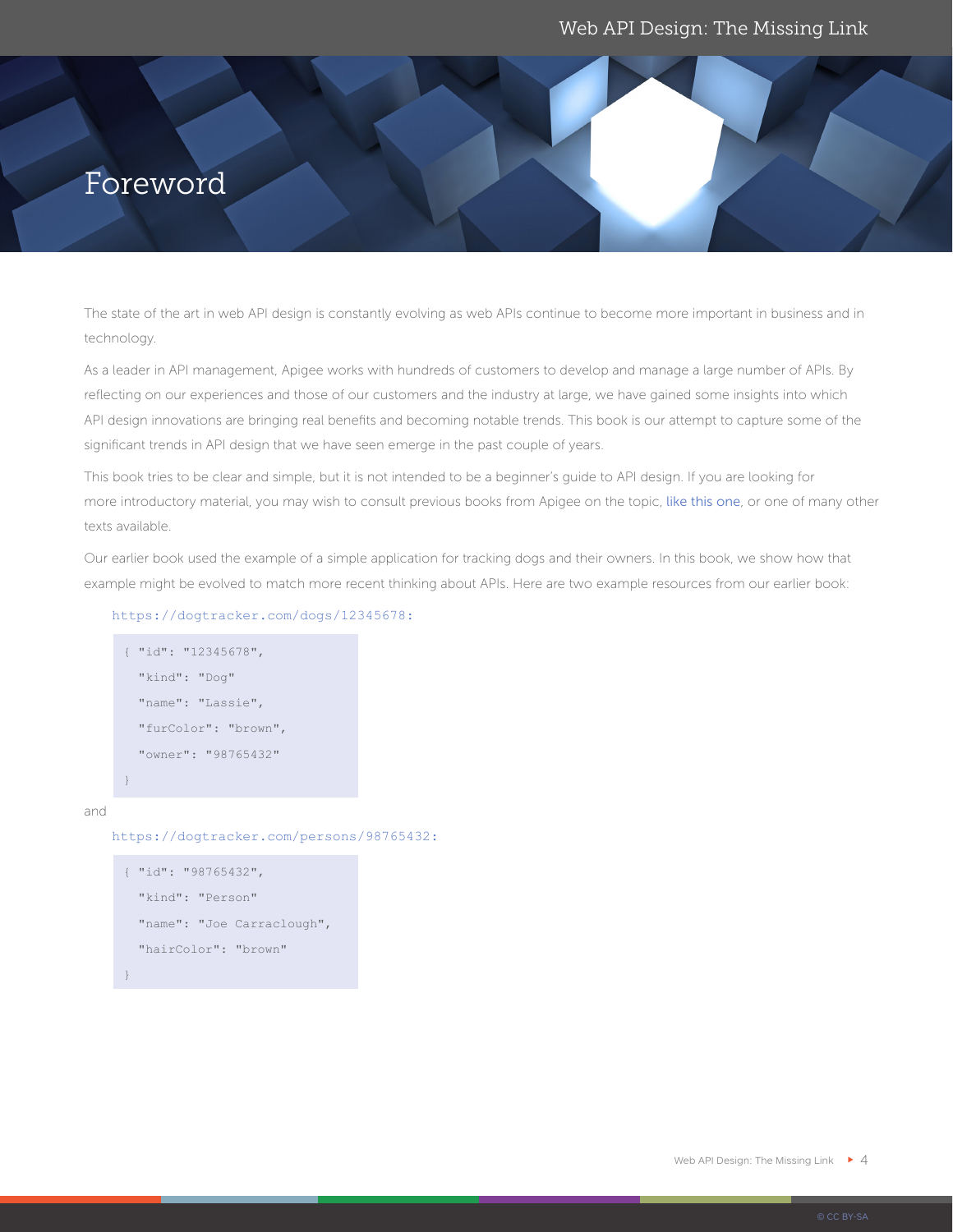The API allows a client to perform a number of specific operations on these resources. For example, given a dog, retrieve information on the owner, and, given a person, retrieve all the dogs belonging to that person. The common technique for exposing these functions in an API is to define a [URI template](https://tools.ietf.org/html/rfc6570) that the client can use to construct URLs from information in the resources (if you are not familiar with URI templates, they are like URLs with variables in them that can be replaced with values to form a usable URL). In the example above, we might describe the following URI templates:

https://dogtracker.com/persons/{personID}

#### https://dogtracker.com/persons/{personID}/dogs

#### https://dogtracker.com/dogs/{dogID}

These templates allow a client that has access to the data for the dog above to construct the following URL to address the dog's owner:

#### https://dogtracker.com/persons/98765432

Similarly, a client can construct this URL to address all the owner's dogs:

#### https://dogtracker.com/persons/98765432/dogs

The HTTP methods GET, POST, PUT or PATCH, and DELETE can be used with these templates to read, create, update, and delete description resources for dogs and their owners.

This API style has become popular for many reasons. It is straightforward and intuitive, and learning this pattern is similar to learning a programming language API.

APIs like this one are commonly called RESTful APIs, although they do not display all of the characteristics that define REST (more on REST later).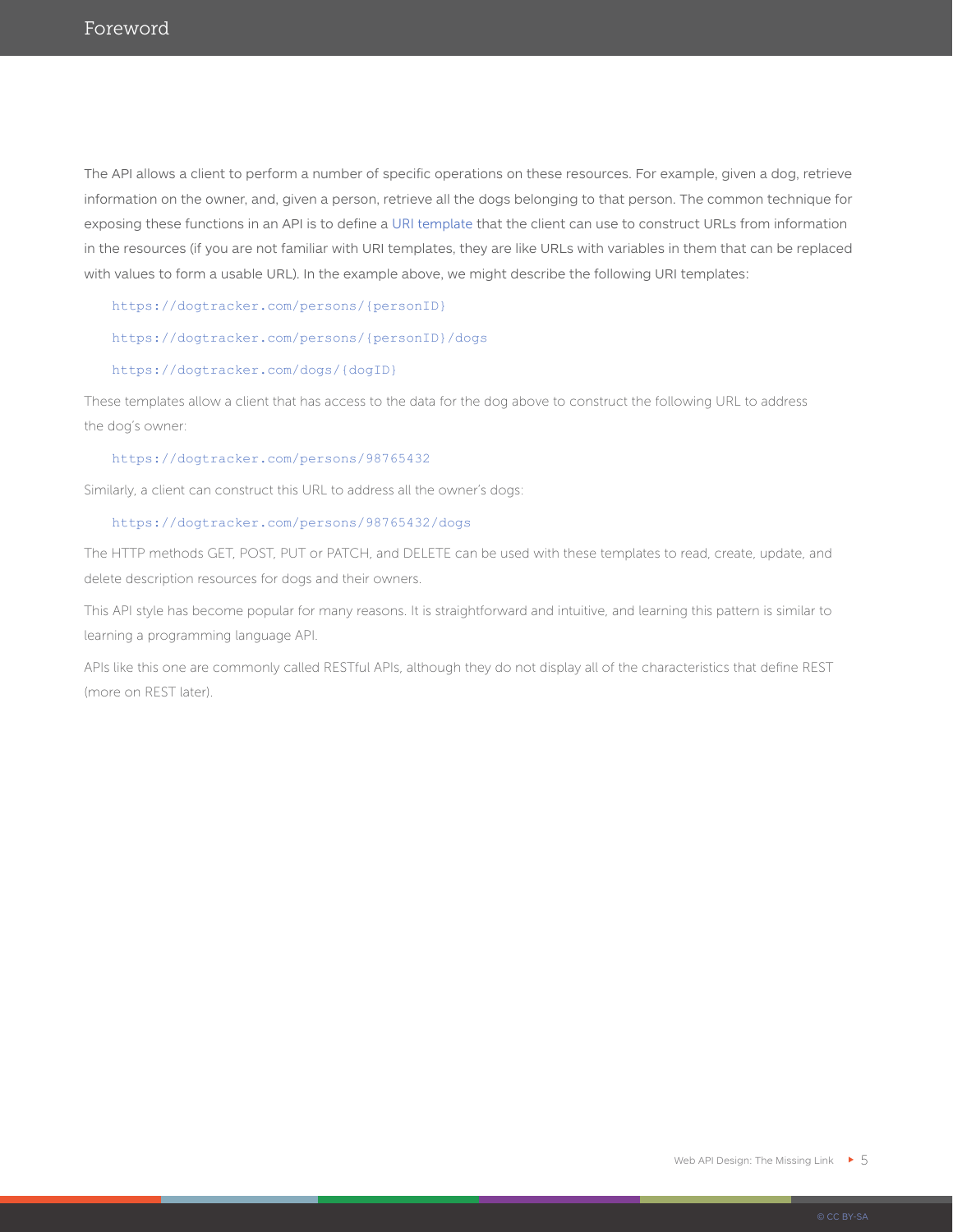## Introduction

Web APIs use HTTP, by definition. In the early days of web APIs, people spent a lot of time and effort figuring out how to implement the features of previous-generation distributed technologies like CORBA and DCOM on top of HTTP. This led to technologies like SOAP and WSDL. Experience showed that these technologies were more complex, heavyweight, and brittle than was useful for most web APIs. The idea that replaced SOAP and WSDL was that you could use HTTP more directly with much less technology layered on top. Most modern web APIs are much simpler than SOAP or WSDL APIs, but preserve some of the basic ideas of remote procedure call—which is not native to HTTP—implemented much more lightly on top of HTTP. These APIs have come to be known as RESTful APIs. At Apigee, we advocate that you should, as much as you can, only use HTTP without additional concepts.

#### Here's Why:

When you design any interface, you should try to put yourself in the shoes of the user. As an API provider, you may work on a single API or a small group of APIs, but it is likely that your users deal with many more APIs than yours. This means that they probably come to your API with significant knowledge of basic HTTP technologies and standards, as well as other APIs. Because of this, there is a lot of value in adhering to standards and established conventions, rather than inventing your own. The HTTP specifications are some of the best-written, best-designed, and most universally accepted standards that the industry has ever seen—the chances of you inventing an alternative that will serve your users better are low. Not all your users will have detailed knowledge of the HTTP standards, but making them learn the standard HTTP mechanisms to use your API will be a better investment for them and for you than teaching them an alternative you invented.

For example, if your API uses POST to create a resource, be sure to include a [Location](https://tools.ietf.org/html/rfc7231#section-7.1.2) header in the response that includes the URL of the newly-created resource, along with a [201](https://tools.ietf.org/html/rfc7231#section-6.3.2) status code—that is part of the HTTP standard. If you need to check that two people don't try to update the same web resource simultaneously, use the [ETag](https://tools.ietf.org/html/rfc7232#section-2.3) and [If-Match](https://tools.ietf.org/html/rfc7232#section-3.1) headers that again is the HTTP standard. If your API allows users to request data in different formats, use the [HTTP Accept header](https://tools.ietf.org/html/rfc7231#section-5.3.2).

If you want to provide alternatives to standard mechanisms that are specific to your API, go ahead, but do it in addition to supporting the standard mechanisms, not instead. Do all of this and your users—especially those that are knowledgeable of the workings of the web and are experienced with other APIs—will thank you.

This book is a collection of design practices that we have developed in collaboration with some of the leading API teams around the world. And we'd love your feedback—whether you agree, disagree, or have some additional web API design best practices and tips to share. The [API Design group in the Apigee Community](https://community.apigee.com/spaces/123/index.html) is a place where web API design enthusiasts come together to share and debate design practices. We'd love to see you there.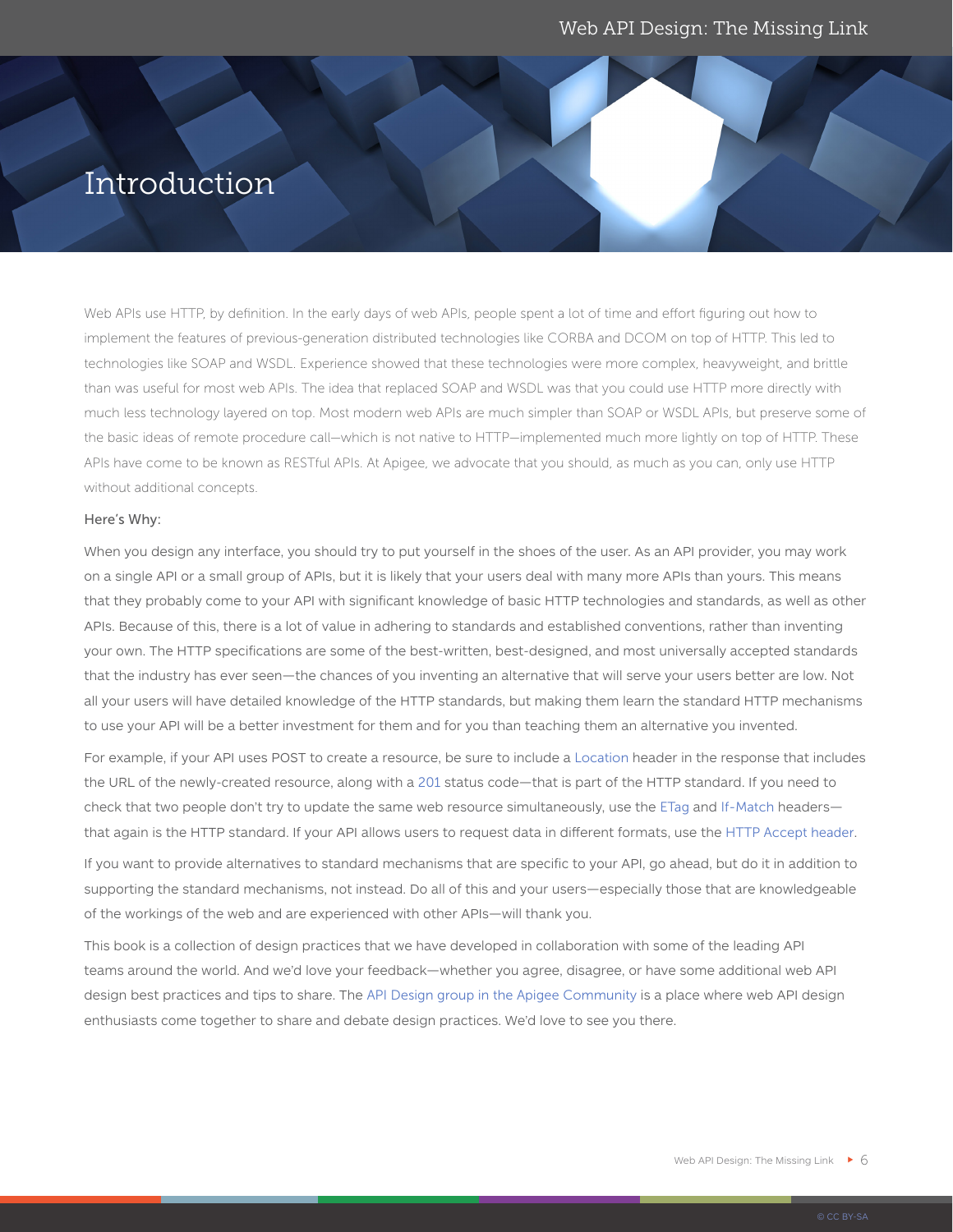## Web APIs and REST

## The job of the API designer

The API's job is to make the application developer as successful as possible. When crafting APIs, you should think about design choices from the application developer's point of view.

Why? Take a look at the value chain below. The application developer is the linchpin of the entire API strategy. The primary design principle when crafting your API should be to maximize application developer productivity and success.



Getting the design right is important because design communicates how something will be used. The question then becomes what is the design with optimal benefit for the application developer?

## What is a web API?

A web API is the pattern of HTTP requests and responses that is used to access a website that is specialized for access by arbitrary computer programs, rather than (or as well as) web browsers used by humans.

## What is REST?

REST is the name that has been given to the architectural style of HTTP itself, described by one of the leading authors of the HTTP specifications. HTTP is the reality—REST is a set of design ideas that shaped it. From a practical point of view, we can focus our attention on HTTP and how we use it to develop APIs. The importance of REST is that it helps us understand how to think about HTTP and its use.

There are a few web APIs that are designed to use only HTTP concepts and no more. The majority of modern APIs uses some subset of the concepts from HTTP, blended with some concepts from other computing technologies. For example, many web APIs are defined in terms of endpoints that have parameters. Endpoint and parameter are not terms or concepts that are native to HTTP or REST—they are concepts carried over from Remote Procedure Call (RPC) and related technologies. The term RESTful has emerged for web APIs that use more of the native concepts and techniques of HTTP than antecedent technologies did, but also blend in other concepts. Many good APIs have been designed this way, and in fact, this blended style is probably the most common API style in use. HTTP and REST are precisely defined<sup>1</sup>, but the term RESTful is not—it is one of those "I know it when I see it" sort of concepts.

 $<sup>1</sup>$  Sometimes you will hear people claim that REST is not precisely defined—this is not true.</sup>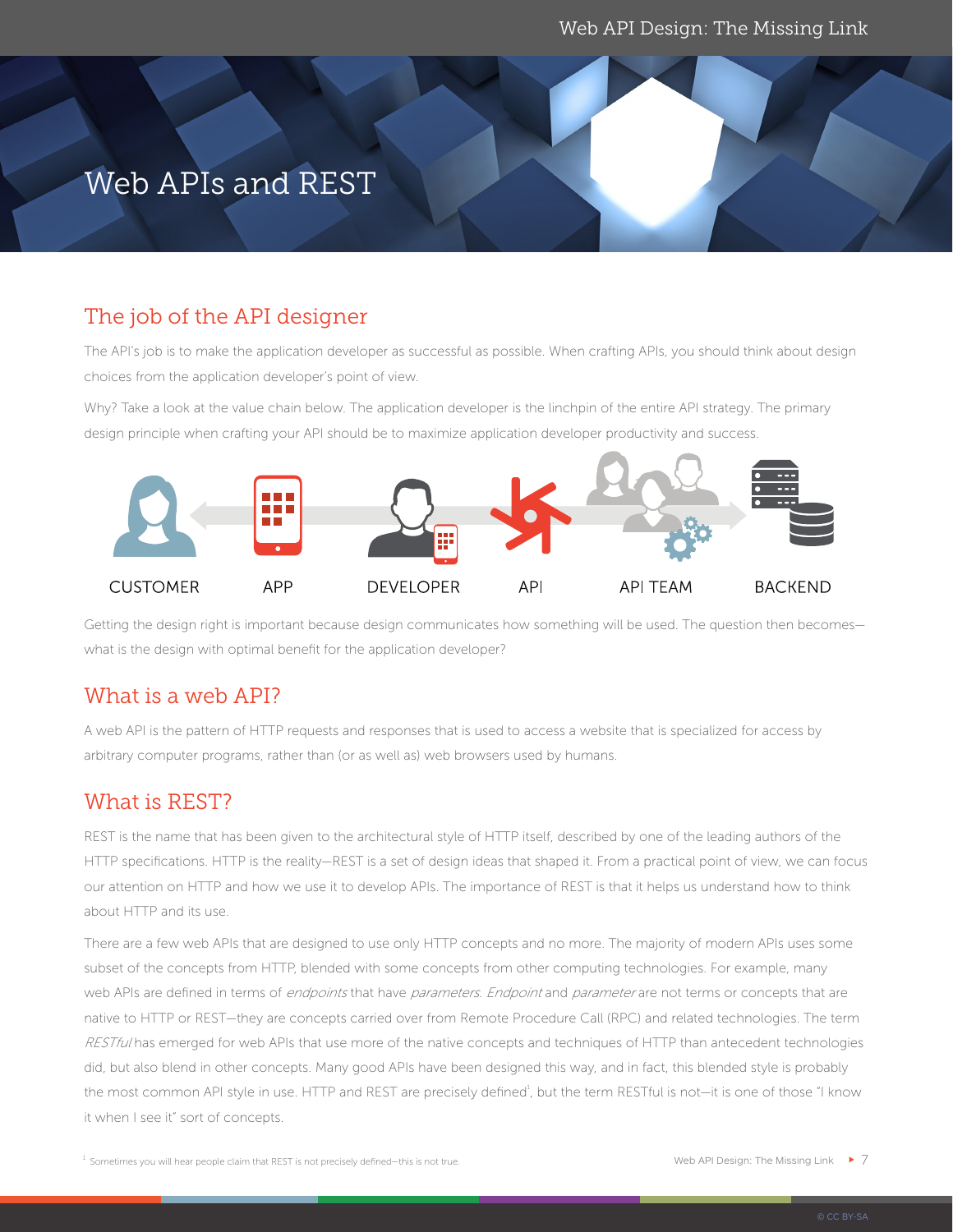We are not purist about HTTP and REST—the effectiveness of the API is what matters—but we also believe that all other things being equal, it is better to add as few concepts beyond just HTTP as possible. If you do this, there will be fewer unique features of your API to be learned and managed over time. This belief is really an expression of the more fundamental idea of Occam's razor—use the fewest number of concepts necessary to solve the problem. Quoting Antoine de Saint-Exupery, "perfection is achieved not when there is nothing more to add, but when there is nothing more to take away."

There are other reasons than conceptual minimalism for limiting ourselves to HTTP concepts for web APIs. One of the most important characteristics that designers of distributed APIs strive for is minimizing coupling between the client and the server. The measure of coupling is how easily either side can be changed without breaking the other. Minimizing coupling is one of the most difficult things to achieve in API design. HTTP's track record of success in this regard may be unprecedented. Consider that the web still supports HTTP clients that were written 20 years ago, showing just how effectively HTTP has decoupled clients from servers. The analysis and description of how HTTP achieves this level of decoupling is one of the highlights of the [REST](https://www.ics.uci.edu/~fielding/pubs/dissertation/rest_arch_style.htm)  [dissertation](https://www.ics.uci.edu/~fielding/pubs/dissertation/rest_arch_style.htm), and decoupling is one of the primary reasons to be interested in HTTP as a platform for APIs in the first place. One reason that it is controversial to layer concepts from other models on top of HTTP—for example, those that derive from RPC—is that they tend to undermine the loose coupling quality of the HTTP design. This is another important reason to stick with just HTTP.

In the remainder of this book, we explore how to design web APIs using only the inherent concepts of HTTP. We use the term REST AP/ to mean web APIs that have this quality<sup>2</sup>.

 $^2$  Since REST is an architectural style, it should be possible to invent APIs in this style that are totally independent of HTTP. Such APIs are outside the scope of this book.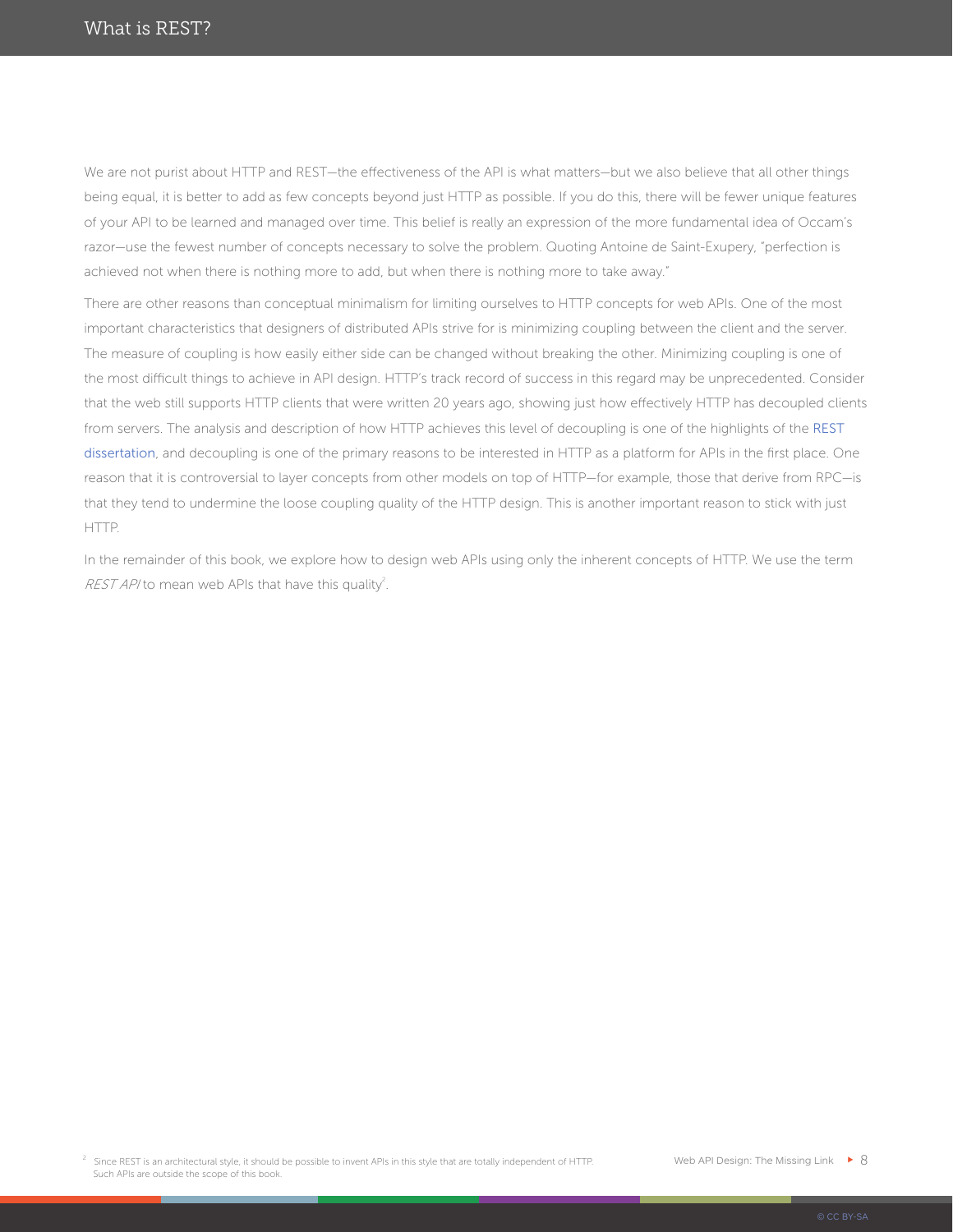## <span id="page-8-0"></span>HTTP and REST: A Data-oriented Design Paradigm

A REST API focuses on the underlying entities of the problem domain it exposes, rather than a set of functions that manipulate those entities. Following the example introduced in the [Foreword](#page-3-0), suppose our problem domain is tracking dogs and their owners. Primary entities we might expose would include:

• The collection of known dogs. Its URL might be https://dogtracker.com/dogs.

• Individual dogs. They each have a unique URL. We will discuss the format of their URLs in a moment.

We also need something analogous for owners.

## Why is a data-oriented approach useful?

Given the URL of an individual dog and knowledge of how the HTTP protocol works, you already know how to do quite a few things. For example, you know how to retrieve the details of the dog using the GET method, delete the dog using the DELETE method, and modify properties of the dog using the PATCH or PUT methods. To use these successfully, you have to understand the properties of a dog, but the mechanics of the operations are already known to you. If the dog has related entities, like an owner or a medical history, you can manipulate those entities in a similar way.

Similarly, given the URL of a collection of dogs, you already know how to create new ones, using the POST method, and find existing ones, using GET. You may have to learn how to filter the collection to narrow your search, but in a well-designed API, it is likely that is done using query parameters added to the URL of the collection.

By contrast, in a function-oriented API, there is more variability, and much more detail you have to learn. Consider this table of examples:

| $\cdots$                    | $\cdots$                          |
|-----------------------------|-----------------------------------|
| /getAllDogs                 | /getAllLeashedDogs                |
| /verifyLocation             | /verifyVeterinarianLocation       |
| /feedNeeded                 | /feedNeededFood                   |
| /createRecurringWakeUp      | /createRecurringMedication        |
| /giveDirectOrder            | /doDirectOwnerDiscipline          |
| /checkHealth                | /doExpressCheckupWithVeterinarian |
| /getRecurringWakeUpSchedule | /getRecurringFeedingSchedule      |
| /getLocation                | /getHungerLevel                   |
|                             |                                   |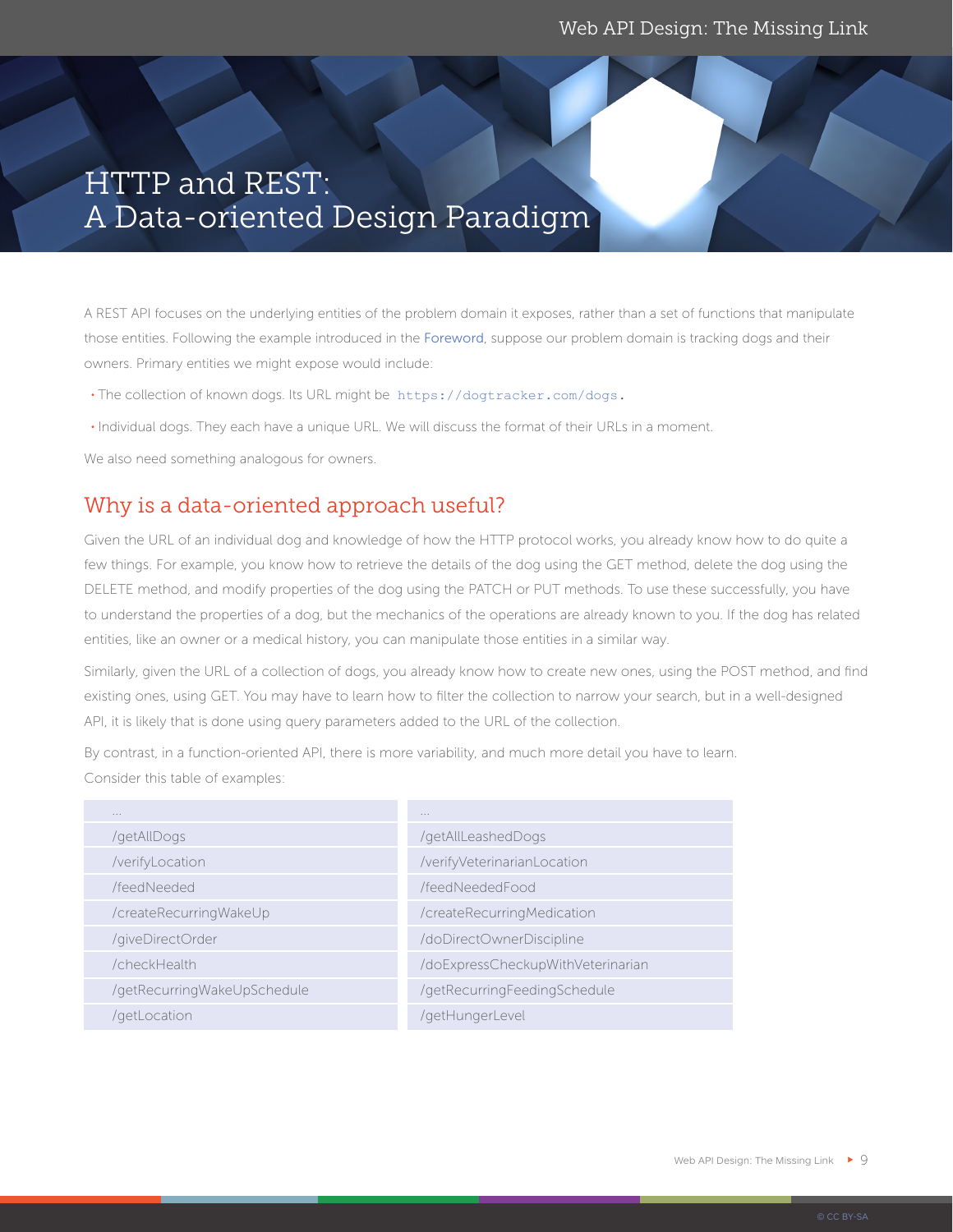| /getDog                            | /getSquirrelsChasingPuppies            |
|------------------------------------|----------------------------------------|
| /newDog                            | /newDogForOwner                        |
| /getNewDogsSince                   | /getNewDogsAtKennelSince               |
| /getRedDogs                        | /getRedDogsWithoutSiblings             |
| /getSittingDogs                    | /getSittingDogsAtPark                  |
| /setDogStateTo                     | /setLeashedDogsStateTo                 |
| /replaceSittingDogsWithRunningDogs | /replaceParkSittingDogsWithRunningDogs |
| /saveDog                           | /saveMommaDogsPuppies                  |
| 1.1.1                              | 1.1.1                                  |

To use an API made up of functions like this, you must understand what a dog is, and what its inherent properties are, but you also have to learn a lot of detail that is specific to the functions of the API. That detail has no clear structure or pattern you can use to help learn it, so there is a significant burden of learning, and the knowledge you acquire will not help you with the next API you need to learn. There are few, if any, common elements between APIs in this style.

A significant part of the value of basing your API design on HTTP and REST comes from the uniformity that it brings to your API. In essence, when you use HTTP natively, you don't need to invent an API at all-HTTP provides the API, and you just define the data in your resources. In REST, this idea is called the [uniform interface](https://www.ics.uci.edu/~fielding/pubs/dissertation/rest_arch_style.htm#sec_5_1_5) constraint. In the World Wide Web, the significance of this idea is greater than just making APIs easier to learn—having a uniform interface is part of what makes it possible to implement universal pieces of software, like web browsers and search bots, that work with any website.

## API Design Elements

The following aspects of API design are all important, and together they define your API:

- The representations of your resources—this includes the definition of the fields in the resources (assuming your resource representations are structured, rather than streams of bytes or characters), and the links to related resources.
- The use of standard (and occasionally custom) HTTP headers.
- The URLs and URI templates that define the query interface of your API for locating resources based on their data.
- Required behaviors by clients—for example, DNS caching behaviors, retry behaviors, tolerance of fields that were not previously present in resources, and so on.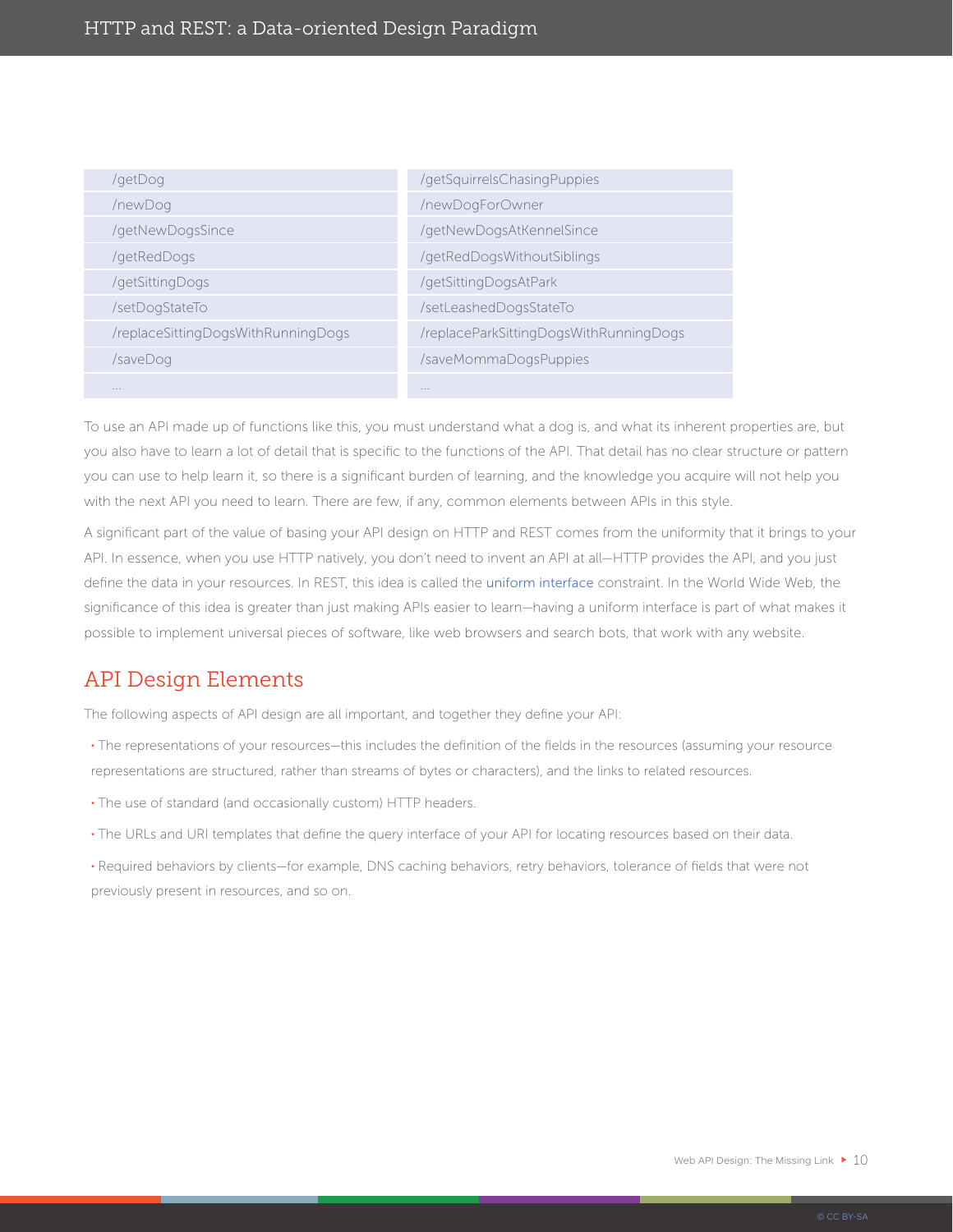## Designing Representations

Many discussions of API design begin with an extensive discussion of URL design. In a data-oriented model like REST, we think it is better to start with the representation design. We discuss URLs in the section called [Designing URLs](#page-20-0).

Representation is the technical term for the data that is returned when a web resource is retrieved by a client from a server, or sent from a client to a server. In the REST model, a web resource has underlying state, which cannot be seen directly, and what flows between clients and servers is a representation of that state. Users can view the representation of a resource in different formats, called media types. In principle, all media types for the representation of a particular resource should encode the same information, just in different formats.

## Use JSON

The dominant media type for resource representations in web APIs is [JavaScript Object Notation](http://www.json.org/) (JSON). The primary reasons for JSON's success are probably that it is simple to understand, and it is easy to map to the programming data structures of JavaScript and other popular programming languages (Python, Ruby, Java, and so on). It is now the de facto standard for web APIs, and you should use it.

While JSON is very good and very popular, it is not perfect for our purposes. One limitation is that JSON can only represent a small number of data types (Null, Boolean, Number, String). The most common types we have come across in web API design that are not supported by JSON are dates and times and URLs. There are several options for dealing with this limitation—the simplest is to represent them as strings, and rely on the context to determine which strings are just strings and which are really stringified dates or URLs. We will discuss other options further in the book.

## Keep your JSON simple

When JSON is used well, it is simple, intuitive, and largely self-explanatory. If your JSON doesn't look as straightforward as the example below, you may be doing something wrong.

```
{ "kind": "Dog"
   "name": "Lassie", 
   "furColor": "brown",
    ...
}
```
The JSON specification says only that a JSON object is a collection of name/value pairs-it does not say what a name is, other than constraining it to be a string. In this example, the names correspond to properties of a web resource whose representation is the enclosing JSON object. These property names are sometimes called predicates, a term borrowed from the theory of grammar. Your JSON will be simpler and easier to understand if you stick to the principle that the names in your JSON are always property names, and the JSON objects always correspond to entities in your API's data model.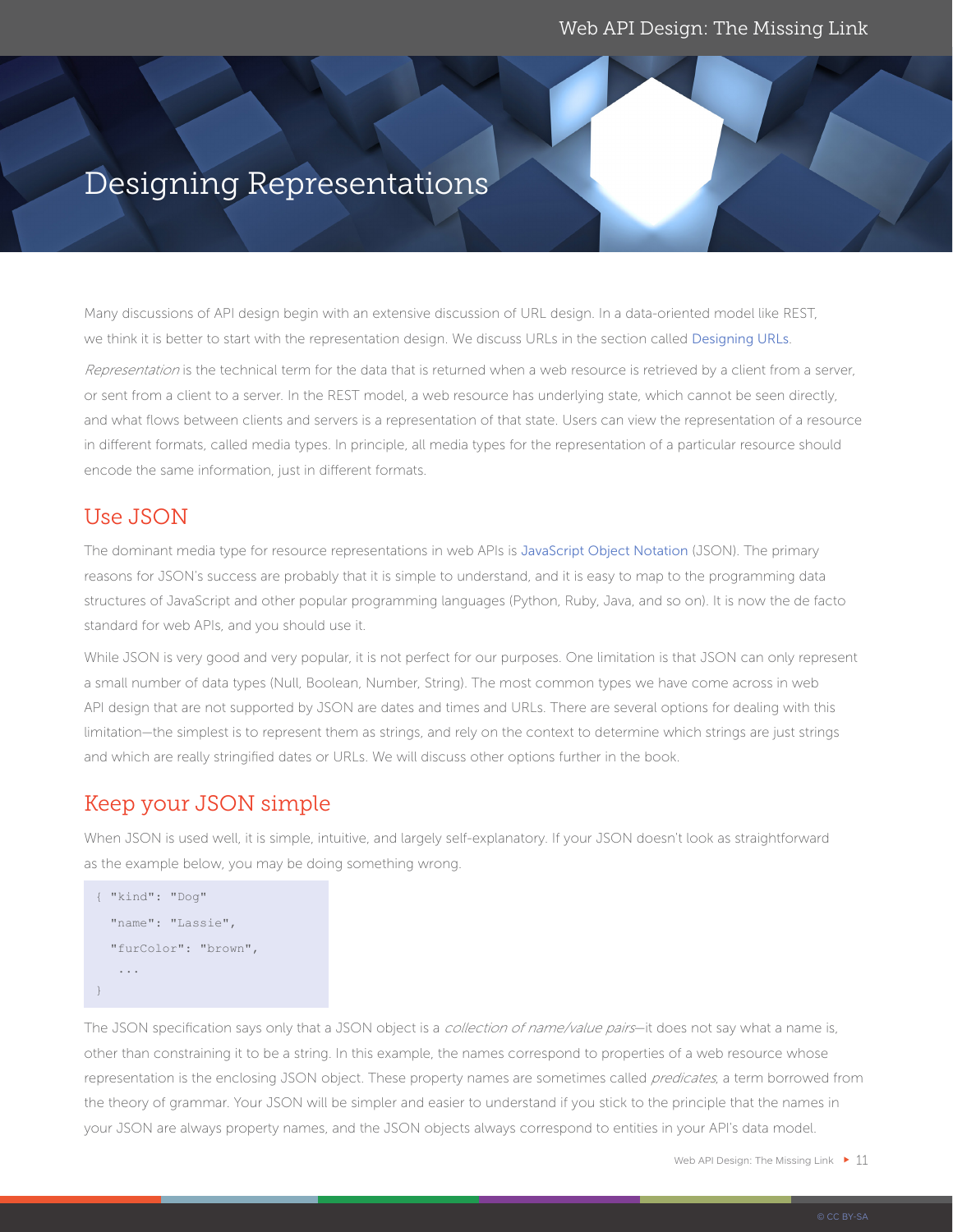<span id="page-11-0"></span>Here is an example from the Facebook graph API that shows what JSON looks like when it doesn't follow this advice:

```
{
   "{user-id-a}": {
      "data": [
       \left\{\begin{array}{c}1\end{array}\right. "id": "12345", 
           "picture": "{photo-url}", 
           "created_time": "2014-07-15T15:11:25+0000"
        }
         ... // More photos
      ]
   },
   "{user-id-b}": {
      "data": [
       \left\{ \right....
```
Notice how user-ids appear on the left of the colon in the position where other examples of JSON we have shown have a property name. The JSON name **data** also does not correspond to a property name in the data model—it is an artifact of the JSON design. We think that JSON like this is more difficult to learn and understand than the simple JSON in our first example and later in examples from [Google](#page-17-0) and [GitHub](#page-18-0). We recommend that you stick to the simple stuff.

## Include links

Most problem domains include conceptual relationships in addition to simple properties. The natural construct for representing relationships in HTTP is the link.

In years past, the use of links in APIs was strongly associated with the idea that API clients can and should be written to is sometimes called *Hypermedia As The Engine Of Application State*, or HATEOAS<sup>4</sup>. It makes sense for a web browser to this way are much more difficult and expensive to write than clients that have built-in knowledge of a specific API. In addition to being more expensive to build, generic API clients are usually also less satisfactory, especially clients with a user interface, so this sort of API client is rarely built<sup>5</sup>, and the approach is viewed as impractical by most people. A change in of all APIs, not just those that are designed to be consumed by completely general-purpose clients.

 $3$  Of course, JavaScript code that is loaded and executed by browsers often has specific knowledge of a particular API,

so even the browser only satisfies the constraints if you exclude the API-specific JavaScript it executes.

<sup>&</sup>lt;sup>4</sup> At least we think this is what HATEOAS means, and it has certainly been interpreted that way by many. We don't find the description of HATEOAS in Fielding's dissertationto be completely clear and unambiguous. 5

An area where we have seen successful generic API clients driven entirely by data is in the Internet of Things. In the IoT, we have seen a large number of simple device types, each with its own API, where it is cheaper to build a single, data-driven client than to build a custom client for each device.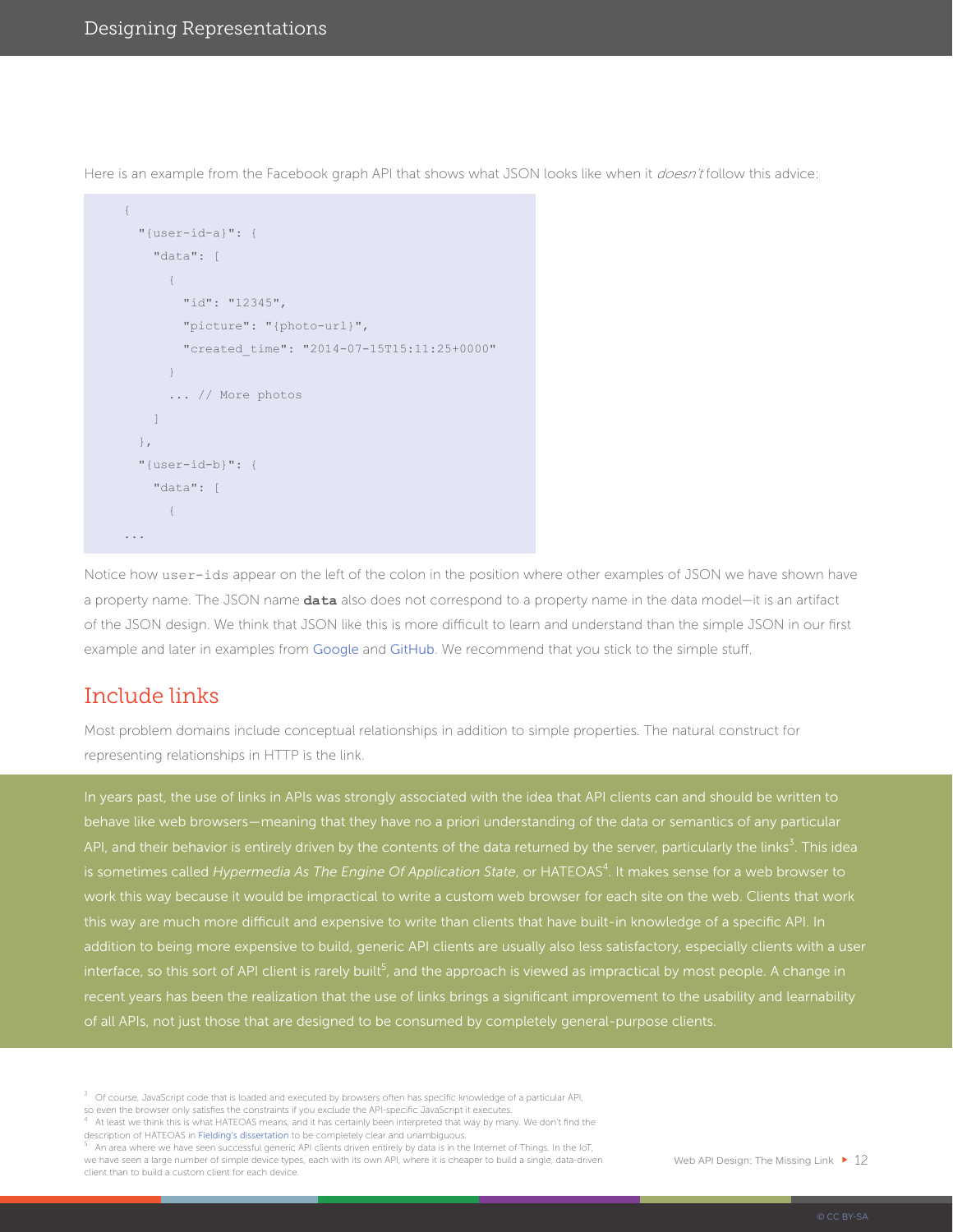Reprising [the example introduced in the Foreword](#page-3-0), assume that there is a relationship between a dog and its owner.

A popular way to represent relationship information in JSON looks like the following:

```
{ "id": "12345678", 
  "kind": "Dog"
  "name": "Lassie", 
  "furColor": "brown",
  "ownerID": "98765432"
}
```
The ownerID field expresses the relationship. A better way to express relationships is to use links. If your web APIs do not include links today, a first step is simply to add some links without making other changes, like this:

```
{ "id": "12345678", 
  "kind": "Dog"
  "name": "Lassie", 
  "furColor": "brown",
  "ownerID": "98765432",
 ownerLink": "https://dogtracker.com/persons/98765432"
}
```
If the representation of the owner previously looked like this

```
{ "id":"98765432", 
  "kind": "Person"
  "name": "Joe Carraclough", 
  "hairColor": "brown"
}
```
you can improve it by making it look like this:

```
{ "id":"98765432", 
  "kind": "Person"
  "name": "Joe Carraclough", 
  "hairColor": "brown",
   "dogsLink": "https://dogtracker.com/persons/98765432/dogs"
}
```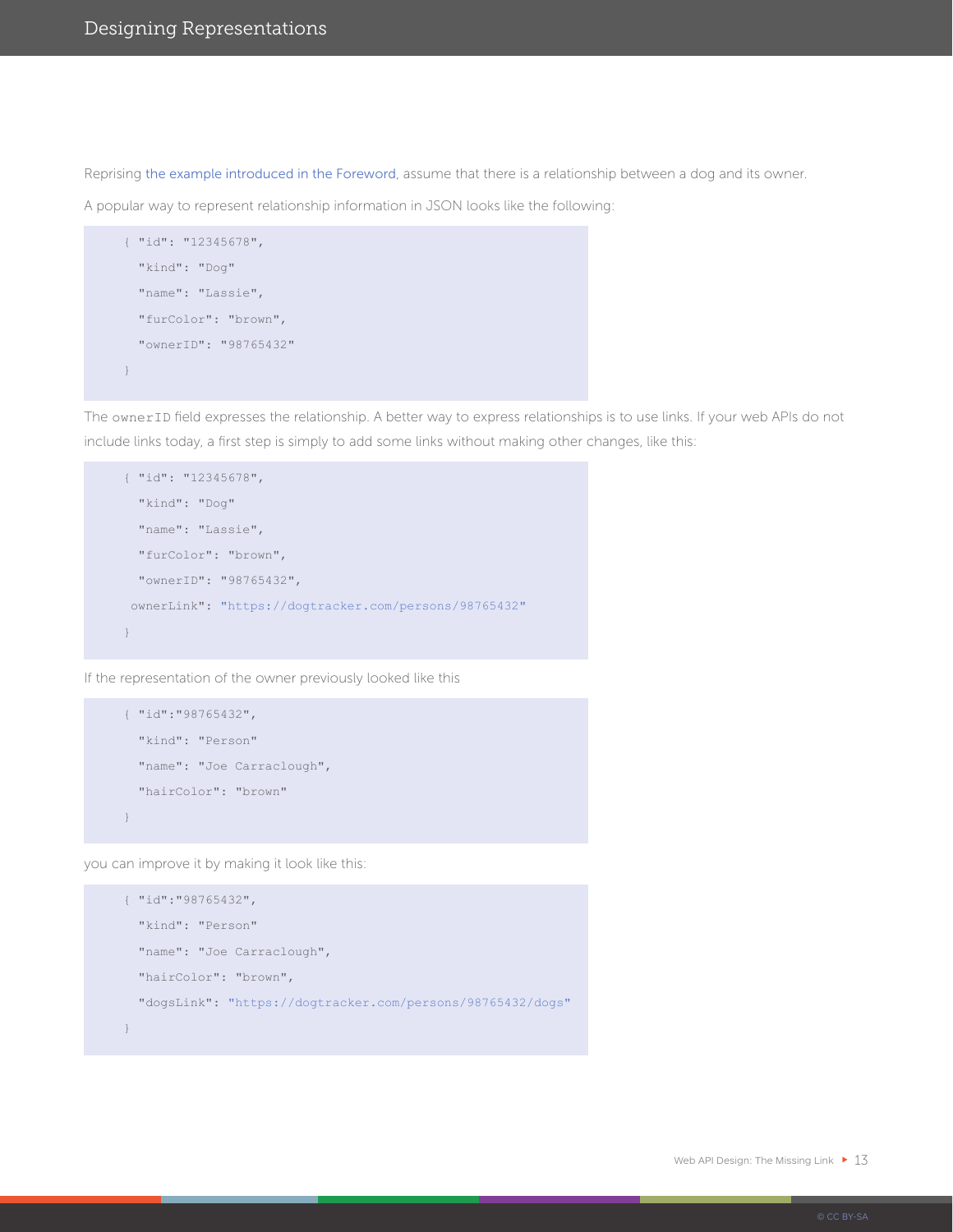#### **Why is this better?**

In the original example, if you had the representation of Lassie, and you wanted to get the representation of Lassie's owner, Joe, you would have to look in the documentation of the API to find a suitable URI template you could use to construct a URL to locate Joe. In the representation of Lassie, you have an **ownerID**, and you're looking for a URL template that takes an **ownerID** as a variable and produces a URL that locates an owner. This approach has several drawbacks. One is that it requires you to go hunting in the documentation rather than just looking at the data. Another is that there isn't really a good documentation convention for describing which property values found in representations can be plugged into which templates, so some amount of guesswork is usually necessary, even given the right documentation. In this example, you would have to know that owners are people, and look for templates that take the ID of a person as a variable. A third drawback is that you have to write code that will combine the **ownerID** property value with the template and produce a URL. [The URI template specification](https://tools.ietf.org/html/rfc6570) calls such code a template processor. For simple templates, this code is fairly trivial, but it still has to be written and debugged.

By contrast, in our modified design, there is less to learn, and using the API is easier. Joe's URL is right there in the data for you to see, so you don't have to go digging through the documentation for anything. Your client code is also easier to write—simply pick up the value of **ownerLink** and use it in an HTTP request. You don't have to write code to construct a URL from a template and a variable value, and you can even write and use general-purpose code that follows these links without having any built-in knowledge of the API. Adding **dogsLink** to the owner resource provides even more value. Without **dogsLink**, it is not obvious from the data that it is even possible to navigate from an owner to their dogs.

An increasing number of APIs from major companies on the web are including links in their data. We'll share some examples from Google and GitHub in the [Who uses links?](#page-17-0) section.

#### **Are URI templates still needed when you have links?**

Yes, they are still important. Links express where you can go from where you are. They are the signposts for the paved paths to traverse the system. URI templates are like shortcuts, a way to cut across the lawn when you have a very specific destination in mind. In an API that has links, it often happens that there is a handy link in a resource whose representation you already have that takes you where you want to go. It also happens that there is not a link, or that the path to get there by following links is excessively long. In that case, you need another way to locate the resource you need to get to. The URI templates provide a way to do this.

URI templates are most useful if they accept variables whose values are easy for humans to read and remember. For example, the URL template

#### https://dogtracker.com/persons/{personID}

has some utility, but remembering the **personID** can be almost as hard as remembering the whole URL if **personID** is some obscure and lengthy identifier. By contrast, the following template

#### https://dogtracker.com/persons/{personName}

is more useful because names are very fundamental to the way in which humans deal with the world.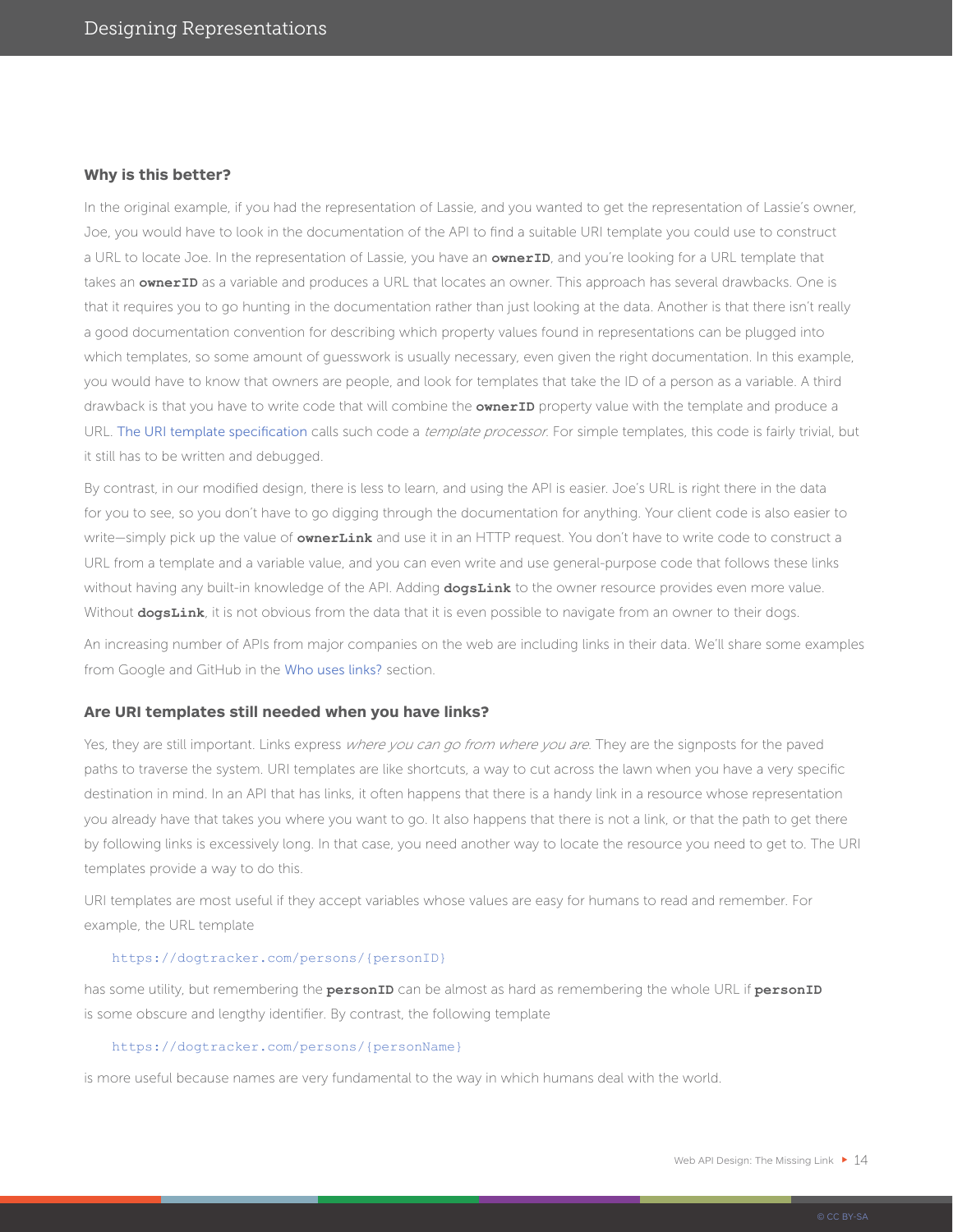This is the same reason that domain names exist to map names to IP addresses. On the web, when you follow a link to the server that runs the [Apigee blog](https://apigee.com/about/blog), for example, you don't care whether the link contains a domain name or an IP address—you just use it. Having the domain name blog.apgiee.com does improve the experience if you are typing the URL  $^6$ .

#### **An analogy with the World Wide Web**

The HTML web is a network of documents connected by HTML links. A fundamental way of navigating the web is to follow links to hop from one resource to another. You can also type in a URL directly, or access it from a bookmark, but there is a limit to the number of URLs you can know or bookmark. At the beginning of the web, following links or typing in URLs were the only navigation methods that existed. Some companies (Yahoo! being the most famous) extended the link traversal mechanism to address the problem of discovery of resources. The idea was that [https://yahoo.com](https://www.yahoo.com/) would be the single root of the web, and from there you could navigate through the links in Yahoo categories to get to anywhere you needed to go. Other companies (Google being the most famous) let you perform a search of web pages using information you know is on those pages (keywords or strings that appeared in the text of the page). Having discovered those pages, you can click on the links they contain to get to new pages until you run out of useful links to click and have to go back to Google to do another search. We now all take it for granted that the way you work with the web is through a combination of search plus link traversal.

One way to think about the URI templates of a typical web API is that they are analogous to Google searches. They allow you to locate resources whose URL you don't know using bits of information from those resources that you do know. Most people know how to perform a Google search through a web browser using URLs like this one:

#### [https://www.google.com/search?q=web+api+design](https://www.google.com/search?q=web+api+design&ie=utf-8&oe=utf-8)

When web API designers define URL templates that look like this

#### https://dogtracker.com/persons/{personId}/dogs

they are in fact specifying a specialized query language for their application. The same query could be expressed as:

#### https://dogtracker.com/search?type=Dog&ownerId={personId}

Unlike Google, which provides a universal search language across all websites, URI templates define a query language that is specific to a particular set of resources—your API. Designing a query language specific to your API can be helpful since you can use knowledge of your data and use cases to define a more useable and understandable query capability for your resources and to limit the cost of implementing it. The downside is that the query language for each API has to be learned individually. If there were a universal language for query that was supported by all APIs, the productivity of all API client application developers would be improved. We will look at how to make query URLs regular and predictable in the section entitled [Designing query URLs](#page-24-0).

Many people have been happy with the success of URI templates for locating resources via queries and have ignored the value of the other mechanism—links. On the other extreme, some link advocates have insisted on a *single root* model without the use of query/search. These two techniques are valuable complements to each other for web APIs just as they are for the HTML web.

 $^6$  Of course, domain names are also important for separating the logical web from the physical infrastructure, even for links. Web API Design: The Missing Link  $\,$   $\,$   $\,15$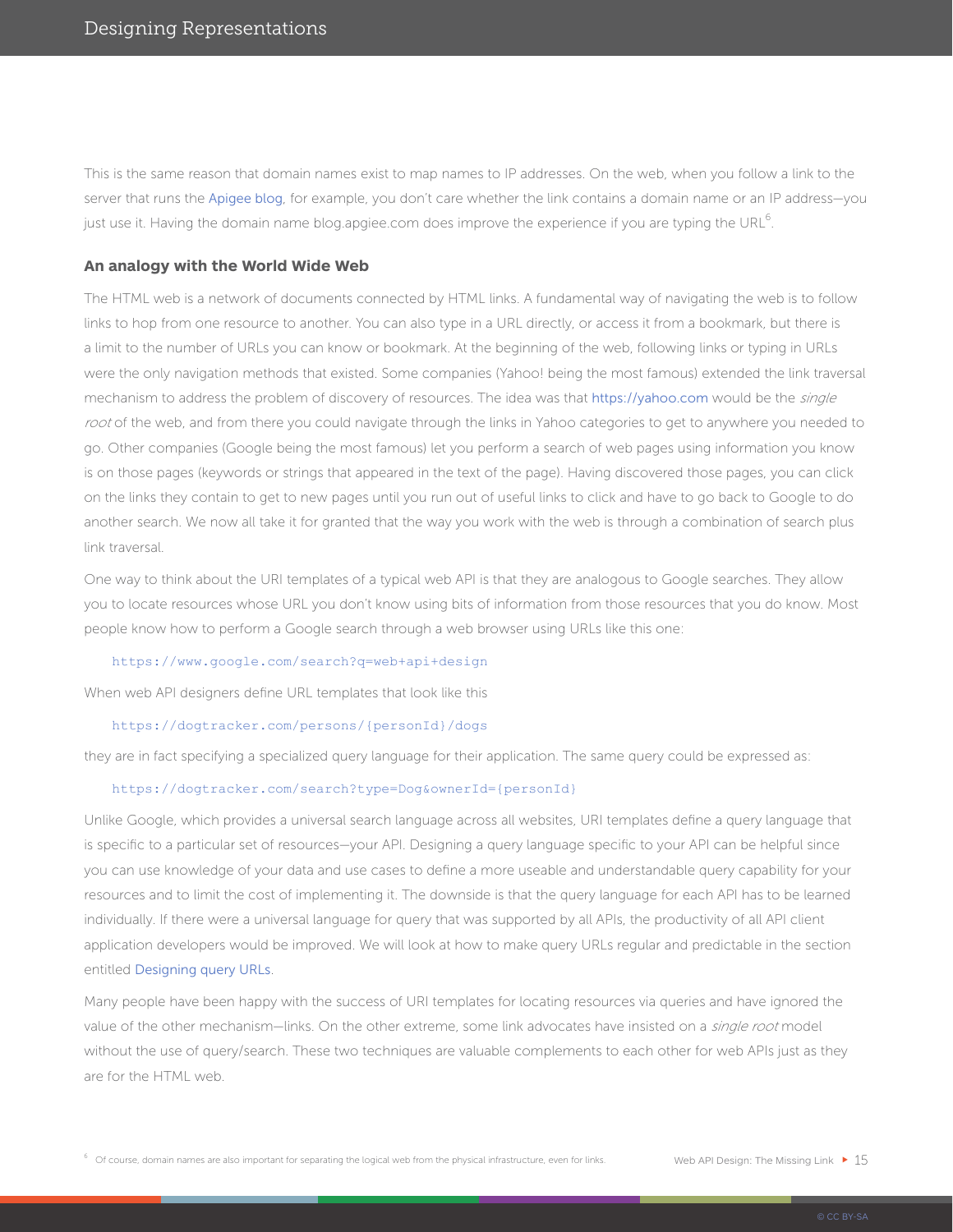#### **Including links, step 2**

If all you do is add URL-valued properties like those shown above, you will already have made a significant improvement to your API. You could make the URL-valued properties read-only, and continue to do updates the way you do today. For example, if you want to change Lassie's owner to the [Duke of Rudling](https://en.wikipedia.org/wiki/Lassie_Come_Home), you would modify Lassie using a PUT or PATCH request to change the value of the **ownerID** to be the Duke's ID, and the **ownerLink** property would be recalculated by the server. If you are evolving an existing API, this is a very practical step to take. However, if you are designing a new API, you may want to go one step further with links.

To motivate the next step, consider the following example. Suppose dogs can be owned by either people or institutions (e.g. companies, churches, governments, charities, and NGOs). Our dog tracker site is motivated to allow this model so that they can track ownership of police dogs and other working dogs that do not belong to individuals. Suppose also that the institutions are stored in a different table (or database) from dogs, with their own set of IDs. At this point, it is no longer enough to have an **ownerID** property with a simple value to reference the owner-you also need to specify what type of owner it is, so the server knows what table (or database) to look in. Multiple solutions are possible: You could have **ownerID** and **ownerType** properties, or you could have separate **personOwnerID** and **institutionalOwnerID** properties only one of which may be set at a time. You could also invent a compound **owner** value that encoded both the type and the ID. Each of these solutions may have its merits and demerits, but a very elegant and flexible option is to use links to solve the problem. Imagine that we modify the example to look like this:

```
{ "self": "https://dogtracker.com/dogs/12345678", 
   "id": "12345678",
   "kind": "Dog"
   "name": "Lassie", 
   "furColor": "brown",
   "owner": "https://dogtracker.com/persons/98765432"
}
```
The explicit change is that **ownerID** property has been dropped, and there is a single **owner** field that is URL-valued. An implicit change is that the URL-valued **owner** property is now read-write rather than just read-only. You can now easily accommodate both human and institutional owners by simply setting the property to be the URL of a person or the URL of an institution. Clients have to be aware that the **owner** URL may point to different sorts of resources, and they will have to be prepared to react differently according to the data returned when navigating this link. Note that this is exactly the behavior of a web browser—the browser will follow a link in a web page and then act appropriately according to what it finds at the other end (HTML page, XML, PDF, JPEG, and more). This is a powerful and flexible model that we recommend, even though it places some requirements on clients that many are not used to.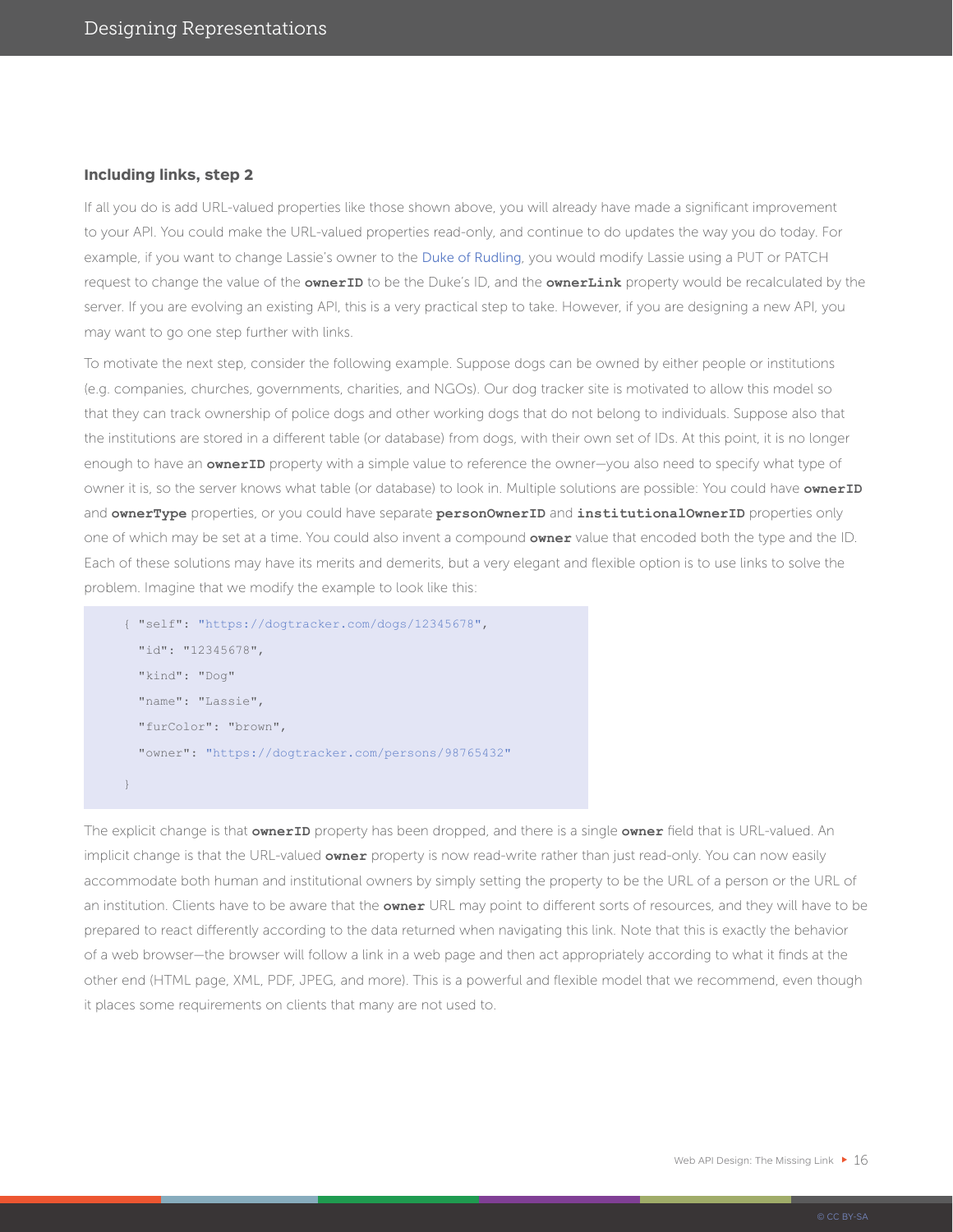#### **A word of caution**

We like the model of read-write URL-valued properties a lot, but it has consequences for server implementers. In general, it is not a good idea to store full URLs with domain names in databases. If the domain name of your system ever changes, all those URLs in the databases will be wrong. Sometimes it is unavoidable to change the domain name of a production server, even though this is undesirable. Even if you manage to avoid production server name changes, you want the freedom to use the same database in different environments (like integration test, system test, and pre-production) with different domain names, or just IP addresses. This means that the server should strip the scheme and authority from URLs that identify its own resources before storing them, and put them back when they are requested. Any URLs that identify resources that are completely external to your API will probably have to be stored as absolute URLs. If you are not very experienced with absolute URLs in databases, don't do it.

One way of avoiding the problem of absolute URLs in databases is to accept and produce relative URLs in the API—especially those that start with a single /, called [path-absolute](https://tools.ietf.org/html/rfc3986#section-3) URLs in the spec. This is a reasonable approach, and it can avoid a number of implementation issues on the server. The trade-off is that it pushes some burden onto the client because the client will have to turn those relative URLs into absolute ones before it can use them. The good news for clients is that it is always possible to turn a relative URL into an absolute URL using only general knowledge of URL standards—no knowledge specific to your API is needed. The bad news is that in some cases it can be tricky for the client to establish the base to which the URL is relative. If you are willing to learn how to produce and consume absolute URLs on the server, you will create a better API for your users.

In general, writing servers that deal with URLs in resource representations is a skill that needs to be learned. Adding readonly, relative URLs is fairly easy, and if that is the level of your ambition, you can probably just go ahead and do it. Providing absolute URLs, and dealing with read-write URL-valued properties both add some design and implementation problems for servers. The good news is that the solutions to these problems are not very hard, but they are sufficiently subtle that it is easy to get them wrong on the first try.

#### **How should I represent links in my resources?**

Our preferred approach for representing links is to use a simple JSON name/value pair, like this:

#### "owner": "https://dogtracker.com/persons/98765432"

What are the advantages to this approach? It is very simple and consistent with the way we represent simple properties in JSON. A disadvantage is that JSON has no encoding for URL values, so you have to encode them as strings. If clients don't have metadata, they will have to guess which strings are actually URLs, perhaps by parsing all string values or relying on contextual information. This isn't usually a problem for custom-written client-side code, which generally has contextual information in the sense that it was written by a programmer who had looked at the documentation and knew ahead of time which properties are URL-valued. The problem arises when you're writing general-purpose clients or library code that can process a representation from any API without knowing its specifics.

There is a significant number of more complex patterns for representing links. We have included some more information on these in the [appendix](#page-48-0). Whether you like or use any of these or not, we think it is important to note that using links does not require anything more complex than simple JSON properties. We have done a few projects using different styles and we currently favor keeping things as simple as possible.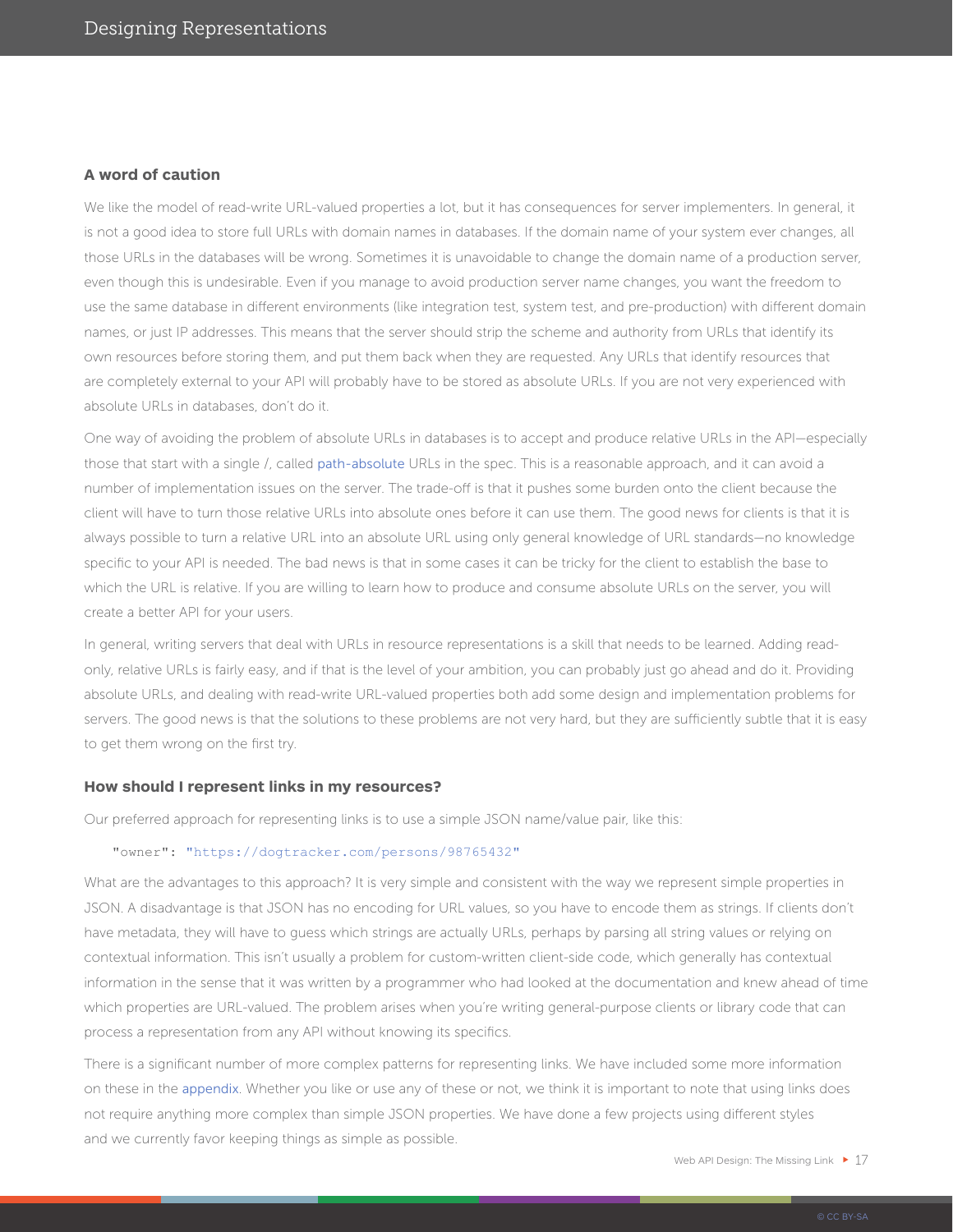#### <span id="page-17-0"></span>**Who uses links?**

The recommendations above for including links in APIs are not the most common practice in published APIs, but they are used in some very prominent ones, such as the Google Drive API and GitHub. Below are examples from the Google Drive API and GitHub. You might think that the problem domain of Google Drive makes it especially suited to these techniques, but we believe that they apply equally to a broad range of problem domains, and we have used them in many of our own designs.

Here's the Google Drive API example:

```
GET https://www.googleapis.com/drive/v2/files/0B8G-Akr_SmtmaEJneEZLYjB
 HTTP/1.1 200 OK
 {
   kind": "drive#file",
  "id": "0B8G-Akr_SmtmaEJneEZLYjBBdWxxxxxxxxxxxxxxxxx",
   "etag": "\"btSRMRFBFi3NMGgScYWZpc9YNCI/MTQzNjU2NDk3OTU3Nw\"",
   "selfLink": "https://www.googleapis.com/drive/v2/files/0B8G-Akr_Smtm
   "webContentLink": "https://docs.google.com/uc?id=0B8G-Akr_SmtmaEJneE
   "alternateLink": "https://drive.google.com/file/d/0B8G-Akr_SmtmaEJne
   "iconLink": "https://ssl.gstatic.com/docs/doclist/images/icon_12_pdf
   "thumbnailLink": "https://lh4.googleusercontent.com/REcVMLRuNGsohM1C
   "title": "Soils Report.pdf",
   "mimeType": "application/pdf",
  ...
   "parents": [
   \left\{ \right. "kind": "drive#parentReference",
     "id": "0AMG-Akr_SmtmUk9PVA",
     "selfLink": "https://www.googleapis.com/drive/v2/files/0B8G-Akr_Sm
     "parentLink": "https://www.googleapis.com/drive/v2/files/0AMG-Akr_
     "isRoot": false
    }
   ],
  ...
```
Note: The lines in this example are rather long and are truncated here on the right.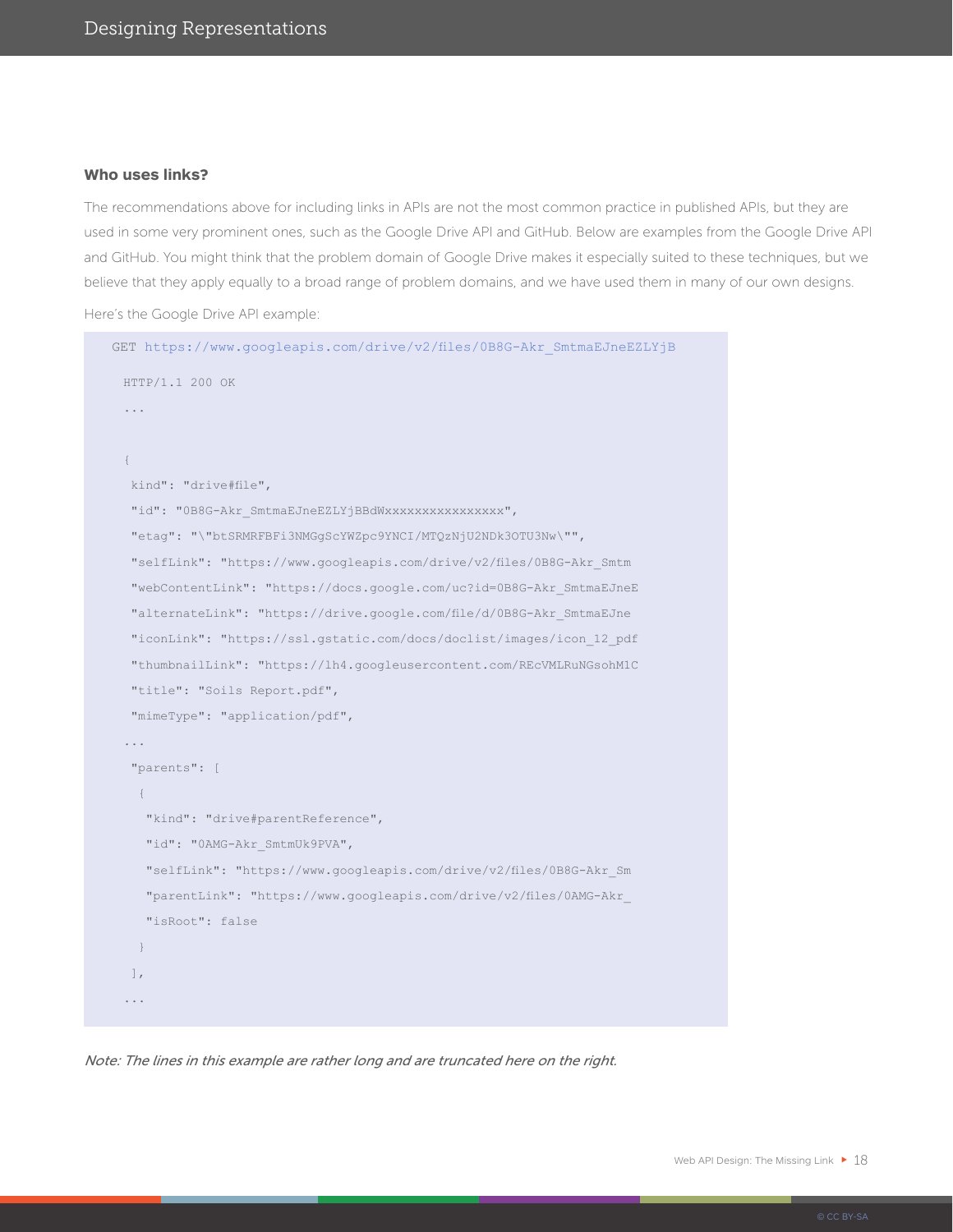<span id="page-18-0"></span>Here is a different example from the GitHub API:

```
\{ "id": 1,
   "url": "https://api.github.com/repos/octocat/Hello-World/issues/1347",
   "repository_url": "https://api.github.com/repos/octocat/Hello-World",
   "labels_url": "https://api.github.com/repos/octocat/Hello-World/issues/1347/labels{/name}",
   "comments_url": "https://api.github.com/repos/octocat/Hello-World/issues/1347/comments",
   "events_url": "https://api.github.com/repos/octocat/Hello-World/issues/1347/events",
   "html_url": "https://github.com/octocat/Hello-World/issues/1347",
   "number": 1347,
   "state": "open",
   "title": "Found a bug",
   "body": "I'm having a problem with this.",
   "user": {
     "login": "octocat",
     "id": 1,
     "avatar_url": "https://github.com/images/error/octocat_happy.gif",
     "gravatar_id": "",
     "url": "https://api.github.com/users/octocat",
     "html_url": "https://github.com/octocat",
     "followers_url": "https://api.github.com/users/octocat/followers",
     "following_url": "https://api.github.com/users/octocat/following{/other_user}",
     "gists_url": "https://api.github.com/users/octocat/gists{/gist_id}",
     "starred_url": "https://api.github.com/users/octocat/starred{/owner}{/repo}",
     "subscriptions_url": "https://api.github.com/users/octocat/subscriptions",
     "organizations_url": "https://api.github.com/users/octocat/orgs",
     "repos_url": "https://api.github.com/users/octocat/repos",
     "events_url": "https://api.github.com/users/octocat/events{/privacy}",
     "received_events_url": "https://api.github.com/users/octocat/received_events",
     "type": "User",
     "site_admin": false
   },
   "labels": [
   \left\{ \begin{array}{c} \end{array} \right\} "url": "https://api.github.com/repos/octocat/Hello-World/labels/bug",
       "name": "bug",
       "color": "f29513"
     }
   ],
...
```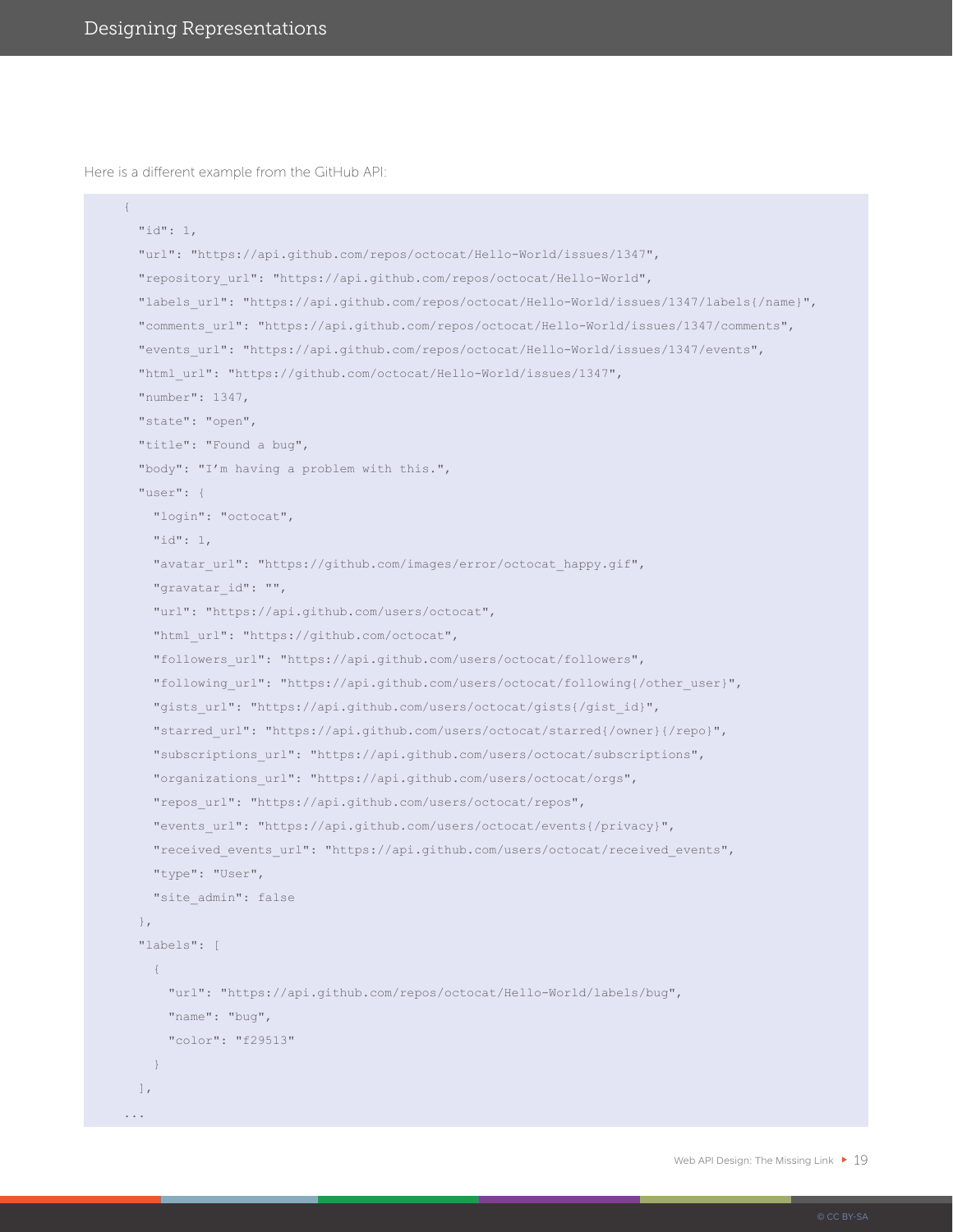You will notice that the GitHub values are not all simple URLs; some of them are [URI Templates](https://tools.ietf.org/html/rfc6570)**.**  Templates allow the URLs of a whole family of resources to be communicated in one string, at the cost of requiring the client to process the template.

#### **More later**

There is more to say about designing representations, and we will return to this topic in the section entitled [More on representation design](#page-29-0). We now turn our attention to URL design.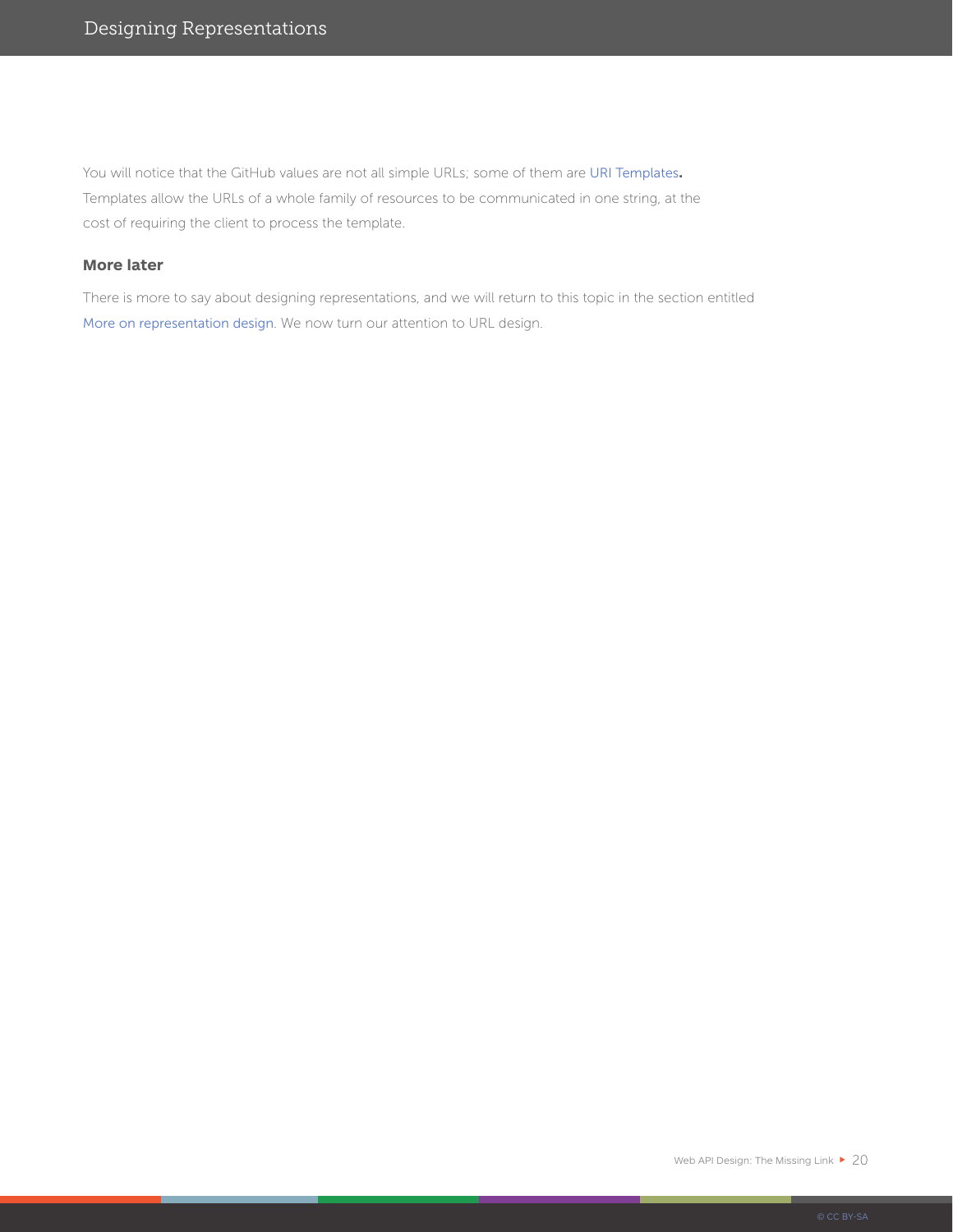## <span id="page-20-0"></span>Designing URLs

### In URLs, nouns are good; verbs are bad

A consequence of REST's data-oriented model is that every URL identifies a thing. This means that—for well-known URLs and query URLs that are designed to be read and written by programmers of API clients—the URLs should be formed from nouns, which are the natural language part of speech used to designate things.

### Well-known URLs

In the example above, the URL for the collection of known dogs is https://dogtracker.com/dogs. In an API, it is always necessary to publish at least one well-known URL; otherwise, clients can't get started. We will probably expose at least one more—possibly something like https://dogtracker.com/owners for known owners.

In principle, we could stick with a single well-known URL by publishing a single entity at https://dogtracker.com/ that contained the URLs of all the other useful static entities. It is a good practice to do this because it helps make your entire API discoverable and crawlable. Keep in mind though that it is tedious for clients to have to go to that root every time, so the URLs of all your static entities (ones that came with your application and cannot be deleted) are likely to become well-

Our URL, https://dogtracker.com/dogs, is reasonably memorable, and it is also likely to be a stable URL, unless we shut

## Designing entity URLs

It is not necessary to define any format for the URL of an individual entity for clients, and in general, in a well-crafted web API, clients should not have to construct URLs of individual entities from piece-parts (take a moment to read that sentence again—it is important). When a dog is created, the URL of the new dog will be returned to the client, who may remember it or store it for future reference. Searches made by retrieving [subsets of] https://dogtracker.com/dogs will allow the user to recover forgotten or unknown dog URLs. Therefore, it would be adequate to use dog URLs that look like this:

#### https://dogtracker.com/ZG9n;a8098c1a

Computers have no difficulty dealing with URLs that look like this, but humans find them hard, and even though APIs are designed to be used by computers, those computers are programmed by humans. For this reason, it is more common, and usually more desirable, to define entity URLs that are more convenient for people and look like this: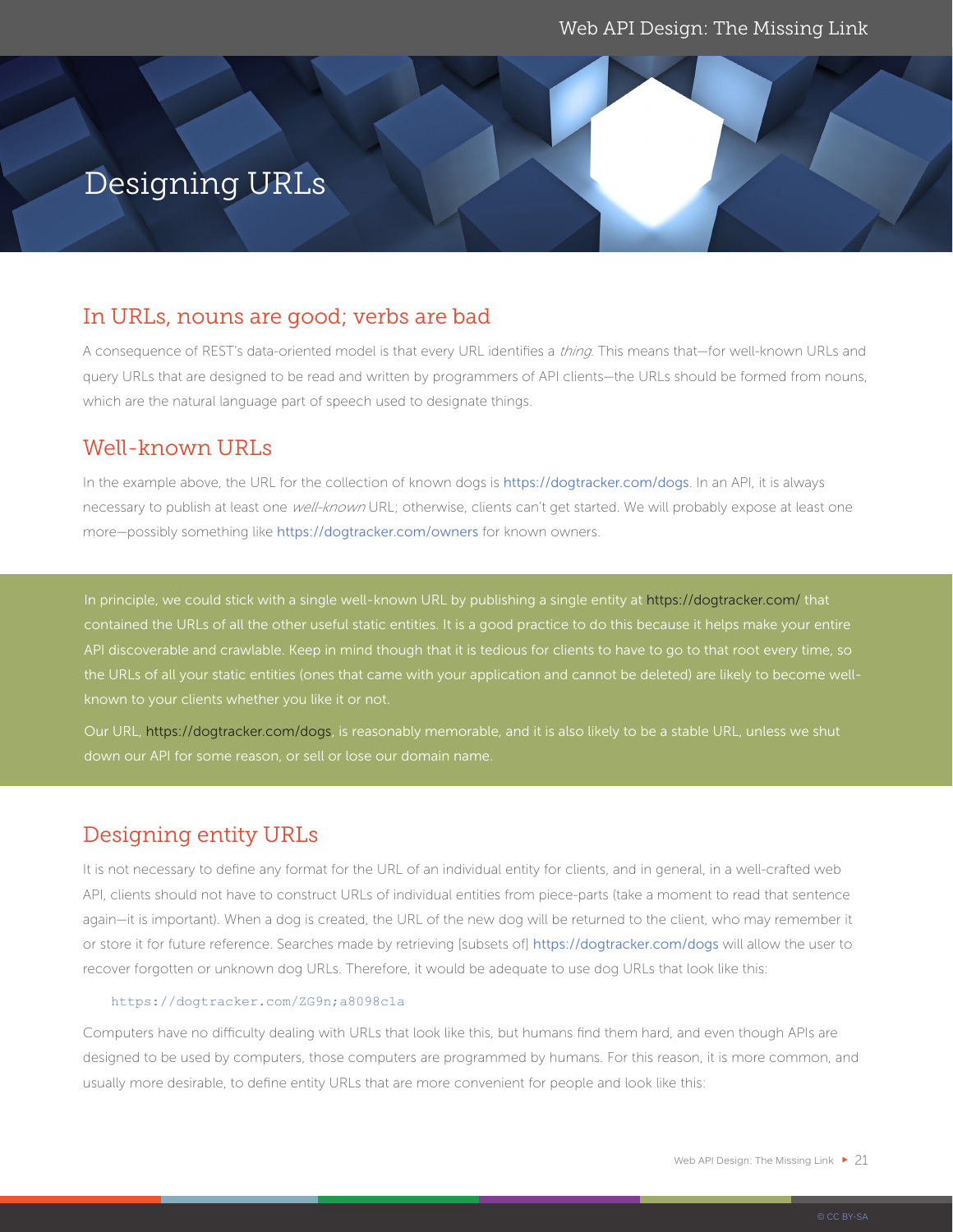#### https://dogtracker.com/dogs/a8098c1a

This URL can still be used as an opaque URL by clients that have no special context, but if a human user already knows that the context is dogs at dogtracker.com, then the human only has to remember or recognize **a8098c1a**—the rest can be constructed from known context. This is helpful for people, who are good at context but not good at parsing long strings of arbitrary characters. Unfortunately, many APIs always require this kind of contextual knowledge, rather than just accommodating it.

#### **Permalinks**

Any link that a server puts in the representation of a resource can be bookmarked, stored by the client, and used later. This means that you need to try to make it stable.

There is some good advice on the web on how to design stable URLs. Here is a [good example](https://www.w3.org/Provider/Style/URI.html) written by Tim Berners-Lee, which contains the following assertion, "After the creation date, putting any information in the name is asking for trouble one way or another."

A consequence of following this advice is that URLs used in linking tend to be rather unfriendly to humans. Because they must avoid including information that may change, they tend instead to have long strings of random characters in them, like this one from Google:

#### https://docs.google.com/document/d/1YADQAXN2sqyC2OAkblp75GUccnAScVSVI7GZk5M-TRo

The popularity of websites like Google Docs and Microsoft OneDrive has perhaps reduced resistance to URLs like these, but it is also important to understand that not all your URLs have to be unfriendly to humans—see the discussion of [query URLs](#page-24-0) later in this document.

From the discussion above, you might think that the ideal format for a URL used in linking would be this:

#### https://dogtracker.com/{uuid}

Permalink URLs are designed entirely for the benefit of the server that issues them, not the client that uses them. One common need is to route an incoming GET request to the *implementation unit* that can process it. Because of this, it is not sufficient for the URL to encode the identity of the resource—the identity of the implementation unit that can handle it has to be there too. Implementation units change over time, so what URL designers need is some identifier that can be flexibly mapped to processing units later. A popular data item to use for this identifier is the principal type of the resource, which is assumed to be immutable. This is why a popular format for permalinks used for linking is:

#### https://dogtracker.com/{type}/{uuid}

There is no particular reason to separate the type from the UUID with a slash. It would work equally well to use a different special character, or to use a fixed-length string for the type with no separator at all, but slash is the traditional separator. There are useful pieces of standard implementation software that attach special significance to slashes, so separating the type from the resource ID with a slash is a practical choice.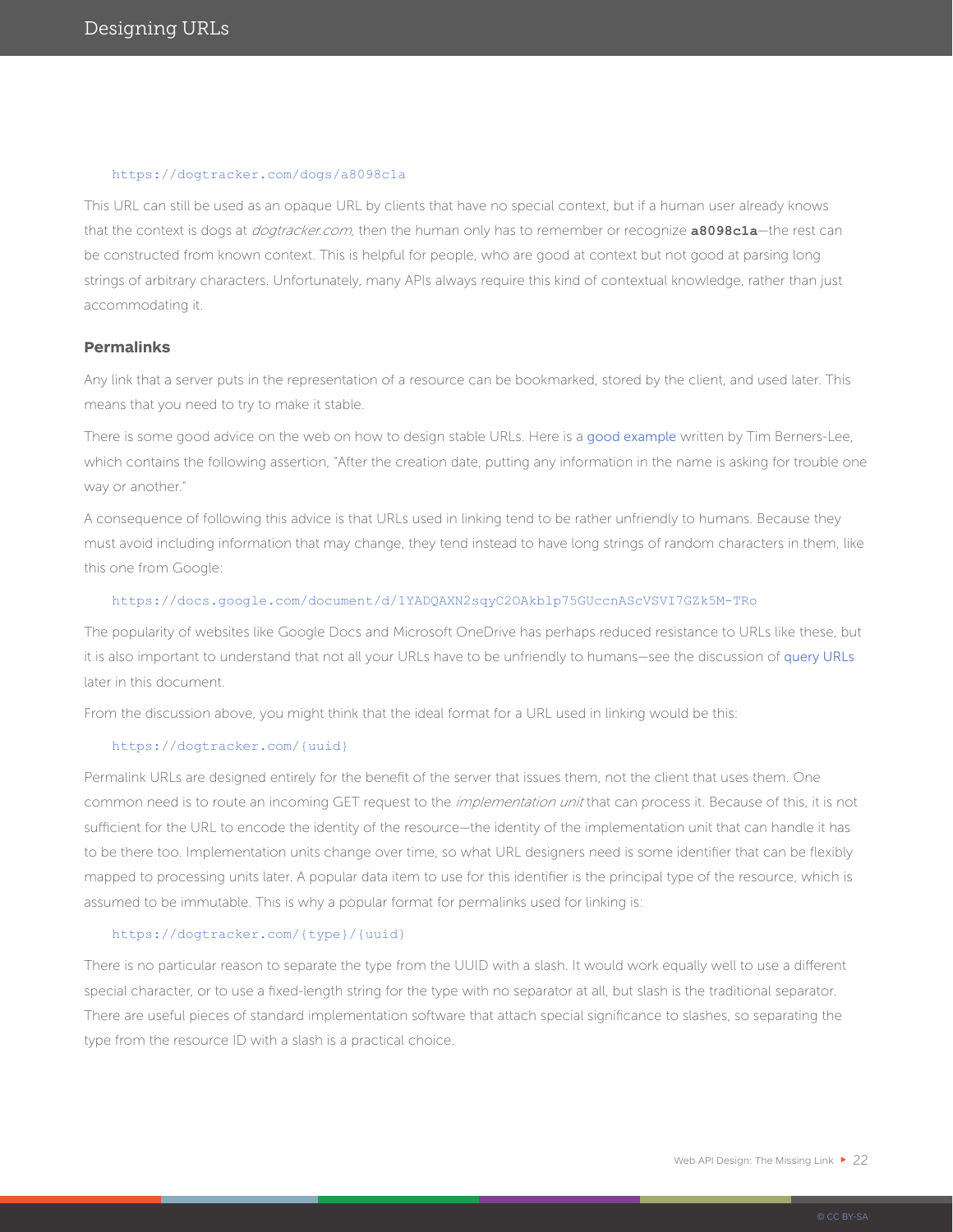#### **The web is flat**

Hierarchies are everywhere, and hierarchies are an important part of how we think about the world. For example, employees are in departments, which are in business units which are in companies. It is thus very tempting to encode those hierarchies in URLs. For [query URLs](#page-24-0), this can be a good idea because queries that represent navigation paths through hierarchies (and other relationships) can be very useful for locating things. However, for link URLs that are stored by servers and can be bookmarked by clients, encoding a hierarchy in a URL is a bad idea. Hierarchies are not as stable as they might seem, and encoding them in your URLs will either prevent you from reorganizing your hierarchies or cause your persistent links to break when you do.

#### **Solutions to the renaming dilemma**

Here's a situation that many API designers have encountered. You have a resource that has a human-friendly identifier, like a name. It also has, or could have, a machine-generated identifier like a UUID that is pretty unfriendly to humans. You want the URL for the resource to be human-friendly because you understand that URLs are an important part of the API experience. So you face a dilemma:

If you put the human-friendly identifier in the URL (or otherwise use the human-friendly identifier to persistently reference the resource), then you get human-friendly URLs, but you can never rename the resource because that would break all references.

If you put the machine-generated identifier in the URL (or otherwise use the machine-generated identifier to persistently reference the resource), then you can freely rename the resource, but you get URLs that are not friendly to humans.

A solution to this problem is to use one URL in links and offer a different one in URI templates for queries. Take the example of Joe Carraclough shown previously. Joe's name by itself is probably not unique, but we can get Joe to pick a unique one. Let's say he picks **JoeMCarraclough**. This isn't quite as human-friendly as just Joe Carraclough, but it is a lot better than **e9cdcf7a-25b3-11e5-9aec-34363bd0ac10**, which is the sort of thing he'd probably get as a machine-generated ID. We then define a URI template of the following form for queries on persons:

#### https://dogtracker.com/person/{name}

As a result of this, we can address Joe with the following URL:

#### https://dogtracker.com/person/JoeMCarraclough

This URL is very useful for finding Joe, and it is an attractive URL for inclusion in our API. However, we don't want to use this URL for linking because, while names can be made unique, we need to allow them to change, which is not desirable for persistent links. If we wanted to express a persistent link to Joe, it might look like this:

```
{ "id": "12345678", 
  "kind": "Dog"
  "name": "Lassie", 
  "furColor": "brown",
   "owner": "https://dogtracker.com/person/e9cdcf7a-25b3-11e5-34363bd0ac10"
}
```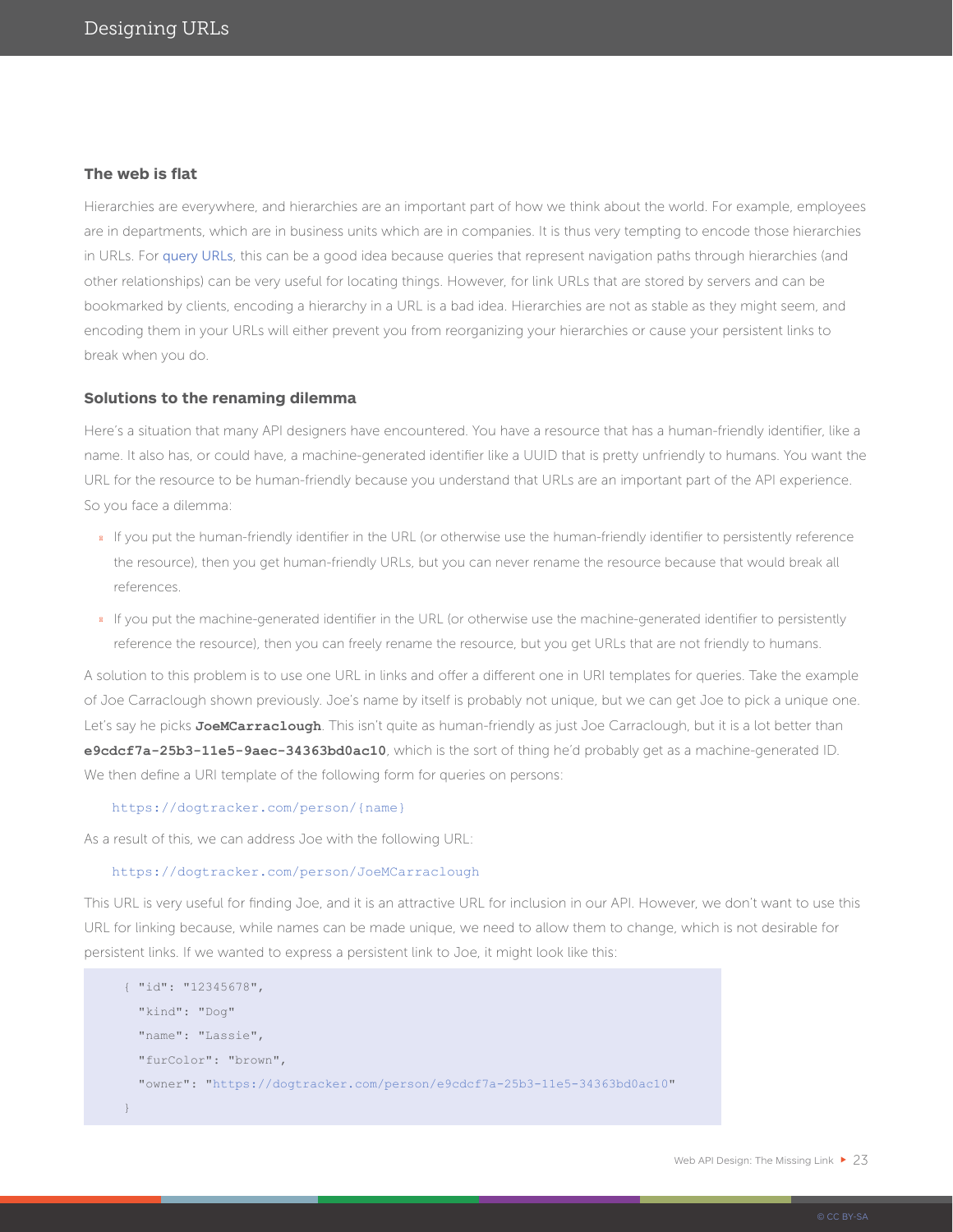This isn't a beautiful URL, but that doesn't matter too much because being able to parse URLs in links is not important for users. The URL whose format is more visible to the API user is the [query URL](#page-24-0) derived from the URI template.

When Joe decides to marry his girlfriend and adopt his new wife's last name, Smith, we have no difficulty renaming Joe. All the persistent references to Joe use the machine-generated permalink for Joe, so nothing needs to change there. To find Joe via a query using a URI template, you would provide his new name as follows:

#### https://dogtracker.com/persons/JoeSmith44

In the approach above, the following two URLs actually identify different resources:

#### https://dogtracker.com/persons/e9cdcf7a-25b3-11e5-34363bd0ac10

#### https://dogtracker.com/persons/JoeMCarraclough

The first one identifies a specific person. The second one identifies *whichever person currently has the name* JoeMCarraclough. These two resources may appear to be the same at a particular moment, but may diverge over time. The relationship between these two resources is similar to the relationship between these resources:

#### [http://dbpedia.org/page/Barack\\_Obama](http://dbpedia.org/page/Barack_Obama)

#### http://dbpedia.org/page/Current\_President\_Of\_the\_United\_States

Although these two URLs<sup>7</sup> actually identify quite different things, they will appear to identify the same thing until the end of Obama's term in office at noon on January 20, 2017.

Another approach we have seen to managing rename is to use aliases. In this approach, the name of the resource is included in the URL, and if the name changes, a new alias URL is added that contains the new name. The same entity can be addressed simultaneously using the old URL with the old name or the new URL with the new name. The approach of introducing aliases can be combined with the use of redirects—typically the older aliases will redirect to the most recent one. Using redirect this way establishes one URL as the *canonical* URL for the resource, which is often preferable to having multiple peer aliases for the same resource. If you choose the strategy of redirecting to the most recent alias, then the canonical URL changes over time, which can cause problems in some scenarios. GitHub uses aliases with redirects to allow repositories to be renamed. A consequence of this design is that old names are not released for reuse—the URLs corresponding to the old names continue to be associated with the resource forever. Hanging on to old names is not usually a problem, but requires the implementation to store all the previous names for a resource as well as the current one.

#### **Stability of types**

In the last example, we used https://dogtracker.com/person/e9cdcf7a-25b3-11e5-34363bd0ac10 as the stable, permanent URL used for linking for Joe. This is based on the assumption that being of type **person** is a stable property. In this example, this is probably OK, but you do need to be thoughtful about types because some types are more stable than others. A person does not change into a dog or a mouse (except perhaps figuratively), but hunters turn into prey, politicians turn into lobbyists, clients are also servers and so on (note that the last example shows that a single resource can have more than one type). The only motivation for having **person** appear in a permalink URL at all is for the server to be able to route incoming requests to the right part of the implementation. So, when you are thinking about this topic, think about it in terms of the mapping—current and future—between resources and implementation handlers, not in terms of the meaning to clients, for whom a link URL should be opaque.

 $7$  The first URL is real; the second we made up.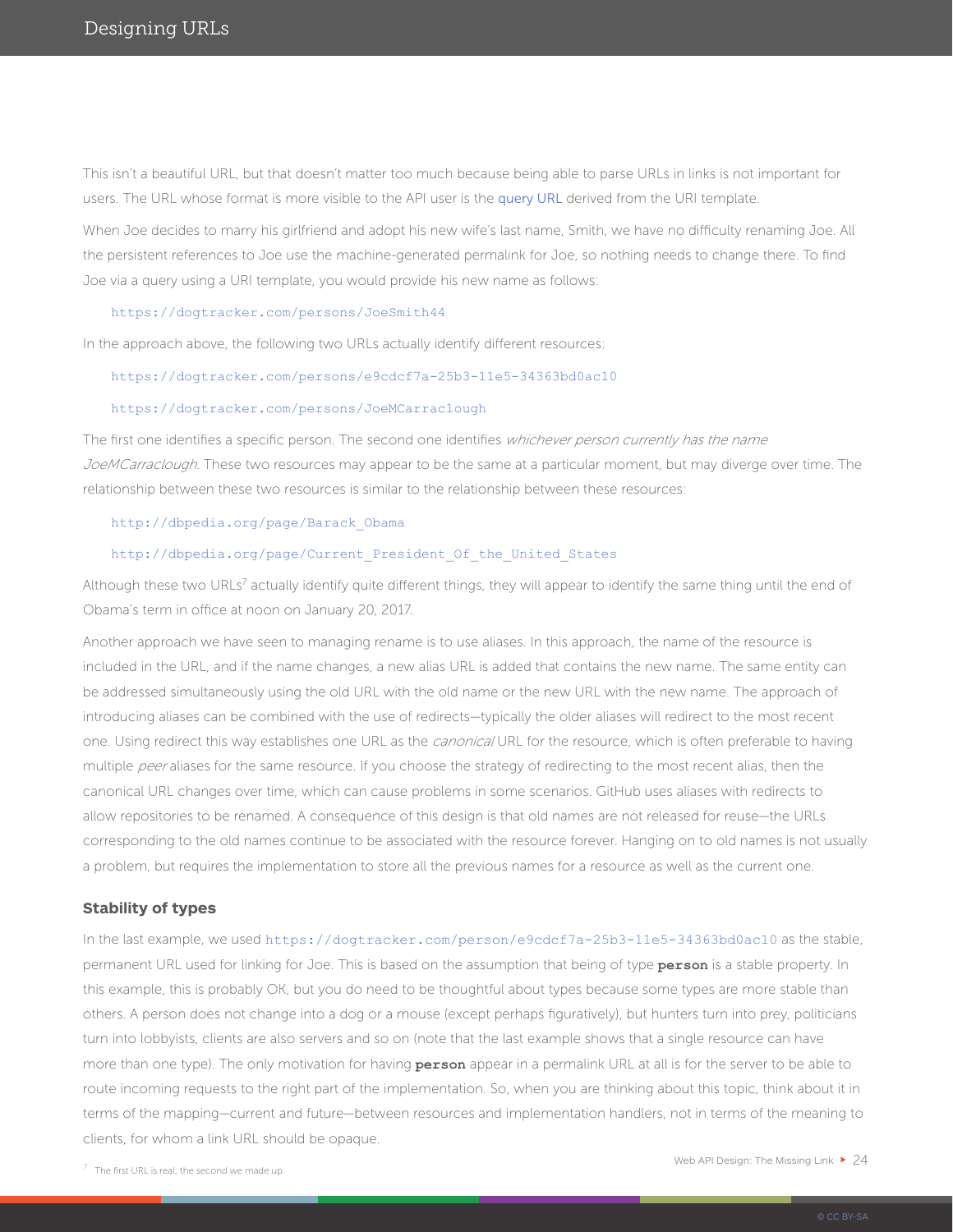## <span id="page-24-0"></span>Designing query URLs

Earlier in the book we emphasized how just using HTTP makes your API better by reducing the amount that has to be learned that is unique to your API. If you just use HTTP, the only thing that varies from API to API is the data model of the resources. Using HTTP is analogous to using a database management system (DBMS)—once you have learned the API provided by a DBMS, you use that knowledge over and over again for any and every database hosted by that DBMS. All you have to learn when you go to a new database is the schema of the data, not the API for accessing it. The standard API of a DBMS allows you to do basic things like creating, deleting and updating data, but it also allows you to find entities using query. Once you have learned the query language of the DBMS, you already know how to form queries for any database. In [the section on designing resources](#page-20-0) and in the previous section, we discussed the value of having both permalink URLs that are used in links and query URLs which allow resources to be found based on data that is in their state. Query URLs are to HTTP what queries are to a database management system.

When API designers define the URI templates for their API, they are in fact designing a custom query language for the API. Designers have a great deal of freedom in how they define this query language, but the more they exercise this freedom, the greater the burden on the API client to learn the idiosyncrasies of these URI Templates. The goal of this section is to show you how you can design query URLs that are regular and predictable so that a user who knows the model of the data exposed by your API can mostly predict the format of the query URLs without you telling them.

We described earlier the popular pattern of defining query URLs that looks like

#### https://dogtracker.com/persons/{personId}/dogs

rather than the following equivalent

#### https://dogtracker.com/search?type=Dog&owner={personId}

There are a number of reasons why the former style is usually preferred:

Many application developers consuming the API find the first style more readable and intuitive.

API developers implementing the API usually find the first style easier to implement.

For many people, the first style of query URL does not imply a commitment to a comprehensive query capability, but they are more likely to interpret the second style of query URL to mean that all combinations of query parameters and values are supported.

This style of query URL can easily express graph traversal queries that are difficult to express in the query parameter style.

An example that illustrates the last point is this:

#### https://dogtracker.com/dogs/123456/owner/spouse

The resource identified by this query URL is a resource whose canonical URL might be https://dogtracker.com/ person/98765. The query URL encodes a graph query, because it requires first locating the dog whose ID is **123456**, and then navigating the **owner** relationship (a graph edge) to get to the owner, followed by the **spouse** relationship. These sorts of queries are very natural to express in a URL as a sequence of path segments, but much more difficult to express in query parameters.

The rest of this section focuses on the design of query URLs in this style.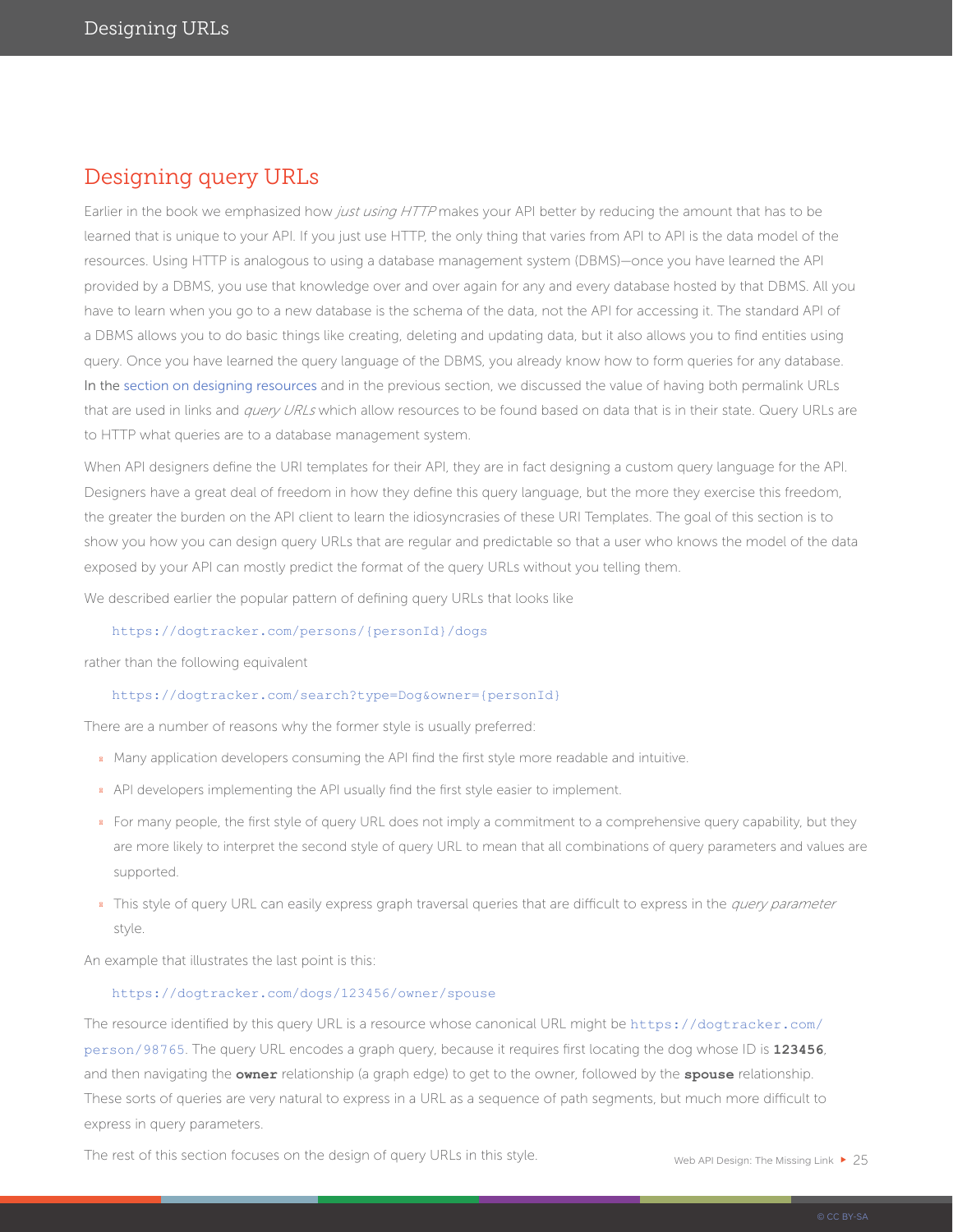#### **Representing relationships in query URLs**

Resources almost always have relationships to other resources. In the section entitled [Include links](#page-11-0), we discussed how to express these relationships in representations. What's a good way to express these relationships in query URLs?

Let's take another look at our **dogtracker** example API. Remember, we had a well-known URL **/dogs** and URLs of the form **/dogs/1234.**

To get all the dogs belonging to a specific owner, we can allow users to do a  $GET^8$  on:

#### **/persons/5678/dogs**

We can define the meaning of this query to be the following:

Start at the resource whose URL is /.

Traverse the **persons** relationship of the resource at /.

Select the **5678** resource from the multiple values of the **persons** relationship

Traverse the **dogs** relationship of the selected person

The general pattern of this query URLs is:

#### **/{relationship-name}[/{resource-id}]/…/{relationship-name}[/{resource-id}]**

where the **{resource-id}** path segments between square brackets are required only if the relationship in the preceding path segment is multi-valued. This pattern depends on the observation that even the first segment can also be viewed as a relationship name—it is the **persons** relationship of the resource whose URL is /.

#### **Express relationships symmetrically in URLs and representations**

The query URL above implies that there is a relationship between people and dogs. Your API is easier to learn and understand if you make this relationship explicit in the resource representations too by providing a URL-valued relationship property, as described in the section entitled [Include links](#page-11-0). The idea is to include the **dogs** property in every person resource if the **dogs** relationship is implied by your query URL structure, and, conversely, if a **dogs** property representing a relationship is present in each person resource, provide a query URL the allows it to be traversed without fetching the person. Our query URLs also imply that / has a **persons** relationship and a **dogs** relationship. We can thus infer that its representation should look something like this:



<sup>8</sup> You could also allow a POST to this URL to create a dog belonging to the person. This would be a shorthand for creating the dog by POSTing to /dogs, and explicitly setting the owner. You can make up your mind on whether or not this shortcut is worth the effort, and whether or not you think it is a good idea to have two ways of doing the same thing.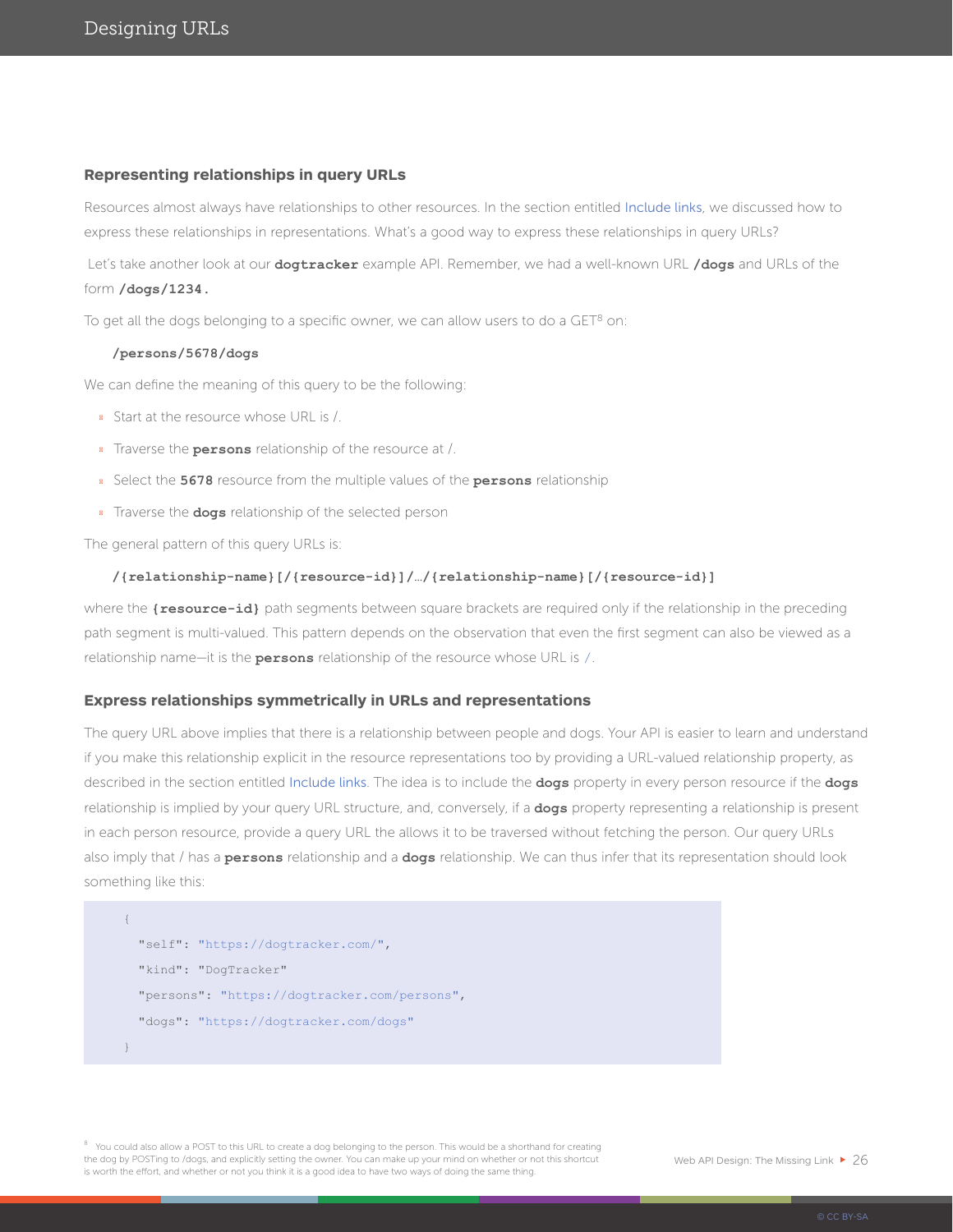#### **A general model for query URLs**

Adopting this relationship-traversal interpretation for our query URLs creates a satisfying conceptual unification of the query URLs found in popular web APIs with the single-root with links model of the World Wide Web. The query URLs are simply allowing efficient traversal of sequences of relationships that are already defined in the data without requiring intermediate resources to be fetched. This makes your API easier to learn because it unifies the query URL pattern and the data model. [Rapier](https://github.com/apigee-labs/rapier) is an open source project that tries to make it easier to specify web APIs whose query URLs match the underlying data model in this fashion.

There is nothing sacred about this pattern for designing query URLs. Its value is that it makes the query URLs predictable for any client programmer who has already understood the data model of the API. If there is a different pattern for query APIs you like better, use it, but adopting a consistent pattern is almost certainly better than designing each query URL individually. If you find a pattern that you think is superior to ours, share it with us.

#### **Path parameters, or matrix parameters**

There is an alternative syntax for the style of query URLs discussed in the previous sections. Rather than **/persons/5678/ dogs**, we can use URLs like this:

#### **/persons;5678/dogs**

**/persons;id=5678/dogs # synonym for the previous URL**

#### **/persons;name=JoeMCarraclough/dogs**

and generalize them to this rule:

#### **/{relationship-name}[;{selector}]/…/{relationship-name}[;{selector}]**

The elements after the semicolon are called [path parameters](https://tools.ietf.org/html/rfc3986#section-3.3) or matrix parameters. We like this style of URL both for its syntactic tidiness and its conceptual clarity because each path segment represents exactly one relationship traversal. In the previous example that did not use path parameters, a path segment would either contain a relationship name or a selector, depending on whether the preceding path segment contained a multi-valued relationship name.

We don't see any downside to path parameters except perhaps that many people are not familiar with them. Jax-RS is the only implementation framework we know that has explicit support for them, although we have implemented them using other frameworks, like Express for Node.js. We imagine that Sinatra, Bottle, or Flask would work too if you are writing in Python or Ruby. Whether or not you use path parameters may ultimately be a matter of individual preference or a practical decision based on implementation considerations.

#### **Filtering collections**

The examples above show how effective it is to build the path portion of a query URL using relationship names and selectors that identify a single resource amongst multiple relationship values, but many query APIs have intricacies beyond the traversal of relationships.

It has been traditional to put more complex query clauses that filter collections after the **?** in the query string portion of the URL. For example, to get all red dogs running in the park looks like this:

**/dogs?color=red&state=running&location=park**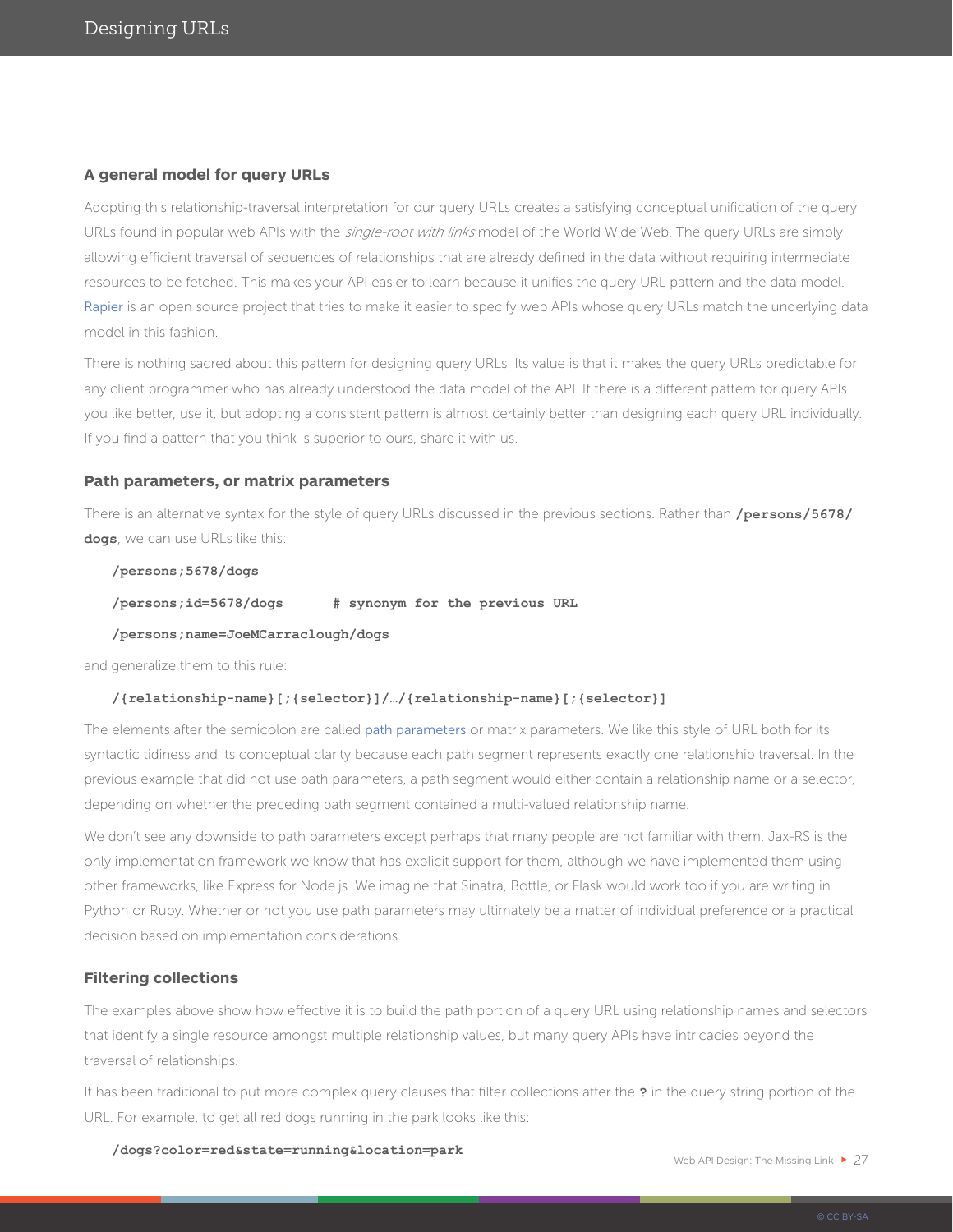The use of query URLs based on paths and query string parameters can be combined, as shown in this example:

#### **/persons/5678/dogs?color=red**

### What about responses that don't involve persistent resources?

API calls that return a response that is not the representation of a persistent resource are common. We've seen it in financial services, Telco, and the automotive domain to some extent.

Words like the following are your clue that you might not be dealing with a persistent resource response:

- Calculate
- **Translate**

#### Convert

For example, say you want to make a simple algorithmic calculation like how much tax someone should pay, or do a natural language translation (one language in the request; another in the response), or convert one currency to another. None involve persistent resources returned from a database.

In these cases, it is not necessary to depart from our noun-based, document-based model. The key insight is that the URL should identify the resource in the response, not the *processing algorithm* that calculates the response. Since the resource whose representation is in the response is a thing, it is easy to invent a URL for it that fits the noun-based entity model of the web. From the client's perspective, it is not relevant whether the result is calculated or retrieved from a database, and indeed it is common for calculated resources to be subsequently stored in a persistent cache for performance.

For example, an API to convert 100 euros to Chinese Yuan:

#### **/monetary-amount?quantity=100&unit=EUR&in=CNY**

or simply

#### **/monetary-amount/100/EUR/CNY**

The resource in the response is an amount of money expressed in a currency, which is a thing you can identify with a noun or noun phrase.

You could also implement this example using content negotiation:

#### Request:

```
GET /monetary-amount/100/EUR HTTP/1.1
Host: currency-converter.com
Accept-Currency:CNY
```
Response:

```
HTTP/1.1 200 OK
Content-Length: 9
```
683.92CNY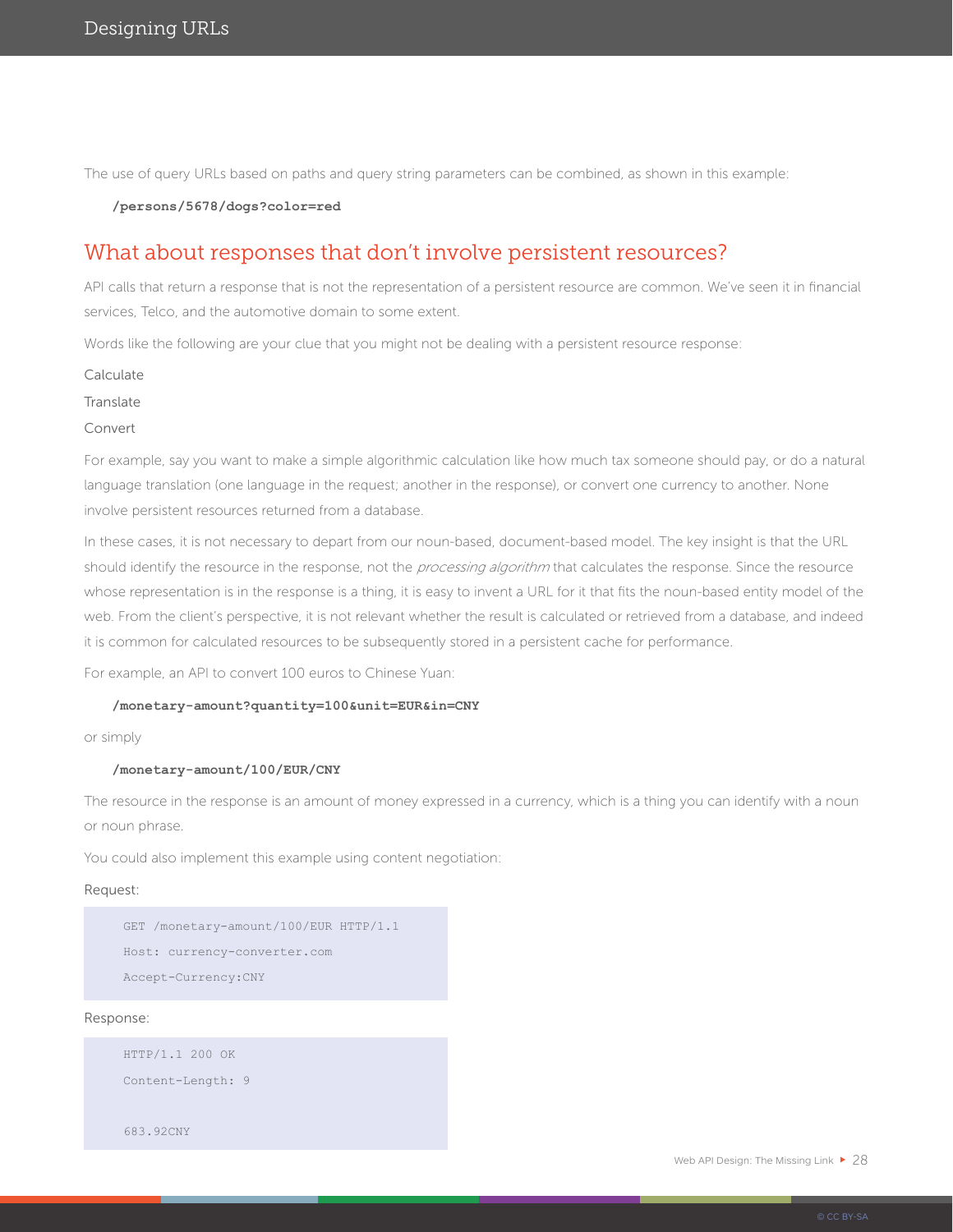In this approach, 100 euros is a monetary amount (a noun), and CNY is the currency unit I'd like to get it in.

A third solution for this sort of situation is to POST to some noun-based URL. For example:

#### Request:

```
POST /currency-converter HTTP/1.1
Host: currency-converter.com
Content-Length: 69
{
  "amount": 100,
  "inputCurrency": "EUR",
  "outputCurrency": "CNY"
}
```
#### Response:

```
HTTP/1.1 200 OK
Content-Length: 5
683.92
```
This approach feels very natural to many people, and if this is the best solution for your situation, you can certainly use it. However, it has two downsides you should think about:

The response is not cacheable using standard HTTP mechanisms. You can make up your own system for caching the response in your application, but to do that you will have to assign a key—an identity—to the response. That key will likely need to include the input amount, the input currency, and the output currency. The key that you are inventing is equivalent to the URL that was defined in the previous solution. If you find yourself defining a cache key like this, or even just thinking that it would make sense to do so, it probably means you should have picked the other design.

When you use the POST pattern discussed here, you are beginning to stray from the *uniform interface* model, because each entity you POST to typically has its own unique inputs and outputs that are not deducible from a broader data model that underpins a whole set of operations. This can quickly begin to look more like the wider, more complex interfaces you see in RPC as described in the section [Why is a data-oriented approach useful?](#page-8-0) If this happens, you are beginning to lose one of the most fundamental advantages of REST. Extending the DBMS analogy, this is similar to what happens when you introduce stored procedures into a database schema—it can be powerful, but it makes the interface more complex and increases the coupling between client and server.

You should feel free to use POST in this way if it is the best solution to your problem, but you should not do so if there is a straightforward way to use GET instead, especially if the GET can be designed to address a resource from a data model that underpins other operations of the API.

In summary, there is no reason for a URL to appear to identify a verb—they can always be nouns that identify things.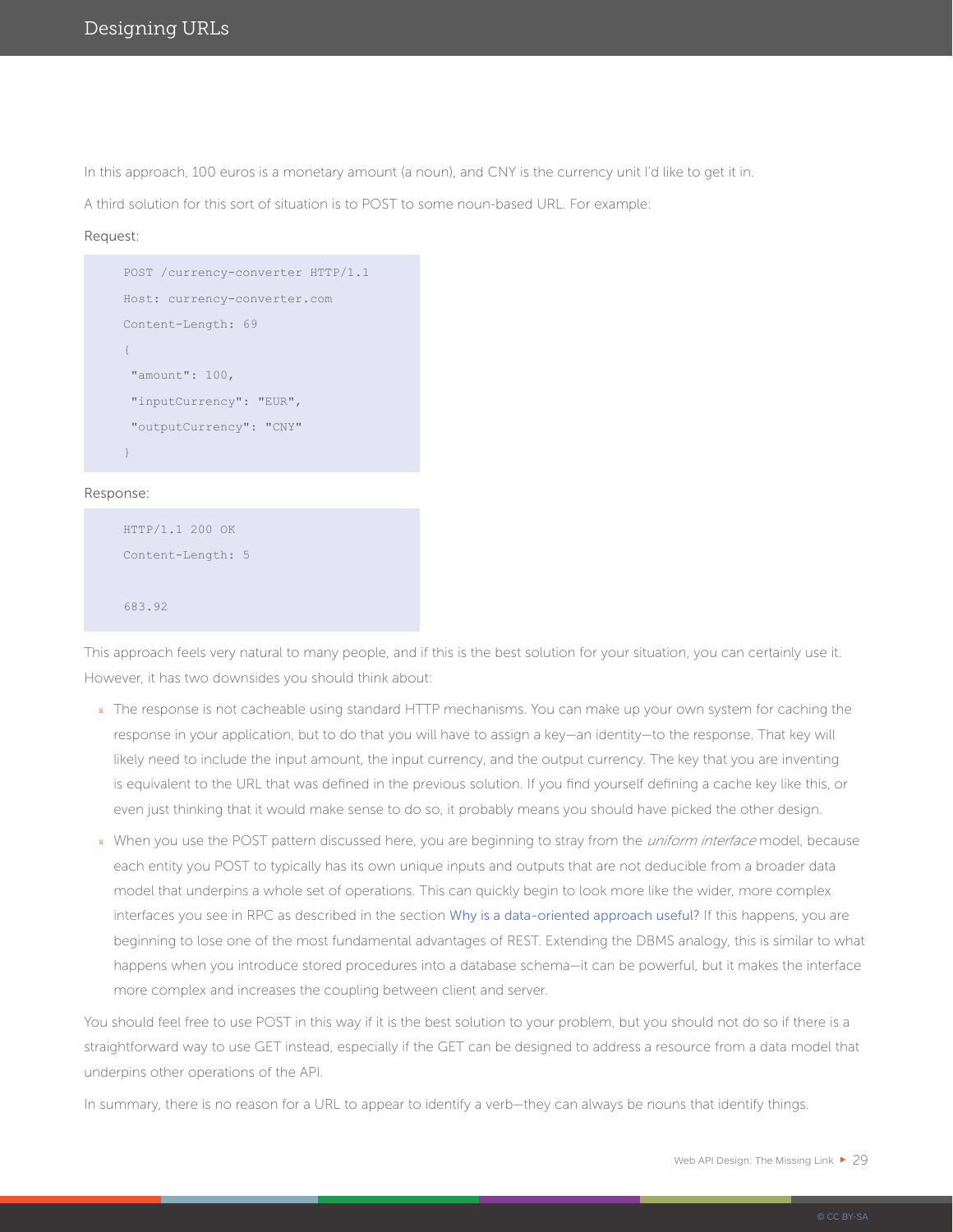## <span id="page-29-0"></span>More on Representation Design

## Include self-reference and kind properties

The Google and GitHub examples illustrate two additional design choices that we like. The first is including a **kind** property (sometimes spelled **type**, or **isA**). The second is including a **selfLink** property, which is called **url** in the GitHub example. Many different spellings of this property are in use—we like the name **self** which is the relationship name standardized in [the ATOM specification](https://tools.ietf.org/html/rfc4287#section-4.2.7.2), registered in [IANA](http://www.iana.org/assignments/link-relations/link-relations.xhtml), and copied by many others.

Notice particularly that these properties apply to every JSON object, not just the top-level one.

## Why are the self and the kind properties good ideas?

Including a **self** property makes it explicit what web resource's properties we are talking about without requiring contextual knowledge—like what URL did you perform a GET on to retrieve this representation—or application-specific knowledge. This is especially important for nested JSON objects where the outer context doesn't help establish what resource we're talking about, but it is good practice everywhere.

Including a **kind** property helps clients recognize whether or not this is an object they know how to process. This helps you add new concepts to your API without having to change the API version.

## How should I represent collections?

Collections are very important resources because they give us lists of things, and they are also commonly the things to which we POST to create new resources. What do they look like? As with links, there are more and less complex choices available. First, we will describe our favorite simple solution.

Collections are resources too, so the recommendations we have established thus far for all resources also apply to collections.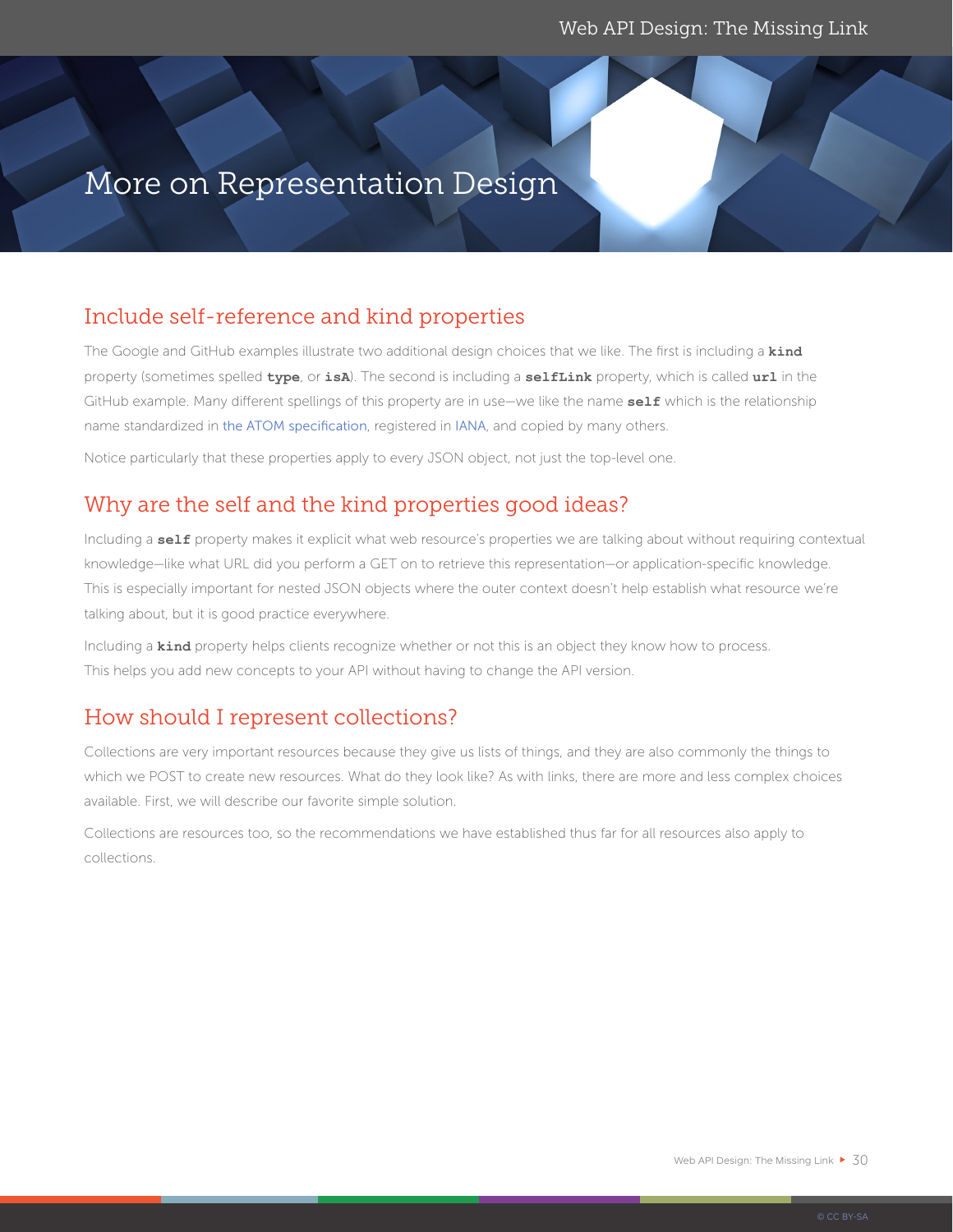For example, use the simplest form of JSON, and give them a **self** property and a **kind** property. Here is an example of the collection of all dogs:

```
{"self": "https://dogtracker.com/dogs", 
 "kind": "Collection",
  "contents": [
           {"self": "https://dogtracker.com/dogs/12344", 
            "kind": "Dog",
            "name": "Fido",
            "furColor": "white"
           },
           {"self": "https://dogtracker.com/dogs/12345", 
            "kind": "Dog",
            "name": "Rover",
            "furColor": "brown"
          }
      \blacksquare}
```
The value of the **contents** property is a JSON array of JSON objects. Note: An array of URLs would be another good option if your clients don't need any data about each of the content resources. Each of the nested JSON objects follows the same basic pattern—it has **self** and **kind** properties in addition to properties that are specific to the domain.

An even simpler option would have been to omit the outer JSON object that defines the collection as a resource, like this:

```
\Gamma{"self": "https://dogtracker.com/dogs/12344", 
    "kind": "Dog",
    "name": "Fido",
    "furColor": "white"
  },
  {"self": "https://dogtracker.com/dogs/12345", 
    "kind": "Dog",
    "name": "Rover",
    "furColor": "brown"
  }
\, \, \,
```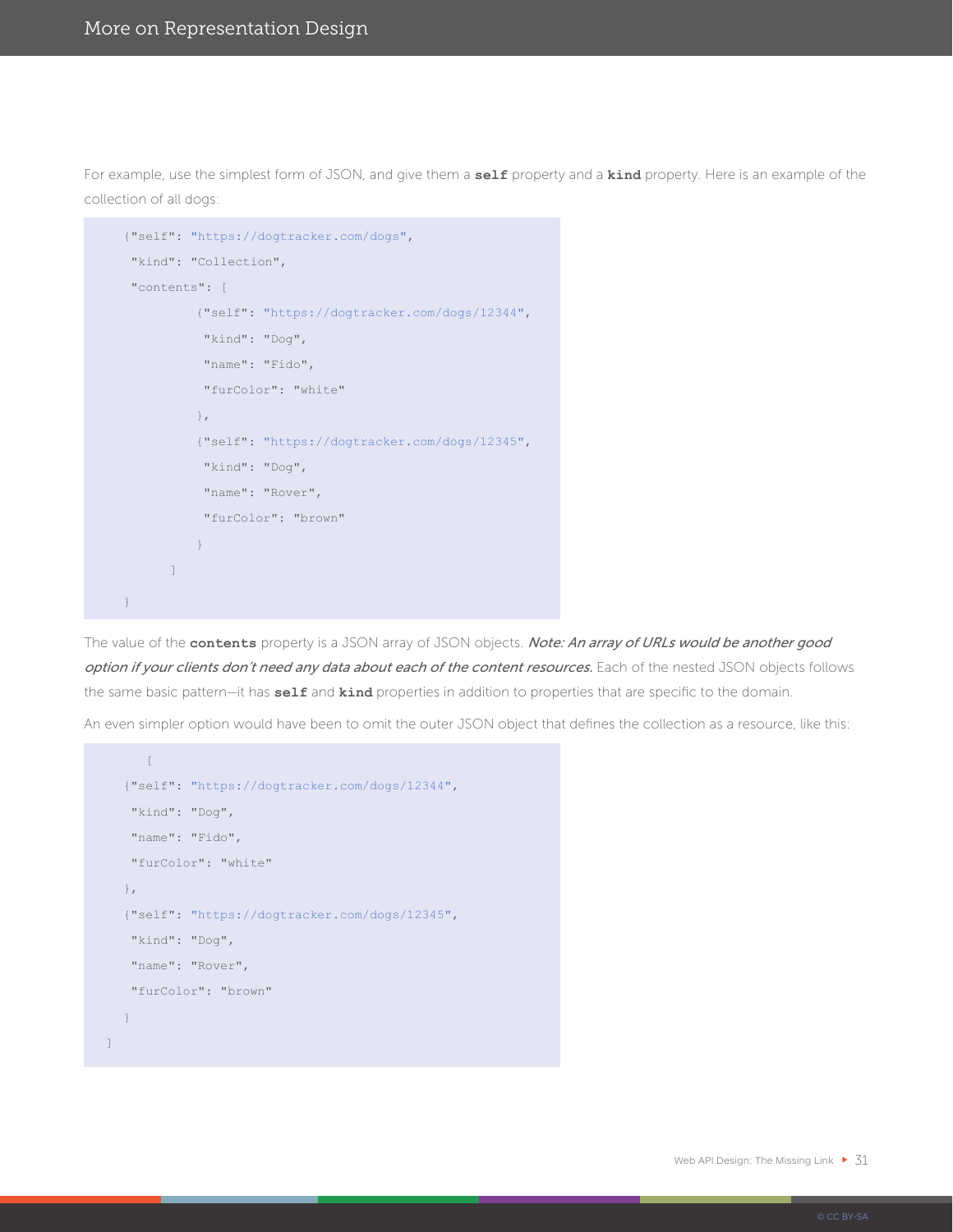<span id="page-31-0"></span>While we're all for simplicity, we think the extra structure in the first version is worth it. It has the following advantages:

Collections are like every other resource, not a special case.

The collection is self-describing, meaning that you don't have to be in the code that just did the GET to know what collection you're looking at.

There is an obvious place to put other properties of the collection (**creationDate**, **owner**, **modificationDate**,

**revisionID**, **parentResource**, and so on).

There is no standard that we know of for the JSON representation for collections illustrated here. This is our best idea on how to represent collections in the spirit of simple JSON without inventing a specialized media type, and it has worked well for us in practice.

You sometimes see collection property names customized to the type of its contents by doing something like this:

```
 "kind": "Dog-Collection",
 "dogs": [ // array of dog JSON objects // ]
 ...
```
This has the appeal of being descriptive, which is good, but it makes it more difficult to write general-purpose client code that can recognize and process any collection without metadata. Either way is probably fine.

Others have proposed specialized media types for JSON collections, like [Collection+JSON](http://amundsen.com/media-types/collection/format/). For our own APIs, we think this media type and its protocols introduce too much complexity for the benefit they bring. If you do believe that this media type will work well for your clients and your scenarios, we see no fundamental objection.

#### **Paginated collections**

The collection above only had two elements in its contents array, but that particular collection (all dogs) is likely to get large. It is not a good idea for either the client or the server to try to return very large collections, so what we would expect to happen is that the collection would be paginated. Here is an HTTP message exchange that illustrates one way we have handled pagination in the past:

#### Request:

| GET /dogs HTTP/1.1       |
|--------------------------|
| Host: dogtracker.com     |
| Accept: application/json |

#### Response:

```
HTTP/1.1 303 See Other
Location: https://dogtracker.com/dogs?limit=25,offset=0
```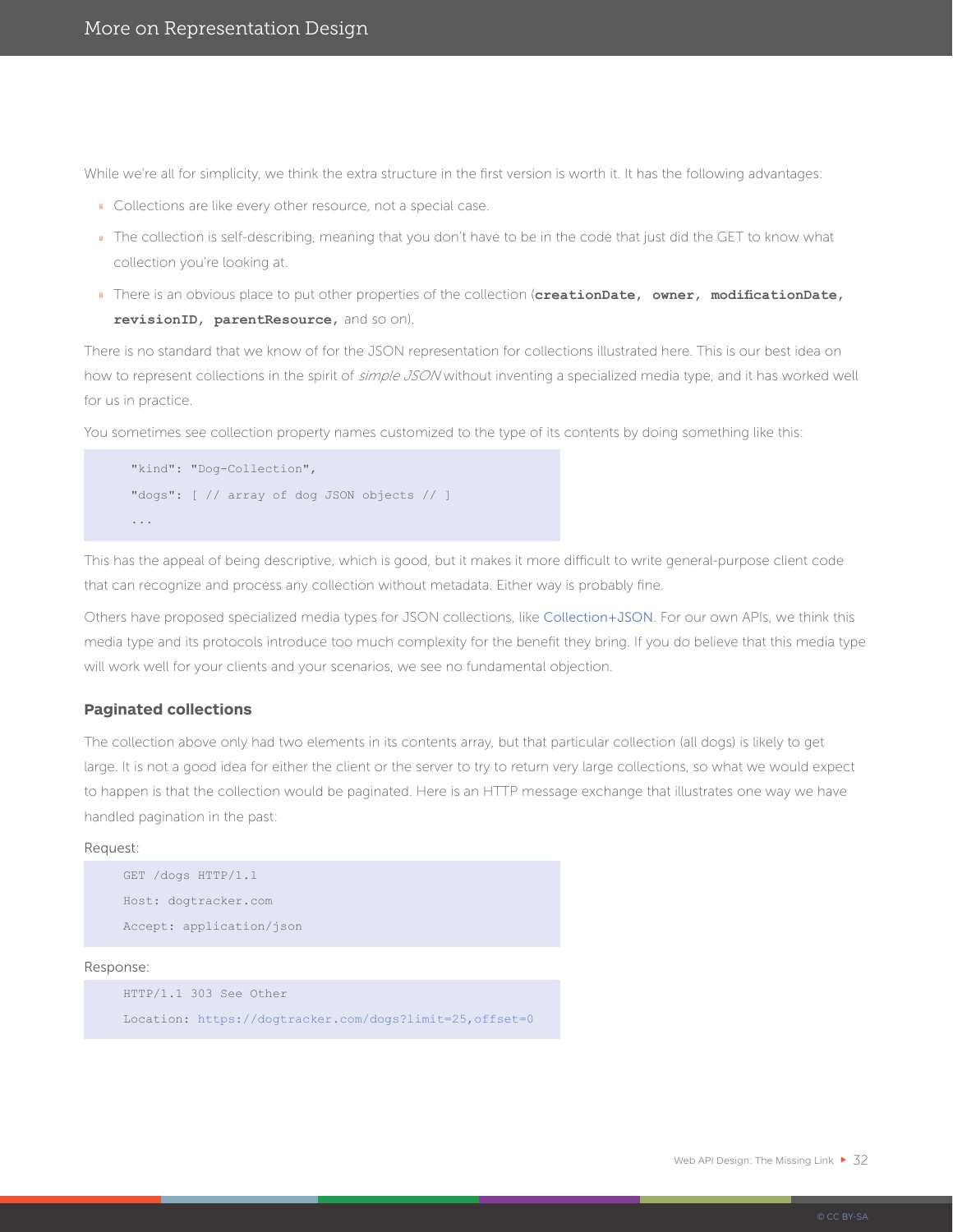#### Request:

```
GET /dogs?limit=25,offset=0 HTTP/1.1
Host: dogtracker.com
Accept: application/json
```
#### Response:

```
HTTP/1.1 200 OK
Content-Type: application/json
Content-Location: https://dogtracker.com/dogs?limit=25,offset=0
Content-Length: 23456
{"self": "https://dogtracker.com/dogs?limit=25,offset=0", 
  "kind": "Page",
  "pageOf": "https://dogtracker.com/dogs",
  "next": "https://dogtracker.com/dogs?limit=25,offset=25",
  "contents": [
           {"self": "https://dogtracker.com/dogs/12344", 
            "kind": "Dog",
            "name": "Fido",
            "furColor": "white"
           },
           {"self": "https://dogtracker.com/dogs/12345", 
            "kind": "Dog",
            "name": "Rover",
            "furColor": "brown"
           },
           … (23 more)
      ]
}
```
As you can see, the server recognized that returning the whole collection wasn't going to work, and redirected the client to a different resource that represents the first page of the collection. The client followed the redirect, which returned the first page. The first page contains a subset of the collection contents, references the original collection in the **pageOf** property, and also references the subsequent page in the **next** property (unless there is no next page). There is also a **previous** property that is missing in this case because there is no page before the first one.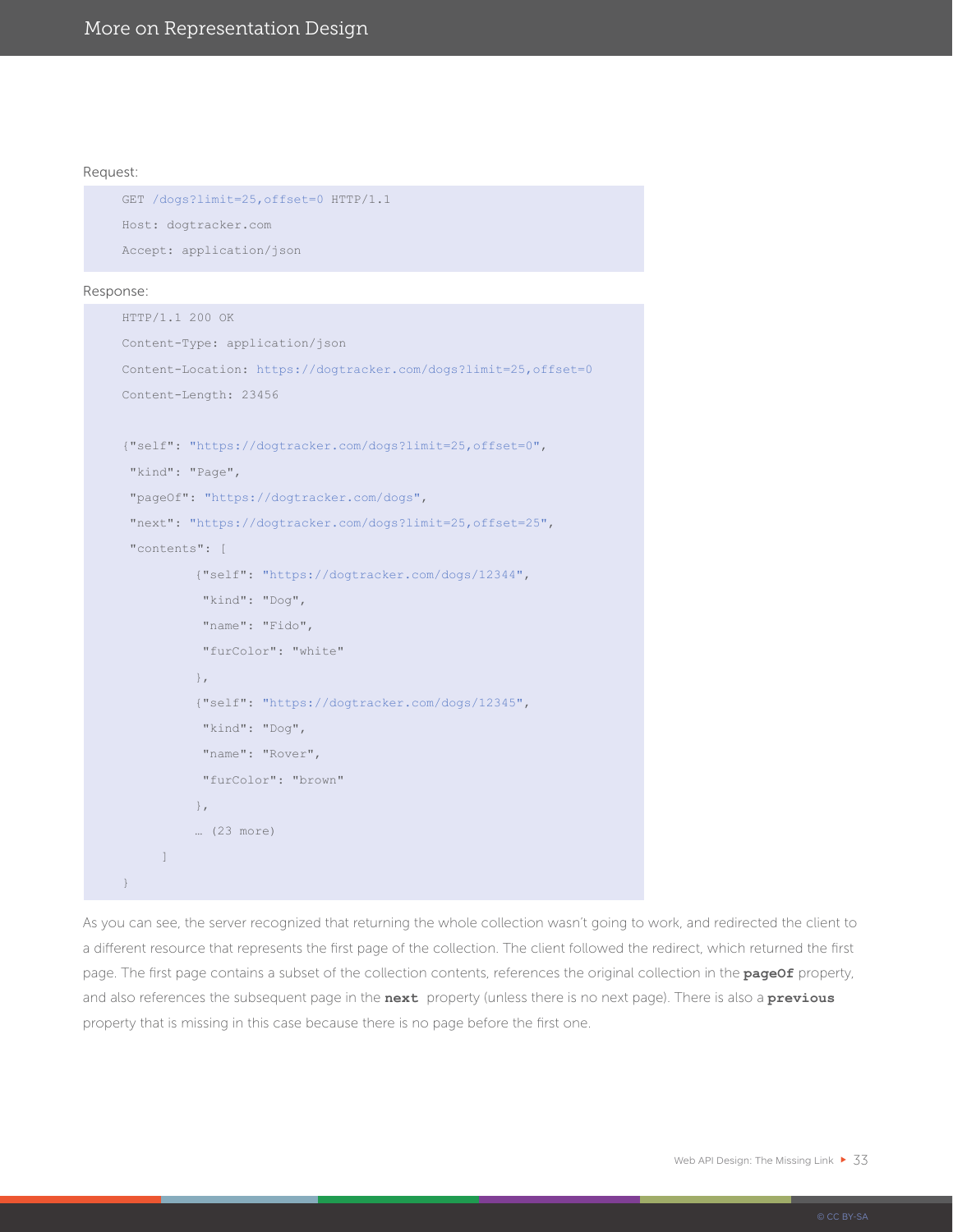IANA keeps a [registry of standard link relations](http://www.iana.org/assignments/link-relations/link-relations.xhtml) that includes **next** and **previous** from the example above. **First** and **last** are also registered with IANA. When you are designing your resource representations, if there is a standard IANA-registered link relation name that fits your meaning, you should use the standard one. Only invent property names for relationships that are specific to your problem domain. If you discover a link relation that is not registered with IANA, and which you think has broader applicability than just your application, you could consider registering it, although registering link relations isn't as easy as registering media types.

A less popular alternative to IANA link relations is the idea of ontologies that assign URLs to properties. Unless you are working in a community that has already adopted semantic web concepts, we think it is more practical to follow IANA.

There is no standard for the representation of pages of collections shown here—we offer it in the spirit of a minimalist approach that uses JSON in a simple, direct way. There are many other approaches out there.

### Custom resource types and using URLs for resource types

To understand our pagination representation, you have to understand that the complete contents of the collection is an array that is specified by the concatenation of the arrays that are the contents of each of the pages. This is not a difficult concept—anyone who has ever read a book is familiar with the idea that the contents of the book are defined by the concatenation of the contents of each page. Nevertheless, this is not a concept inherent in JSON. We didn't declare a custom media type for pagination because these are still just ordinary JSON objects with property, value pairs. It is the meaning of the objects that is specific to us, which is true for all JSON. Confirmation that it is not the media type that is unique comes from the observation that the JSON representation of these objects could be converted to XML, Turtle, and other media types using a standard algorithm that did not require knowledge of collections and pages. If we were going to standardize something, we would standardize the types of objects we are using, not their JSON representation. In other words, rather than standardizing a media type whose name was vnd.apigee-collections+json, we would standardize two resource types, **Collection** and **Page** with their properties. These resource types could be represented equally in JSON, HTML, Turtle, XML, and so on. Media types are standardized by registering them [in a central place](http://www.iana.org/assignments/media-types/media-types.xhtml), but if we were standardizing resource types, the web offers a different mechanism, which is to use URLs. We might establish two URLs for our types, like this:

#### https://apigee.com/collections#Collection

#### https://apigee.com/collections#Page

We would then use these URLs directly in our JSON as the value of the **kind** property, instead of the simple strings that are there now. Using URLs for types is a reasonable idea because it avoids conflicts between independent teams whose resources may eventually link to each other, but it does make JSON representations bigger and a bit uglier to read, so it isn't done often. There are currently no standards for our types, and we offer them as examples we have used and like. The pattern is perhaps complex enough that it deserves its own description and if you like this approach, perhaps you would like to collaborate with us on standardization.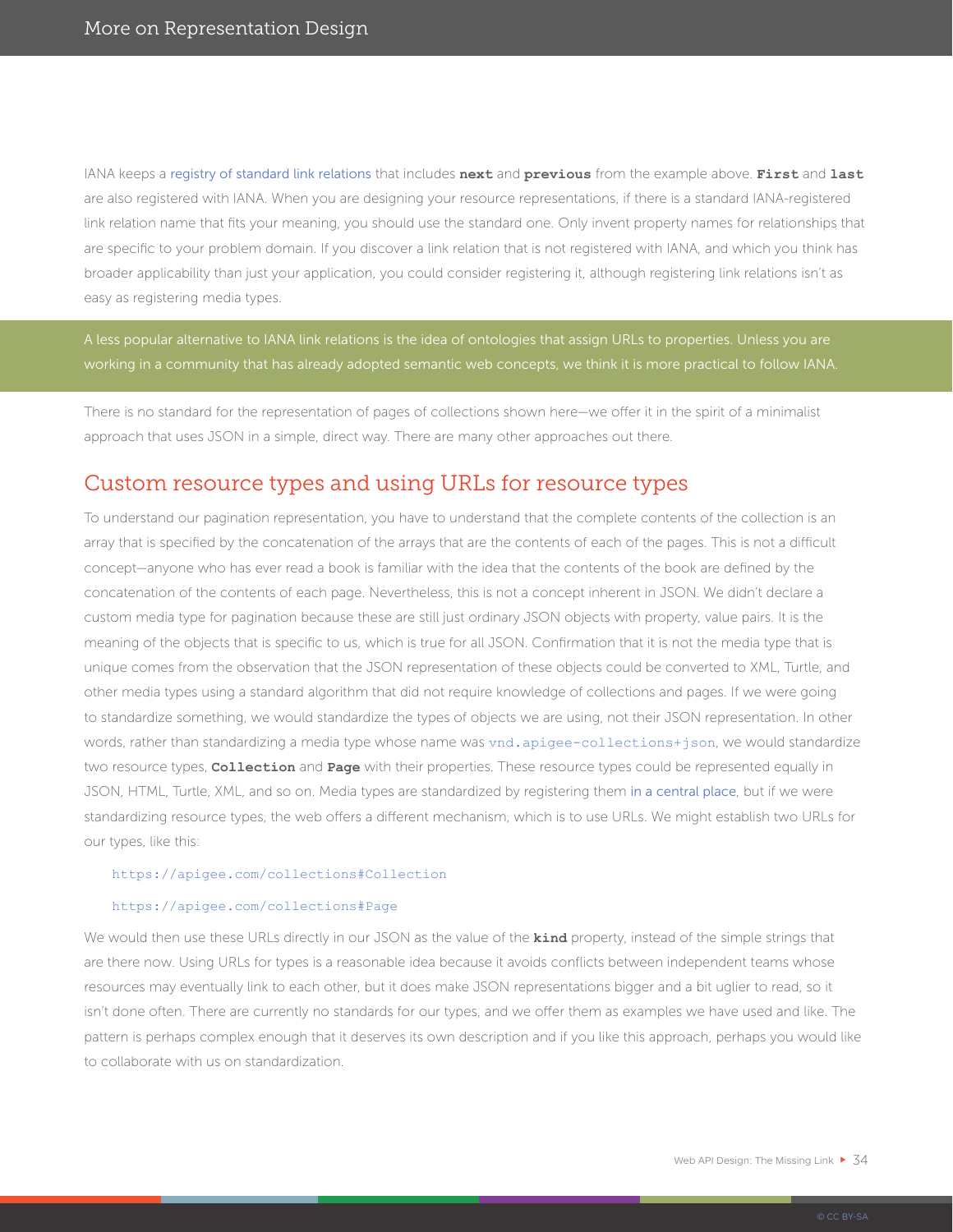## Supporting multiple formats

Many modern APIs produce only JSON on output. This has the advantage of simplicity, and you might want to take that path. Depending on your client audience, there may be demand for XML or other formats for your data. If you support multiple output formats, you should do so by supporting the standard [HTTP Accept header](https://tools.ietf.org/html/rfc7231#section-5.3.2).

Even if you support only JSON, if you support the PATCH method (you should), you will have to deal with PATCH input formats. The two common input formats for PATCH are [JSON Patch](https://tools.ietf.org/html/rfc6902) and [JSON Merge Patch](https://tools.ietf.org/html/rfc7386). JSON Merge Patch looks just like an ordinary JSON format, is easier for clients to use, and is easier to implement, but it doesn't support every kind of modification. JSON Patch is more complex to use and implement, but handles more cases. You can implement both—it is not too hard.

The reason you should use PATCH for update is that it helps with the evolution of your API. PUT requires the client to replace the entire content of the resource with every update. As your API evolves, you want to be able to add new properties without breaking existing clients. If clients replace the entire content on every update, you are relying on them to faithfully preserve all properties, even if they weren't changed and even if they didn't exist at the time the client was written. This is fragile—a single misbehaved client can cause significant problems. PATCH avoids this risk. See the [section on versioning](#page-44-0) for more discussion of PATCH.

There is also an argument for producing HTML on output, even for APIs. Many single-page applications (SPAs) that access APIs are completely opaque to search engines. One way to resolve this problem is to use a single set of URLs for the API and SPA and to provide HTML output for each of these URLs. A full discussion of this approach is out of the scope of this book we'll blog about it.

### What about property names?

You have an object with data attributes on it. How should you name the attributes?

Here are API responses from a few leading APIs:

#### Twitter

"created\_at": "Thu Nov 03 05:19;38 +0000 2011"

#### Bing

"DateTime": "2011-10-29T09:35:00Z"

#### Foursquare

#### "createdAt": 1475795458

Arguments over whether snake\_case (Twitter) or camelCase (Foursquare) is better have raged for decades (there has even been [some scientific research](https://whathecode.wordpress.com/2013/02/16/camelcase-vs-underscores-revisited/) to see which works better). The science is inconclusive, and opinions vary, so pick the one that pleases your customers better. JavaScript, Java, and Objective-C programmers tend to favor camelCase, while Python and Ruby programmers tend to favor snake\_case, with PHP being split by sub-communities. You might let the relative popularity of those languages amongst your intended clients be your guide. For most web APIs that means camelCase, so we recommend that you use camelCase unless your intended customer set is atypical.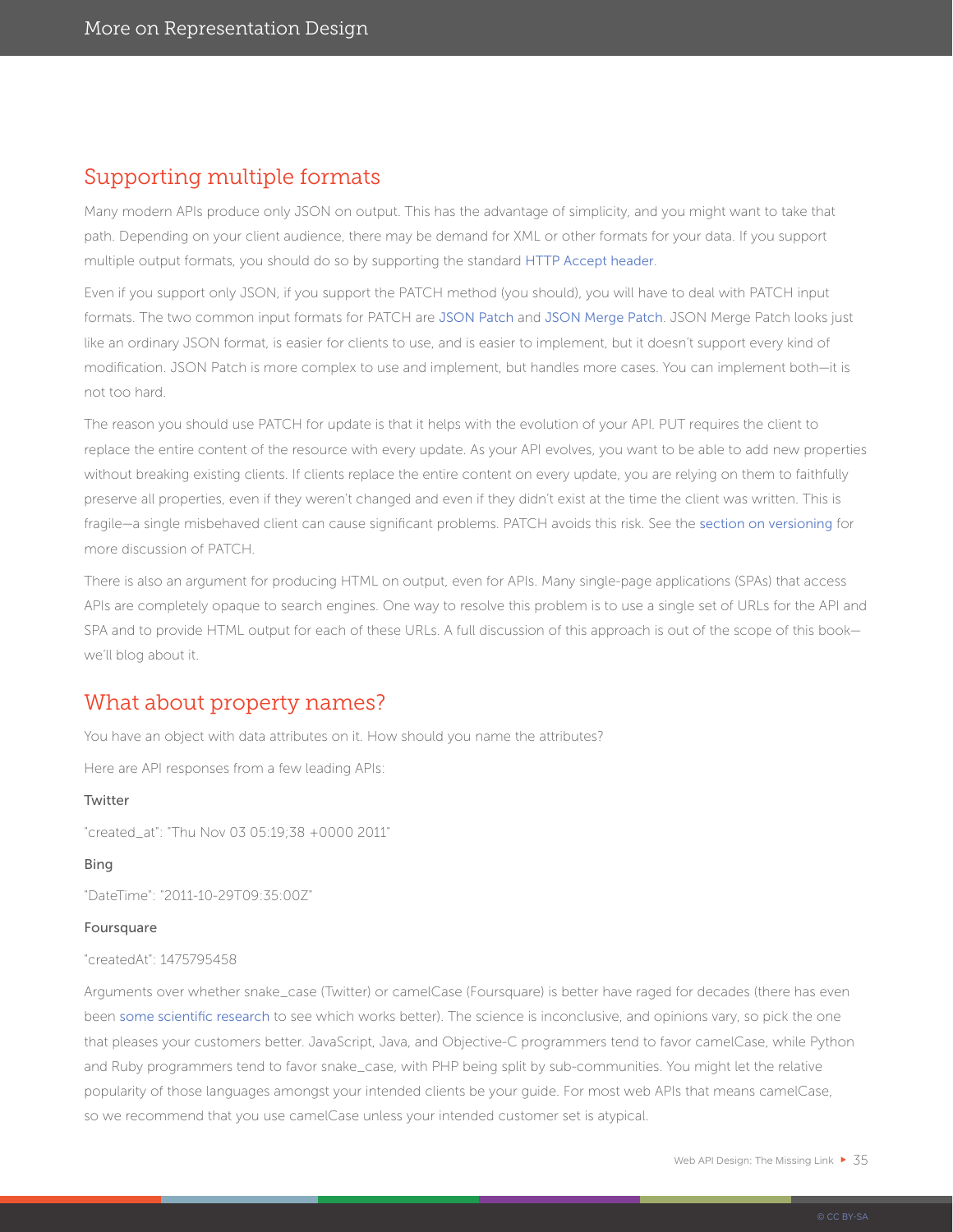You should avoid putting characters in property names that are not compatible with identifiers in popular programming languages. A common pitfall is using a hyphen (-), which is common in web standards but is interpreted as the subtraction operator in JavaScript and most other programming languages. There are other characters that are valid in HTTP headers and URLs that should be avoided in property names, like these: **/\=:;,.?#<>@.**

It is also better to avoid using property names that conflict with reserved words and globals in popular programming languages or environments. For example, **self**, **this**, **window**, **document**, **type**, **typeof**, **var**, **const**, **println**, **print**, **console**, **parseInt**, **parseFloat**, **escape**, **unescape**, **function**, **def**, **class**, and so on. Unfortunately, there are lots of these, and it is hard to make a comprehensive list.

### Date and time formats

The examples above use different approaches to representing time. There are probably more than a dozen different standards for date and time representation, and the Twitter example doesn't match any that we know of. The format we see used most often is the one standardized by XML Schema, which is a subset of the complex ISO 8601 standard. Bing seems to be using this. Unix had a wonderfully simple and elegant time format that was based on the number of milliseconds elapsed since the beginning of the epoch-defined to be the beginning of 1970, GMT. Foursquare seems to be using this format. This terrifically simple representation—a monotonically-increasing integer that was independent of location and could be differenced to calculate time intervals—made an ideal time representation until it was undermined by a very poor design decision that was made when implementing leap seconds in Unix. The sad story is told [here](https://cr.yp.to/proto/utctai.html) and elsewhere. Even though it is now compromised, this format deserves consideration as a date and time representation.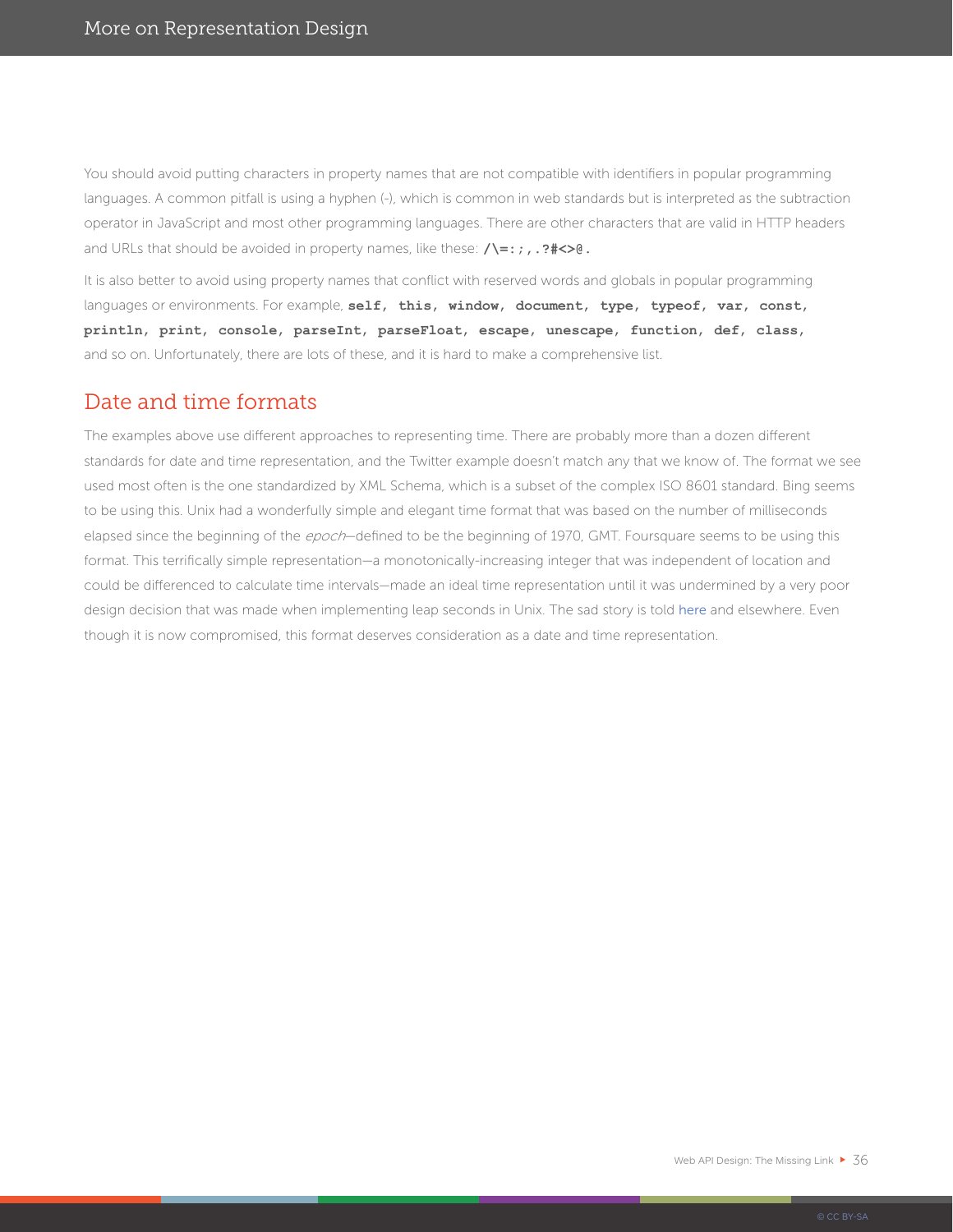## Chatty APIs

It is a common myth that REST APIs are chatty. If your API is too chatty, it is because you designed the wrong resources for your clients, not because you used REST. The myth of REST implies chatty probably comes from the misconception that a REST API must look like a fully normalized relational database schema. In a normalized design, there are separate resources for each distinct conceptual resource, like orders, customers, accounts, and so on. If these are the only resources you define, a UI client that wants to display an order to a user may have to perform many GETs to retrieve the order, its line items, the account, the customer that owns the account, and so on. Fortunately, no rule says that REST interfaces must look like this, any more than there is a rule that a relational database schema must look like this. Normalized schemas make updates simple, so one useful strategy for an API is to define all the resources that you would associate with a normalized schema, and give those resources both read and update capabilities. You can then add as many read-only denormalized resources as you need to support efficient clients. These denormalized resources are true REST resources also—they have meaning as entities, they have URIs, and so on. Their state may overlap with the state of other resources, but this is not a problem, and this API will be no less RESTful and much more useful than a normalized one. Other approaches to denormalization are possible, but many have more complicated implications for update, analogous to the *update through a* view problem of relational databases.

## Pagination and partial response

Partial response allows you to give application developers just the information they need.

Take for example a request for a tweet on the Twitter API. You'll get much more than a typical Twitter app often needs including the name of the person, the text of the tweet, a timestamp, how often the message was retweeted, and a lot of metadata.

Let's look at how several leading APIs handle giving application developers just what they need in responses, including Google who pioneered the idea of partial response.

#### LinkedIn

#### **/people:(id,first-name,last-name,industry)**

This request on a person returns the ID, first name, last name, and the industry. LinkedIn does partial selection using this terse **:(...)** syntax which we find elegant, but might be harder for application developers to understand simply because it is less common.

#### Facebook

**/joe.smith/friends?fields=id,name,picture**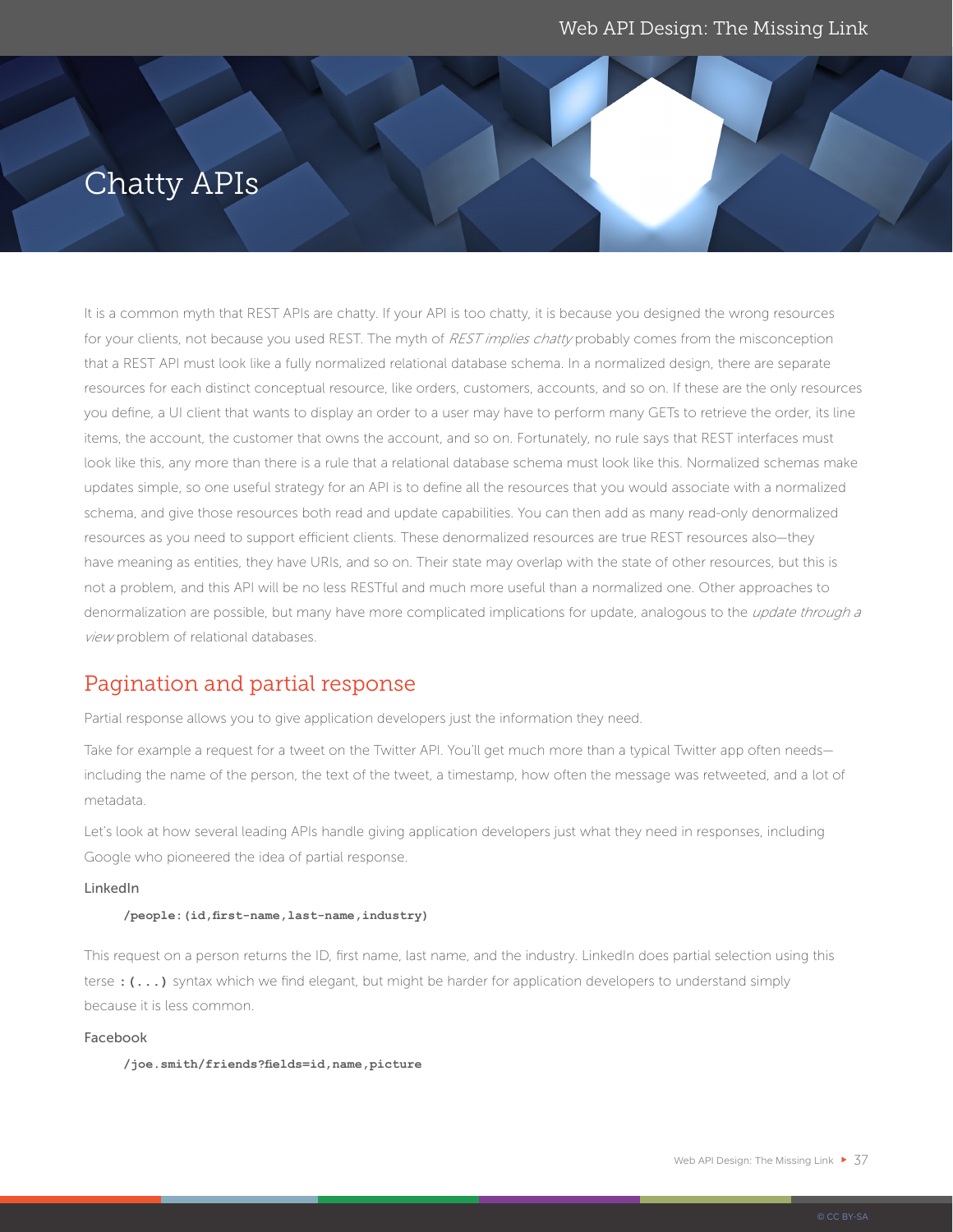#### Google

#### **?fields=title,media:group(media:thumbnail)**

Google and Facebook have a similar approach, which works well.

They each have an optional parameter called fields after which you put the names of fields you want to be returned.

As you see in this example, you can also put subobjects in responses to pull in other information from additional resources.

#### **Add optional fields in a comma-delimited list**

The Google approach works extremely well.

Here's how to get just the information we need from our dogs API using this approach:

#### **/dogs?fields=name,color,location**

This approach works well because:

It is simple to read.

A application developer can select just the information an app needs at a given time.

It cuts down on bandwidth issues, which is important for mobile apps.

The partial selection syntax can also be used to include associated resources cutting down on the number of requests needed to get the required information.

#### **Make it easy for application developers to paginate objects in a database**

[In a previous section](#page-31-0), we showed how you can use **next, previous, first,** and **last** links to allow API clients to scroll through large lists very simply without the need to construct URLs from complex URI templates. This is often sufficient for handling collections, but occasionally you may want to allow clients more explicit control over pagination.

Let's look at how Facebook, Twitter, and LinkedIn handle pagination. Facebook uses **offset** and **limit**. Twitter uses **page** and **rpp** (records per page). LinkedIn uses **start** and **count**.

Semantically, Facebook and LinkedIn do the same thing. That is, the LinkedIn **start** and **count** is used in the same way as the Facebook **offset** and **limit**.

To get records 50 through 75 from each system, you would use:

Facebook - **offset** 50 and **limit** 25

Twitter - **page** 3 and **rpp** 25 (records per page)

LinkedIn - **start** 50 and **count** 25

We like **limit** and **offset**, although the data values that the implementation has to sort on, and the database technologies being used may dictate compromises.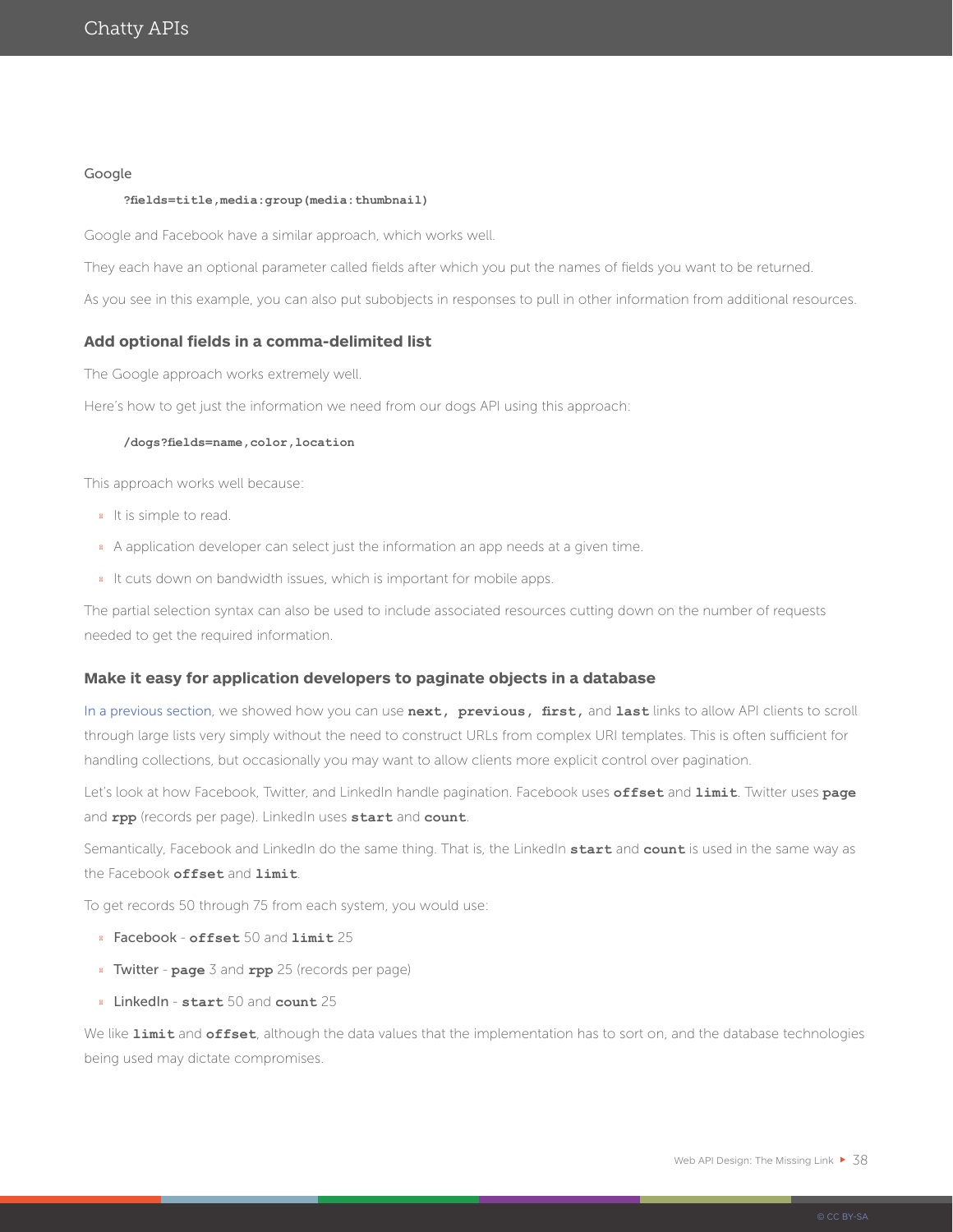## Handling Errors

Most API developers think about the successful paths through the API first and think about exceptions and error handling second, but the quality of error handling is a critical part of the API experience for all clients.

Why is good error design especially important for API designers?

From the perspective of the application developer consuming your web API, everything on the other side of that interface is a black box. Therefore, errors become a key tool providing context and visibility into how to use an API.

First, developers learn to write code through errors. The test-first concepts of the extreme programming model and the more recent test-driven development models represent a body of best practices that have evolved because this is such an important and natural way for developers to work.

Secondly, in addition to when they're developing their applications, developers depend on well-designed errors at the critical times when they are troubleshooting, and resolving issues after the applications they've built using your API are in the hands of their users.

If you have read other parts of this book, it will not surprise you that our advice is to learn the standard HTTP status codes and use them appropriately. Status codes do not exist in isolation—they are part of HTTP response messages that include the status code, headers, and possibly also data. Different status codes come with corresponding response headers in standard patterns that you should know and use. Don't think of status codes as just being return codes from functions you implement. Instead, think of complete HTTP response messages. For example, the **201 Created** status code should always be paired with a **Location** header that provides the URL of the newly-created resource.

```
HTTP/1.1 201 Created
Location: https://dogtracker.com/dogs/1234567
```
If your API allows clients to create resources, this is the standard message pattern for doing it, and you should follow suit rather than making up something of your own. Similarly, the response to a successful GET is not just a 200 status code and some data, it includes a standard package of headers, like this:

```
HTTP/1.1 200 OK
Content-Location: https://dogtracker.com/dogs/1234567
Content-Type: application/json
ETag: 1437080173827
Content-Length: nnnn
// body goes here //
```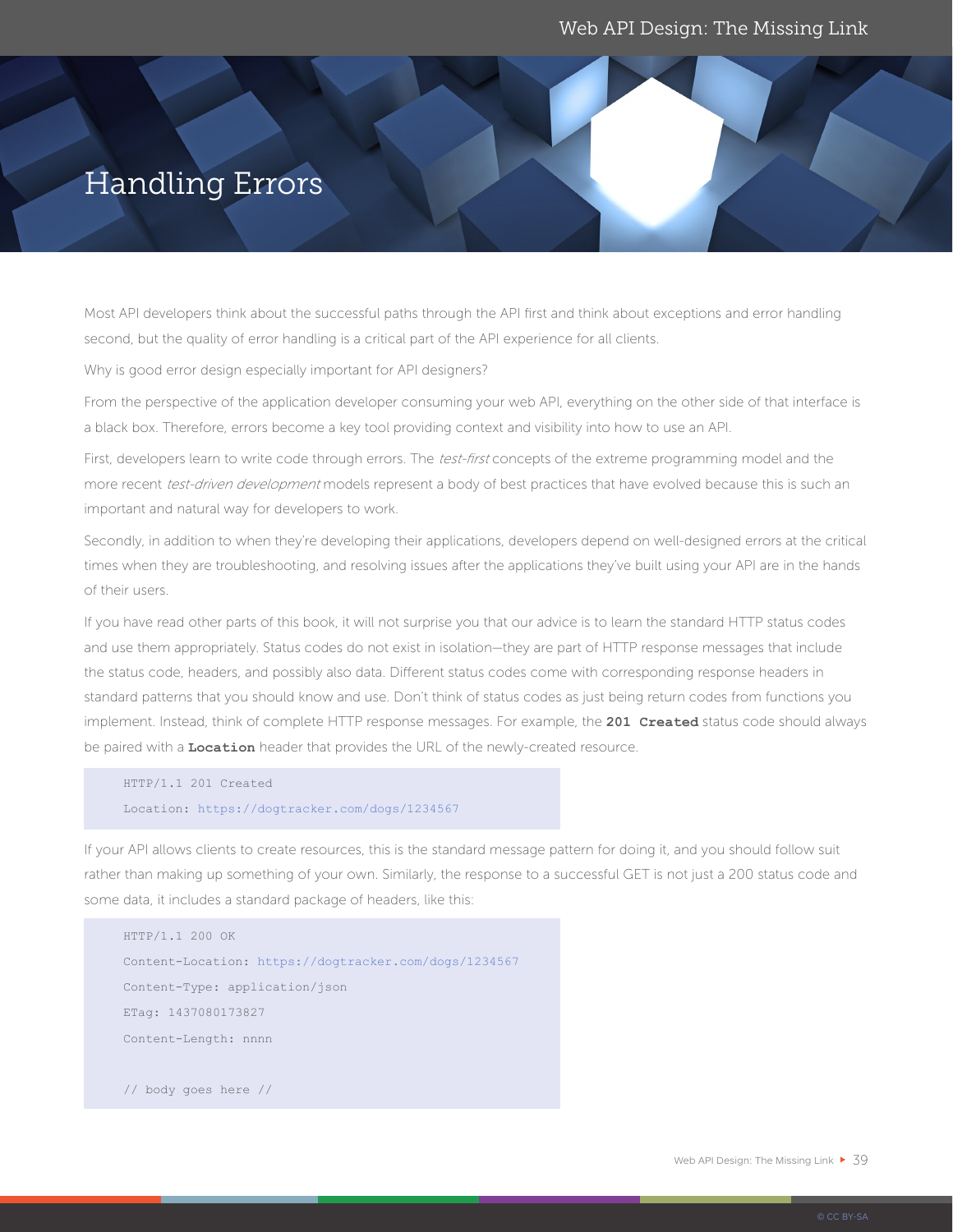### Note: Content-Location is an optional header that servers often include only if the 'canonical' URL of the resource is different from the one that was used in the GET request. We think it makes sense to always include this header.

As a last example, the 405 error code indicating that the client tried to use a method that the server does not support for the given resource must be paired with an **Allow** header saying which methods are supported for the resource.

HTTP/1.1 405 Method Not Allowed Allow: GET, DELETE, PATCH

Learn these combinations of status codes with their matching headers, and the scenarios in which they are used. Whenever you have a similar scenario in your application, make sure you use the same standard pattern. This is part of what it means to be a web API, and it is how you leverage your users' existing knowledge of the web.

Make messages returned in the payload as verbose as possible. Code for code:

 $200 - OK$ 401 – Unauthorized

### A message for people

{"developerMessage" : "Verbose, plain language description of the problem for the application developer with hints about how

to fix it.", "userMessage":"Pass this message on to the app user if needed.", "errorCode" : 12345, "more info":

"https://dev.teachdogrest.com/errors/12345"}

### Note: "If the error message is for people, why on earth encode it in JSON", you ask. The answer is that there is usually a programmatic user agent between the user and the message, so the real audience for this message is the user agent.

In summary, be verbose and use plain language descriptions. Add as many hints as your API team can think of about what's causing an error.

We recommend you add a link in your description to more information.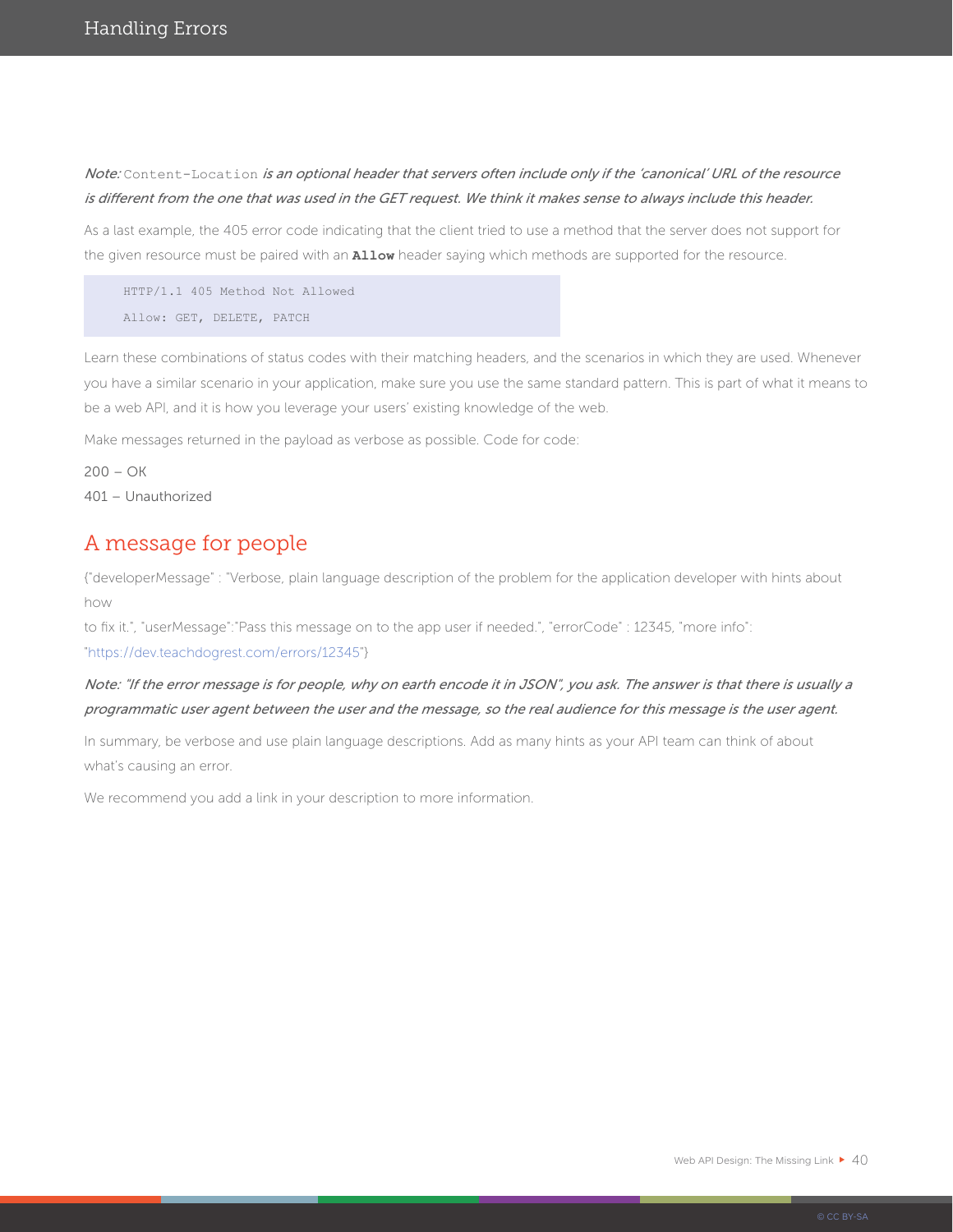## Modeling Actions

Another situation you may encounter is when you want to trigger an action. Let's say you have URLs that identify some process, and you want to be able to start, stop, or pause that process. Many designers resort to a verb-oriented, RPC-like API design in these cases, but there are design options that remain faithful to the noun-based, entity-oriented model of the web. One is to provide a state property of the process and allow clients to set it to started, stopped, or paused. Another option is to allow clients to POST an *action request* to a related URL. For example, the process resource may have a property called **actionRequests** whose value is a URL, as shown:

```
{"id":"https://example.org/process/123456",
 "kind": "Process",
 "actionRequests": "https://example.org/processes/123456/requests"
}
```
The client can POST a **StopRequest, StartRequest, PauseRequest**, or **ResumeRequest** entity to https://example.org/processes/123456/requests. This model is helpful if you want to be able to keep a record of who did what to the process and when, because the POST can create a real persistent entity that holds that information. This model is also helpful when dealing with requests that may take some time to happen, since the POST can return a resource immediately, and the state of that entity can be examined subsequently to determine the progress of the request.

Finally, there is a variant of this design that allows the client to know immediately which requests are valid at a particular point in time. If instead of offering a single **actionRequests** property, we offer separate properties for each request type, we can use the absence or presence of the property to communicate the validity of a particular request at a particular time. If the process has not yet been started, its representation might look like this:

```
{"id":"https://example.org/process/123456",
 "kind": "Process",
 "state": "initial",
 "startRequests": "https://example.org/process/123456/requests"
}
```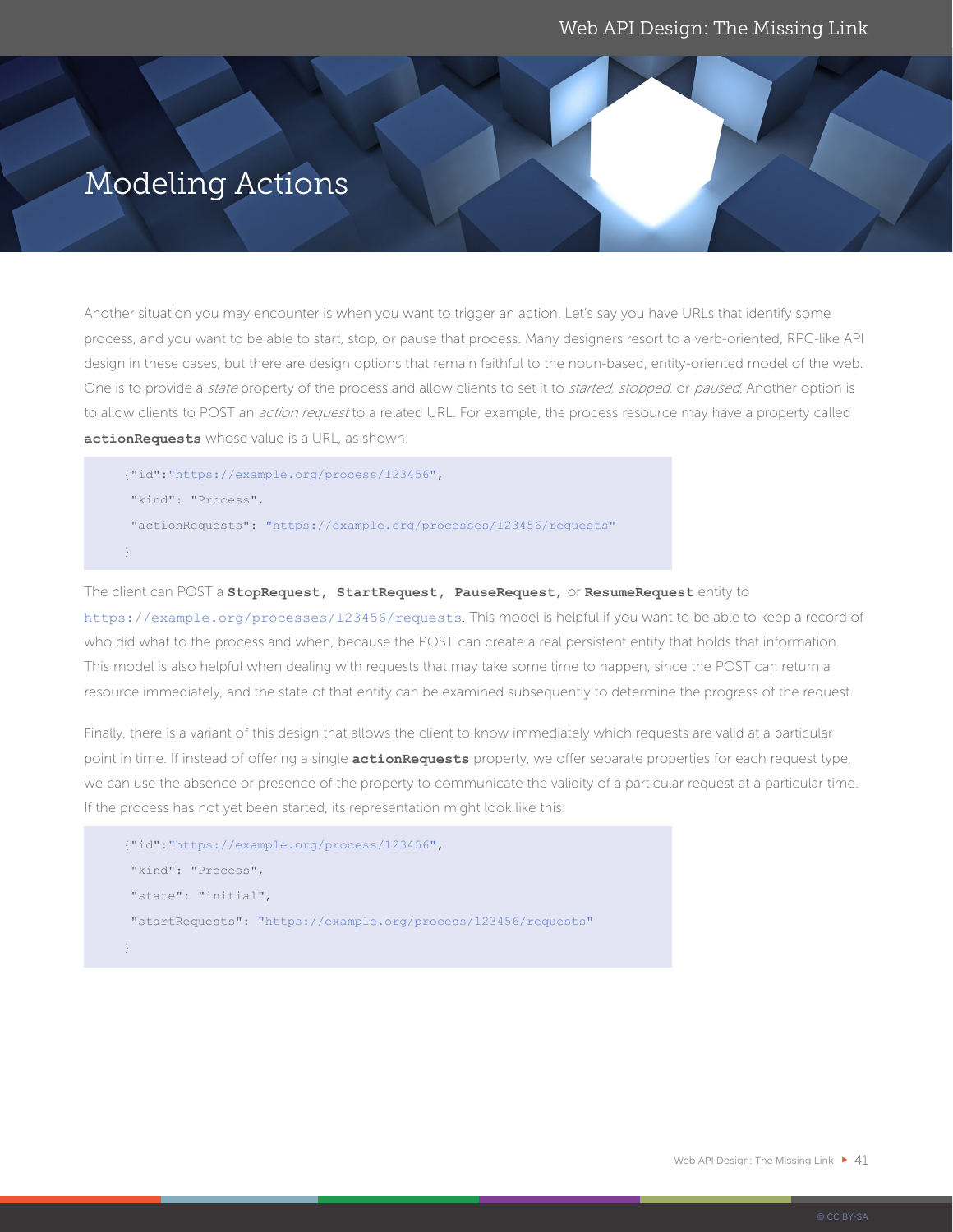If the process has been started, its representation might look like this:

```
{"id":"https://example.org/process/123456",
 "kind": "Process",
 "state": "running",
 "pauseRequests": "https://example.org/process/123456/requests",
 "stopRequests": "https://example.org/process/123456/requests"
}
```
If the process has been paused, its representation might look like this:

```
{"id":"https://example.org/process/123456",
 "kind": "Process",
 "state": "pause",
  "resumeRequests": "https://example.org/process/123456/requests",
  "stopRequests": "https://example.org/process/123456/requests"
}
```
It might not matter whether the value of these properties is the same URL or a different one for each. We learned this technique from [Siren](https://github.com/kevinswiber/siren), which has a more elaborate version of it that you may care to use.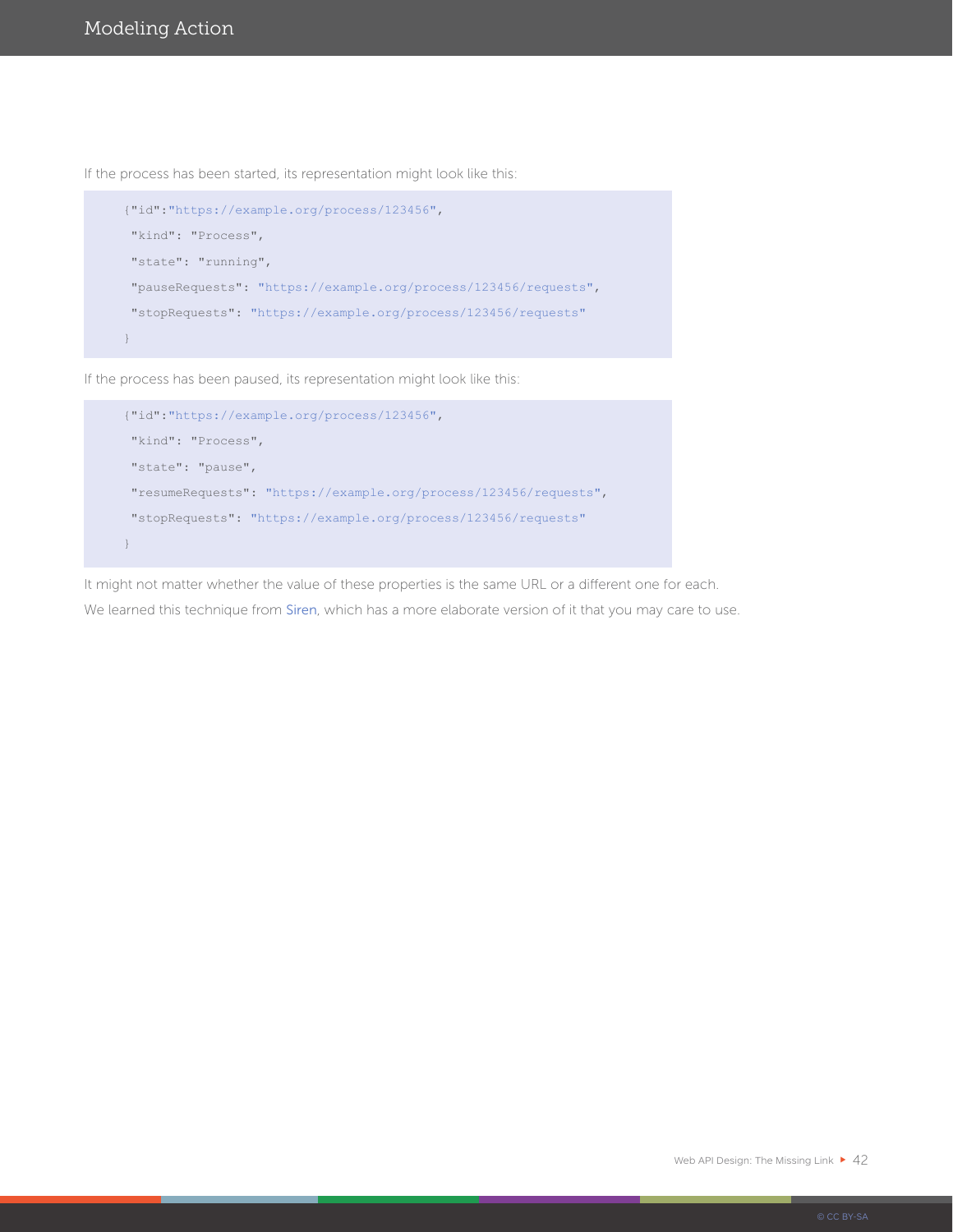## Authentication

Not many years ago, API design guides would contain an involved discussion about which authentication approach to use. At that time the leading websites were using different standards or at different levels. Today, almost every major web API uses OAuth2. Examples are PayPal, Twitter, Google, Facebook, GitHub, and many more. You should do the same.

Using OAuth 2.0 means that web or mobile apps that expose APIs don't have to share passwords. It allows the API provider to revoke tokens for an individual user and for an entire app, without requiring the user to change their original password. This is critical if a mobile device is compromised or if a rogue app is discovered.

Overall, OAuth 2.0 means improved security and better end-user and consumer experiences with web and mobile apps.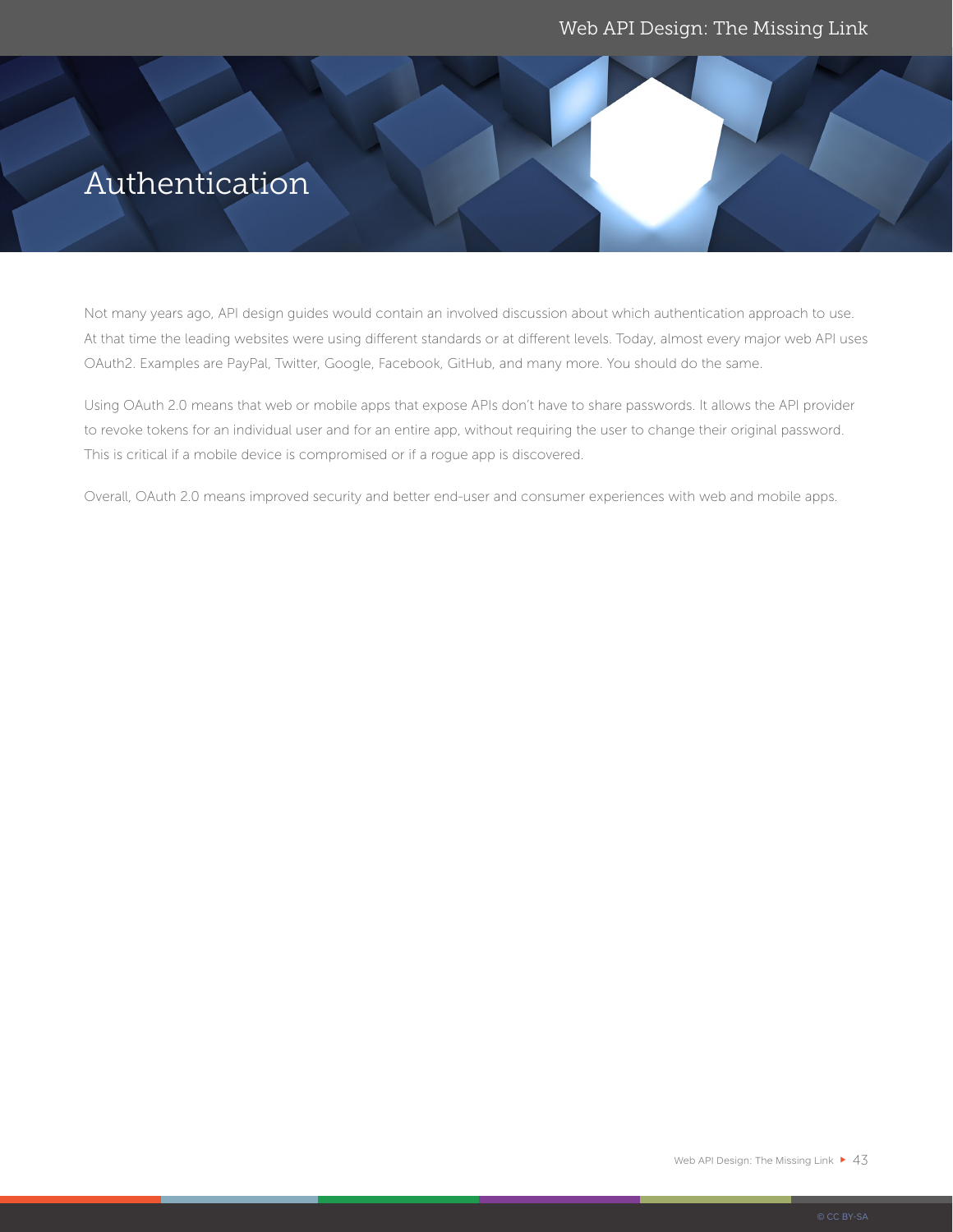## Complement with an SDK

If your API follows good design practices, is self-consistent, standards-based, and well documented, and application developers consuming your API may be able to get rolling without a client SDK. Well-documented code samples are also a critical resource. However, most client programmers prefer to use a well-crafted SDK in their implementation language of choice, rather than consume your HTTP API directly. In fact, programmers consuming an SDK will likely think of the language-specific SDK as being the API, ignoring the underlying web API completely. Does this mean your web API design isn't so important after all? Not at all—the quality of the underlying web API has a dramatic impact on the cost and reliability of SDKs and the number of SDKs that get created. The better the web API, the better the SDK, and the greater the likelihood of a quality SDK being developed for a given programming language. The web API will also show through to programmers in various debugging and performance-tuning scenarios. We all turn on the Google Chrome Tools or equivalent to see network messages when we are debugging our Web UIs, right?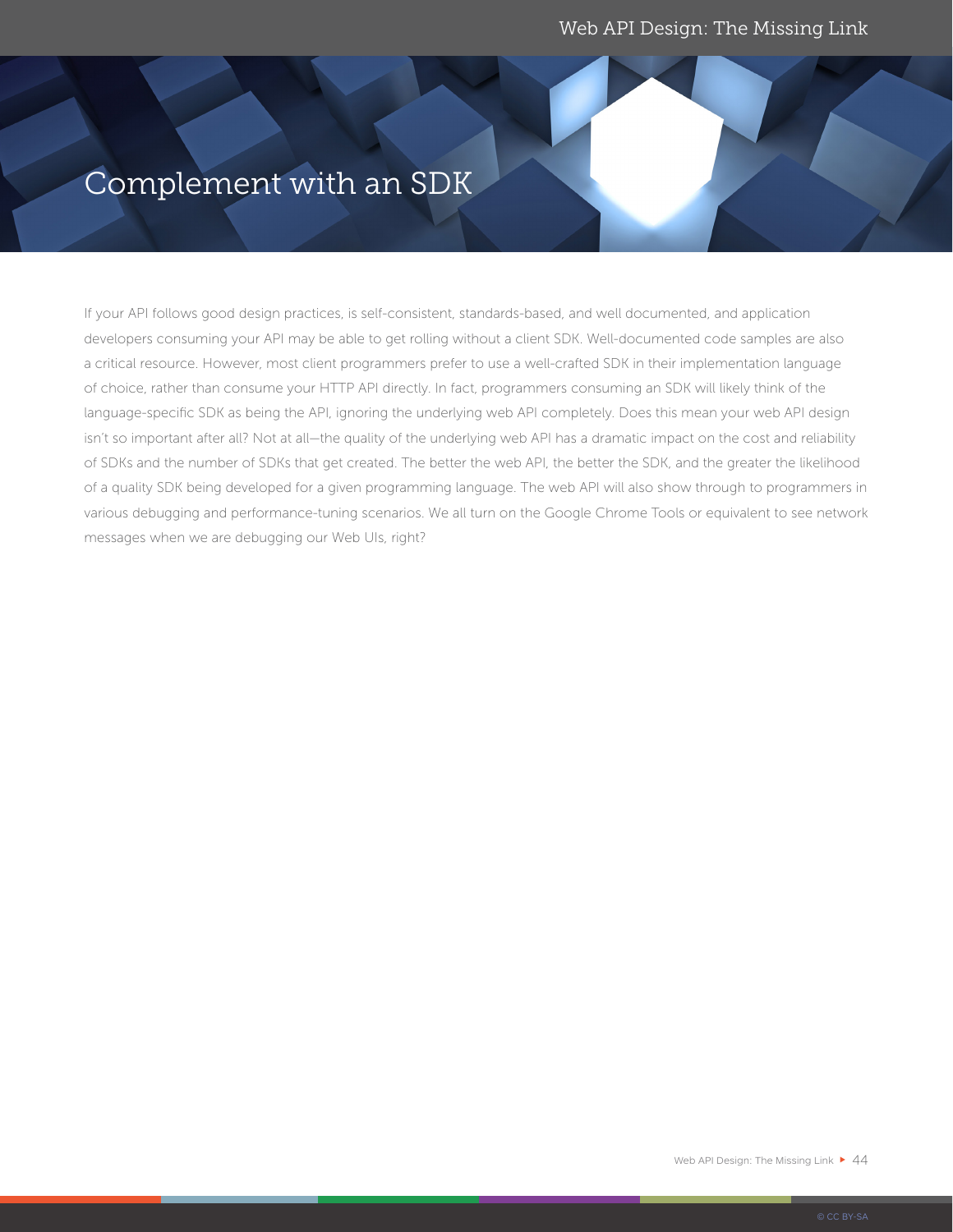## <span id="page-44-0"></span>Versioning

Versioning of APIs is a controversial topic—you will find a lot of contradictory guidance on the internet. The pattern that is most commonly practiced is probably the one with a version identifier in a path segment of URLs. Since there is little consensus on versioning, simply offering our opinions on the topic may not be very helpful, but we offer two thoughts:

- 1. Doing nothing at all for API versioning is an intelligent approach that is getting more attention
- 2. Links and version identifiers in URLs make awkward bedfellows

## Doing nothing for versioning

We all understand that APIs need to evolve and that evolving APIs without breaking clients is a challenge, so it may seem surprising that doing nothing in particular for versioning can be an intelligent option. In our APIs, we have noticed that we often started by putting **/v1** as a path segment in URLs, anticipating change, and never changed it. Why is this?

Many changes can be made to an API in a backward-compatible way. If you can make a change in a backward-compatible way without changing version, you should do so. In general, it is safe to add new properties to resources in an API, provided that clients know ahead of time that this may happen. There are a couple of things you can do help with this. One is to help clients test by adding a few random properties to resources on the server. It is not difficult to do, it won't hurt your API, and it allows your clients to be sure that they don't falter when an extra property or two shows up in a resource. Another thing you can do is to use PATCH rather than PUT for updating. The semantics of PUT are that it completely replaces the state of the resource. This means that clients have to include all the properties of any resource they are updating, even properties that didn't exist at the time the client was written. This puts a burden on clients and makes the server itself vulnerable to client errors. PATCH, on the other hand, only changes the data explicitly referenced by the client. The server takes responsibility for the merge, which is safer<sup>9</sup>. Of course, you should never implement a PUT operation that has PATCH semantics—we would hope that goes without saying, although we have seen this done more than once. You can also usually introduce new resource types to your API without breaking existing clients. You have to be a little careful about breaking older clients if references to new types of resources can show up in old data, but you can often avoid this, or train clients to tolerate it.

From time to time, you will make major fundamental changes to your data model. No amount of versioning cleverness allows a change like this to be made in a way that does not break old clients—you will need to implement a new API and some sort of migration strategy for old data. These kinds of changes are painful, and hopefully infrequent, but they will happen unless your API does not evolve much. Many of the major household-name web companies have gone through at least one transition like this in their APIs.

9 Perhaps not coincidentally, the SQL UPDATE operation of relational databases has PATCH semantics, not PUT semantics.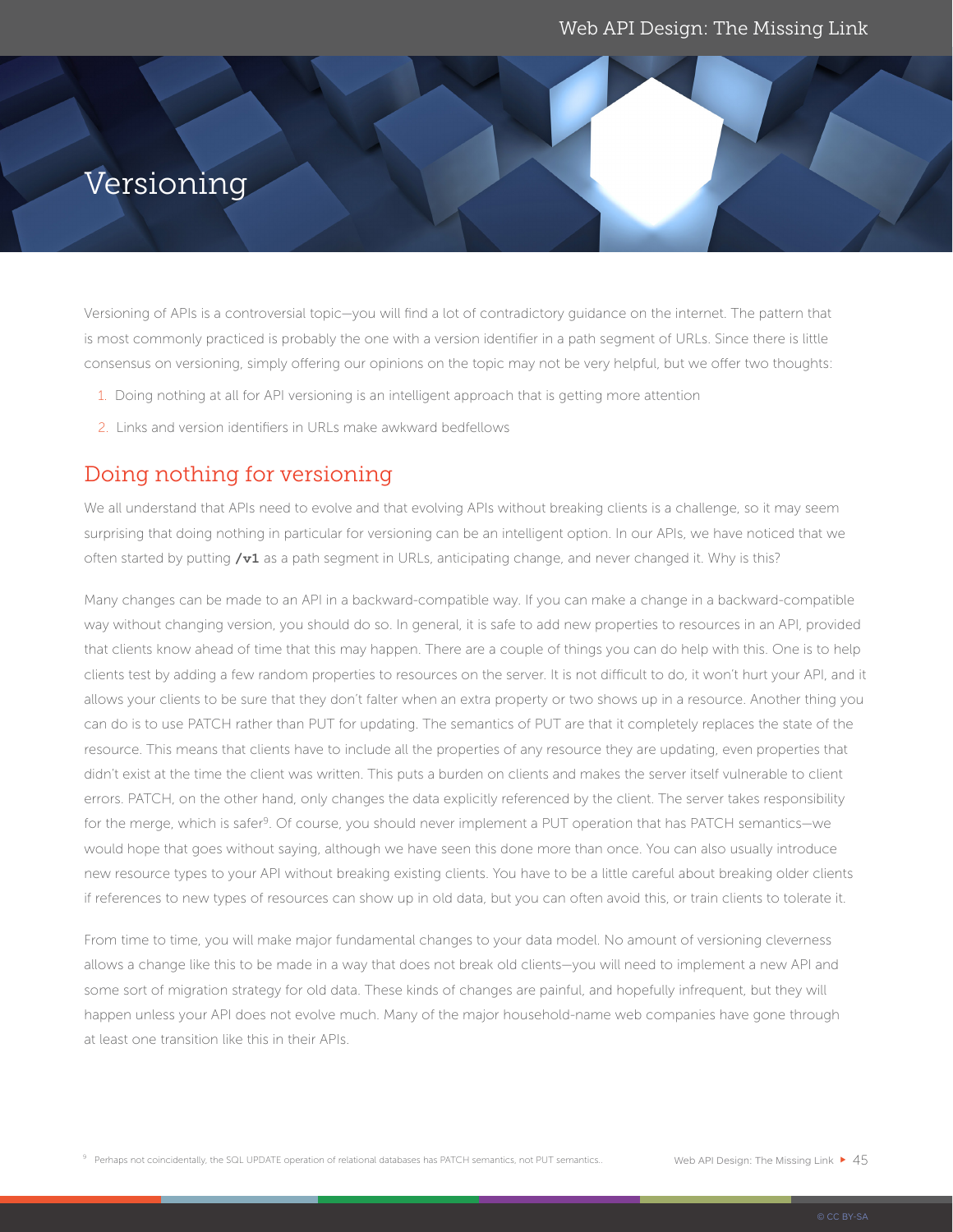The idea of including versioning in APIs depends on the assumption that there is a set of changes that are between these extremes—they are too big to be made in a perfectly backward-compatible way, but they are not big enough to require a whole new API. In practice, many people find that this category of change simply doesn't exist for their API—we can say at least that this has happened to us.

You sometimes see it stated that you must include versioning in your API from the beginning because it cannot be added later. In our experience, this is not true. If you release an API without versioning and want to add it later, this is usually easy, regardless of whether you put version identifiers in URLs or headers. Requests that lack a version identifier are considered to be V1 requests. Because it is easy to add later, and because it often turns out not to be necessary, we think that if you are in doubt about what to do about versioning for a new API, you can safely leave it out.

### Links and version identifiers in URLs make awkward bedfellows

If you do decide to include versioning in your API, you are likely be faced with the choice of putting a version identifier somewhere in the URL or in a header. If you are also using links, you will find that putting version information in a header is the simpler option. Here is why.

Let's return to an example we used earlier:

```
GET /v2/dogs/12345678 HTTP/1.1
Host: dogtracker.com
…
HTTP/1.1 200 OK 
{ "sel": "https://dogtracker.com/v2/dogs/12345678", 
   "id": "1234567",
   "kind": "Dog"
   "name": "Lassie", 
   "furColor": "brown",
   "owner": "https://dogtracker.com/v2/persons/98765432"
}
```
In this example, when the server produced the link https://dogtracker.com/v2/persons/98765432, it was making a guess on which version to include in the URL. Since the client asked for V2 of Lassie the Dog, maybe it is safe to assume that V2 of the person the Duke of Rudling is what the client will want? The Duke is a person—do people even have a V2 format? There is also an unpleasant conceptual problem—it is conceptually OK for versions to be resources that have URLs, but Lassie is not owned by a version, she is owned by a person.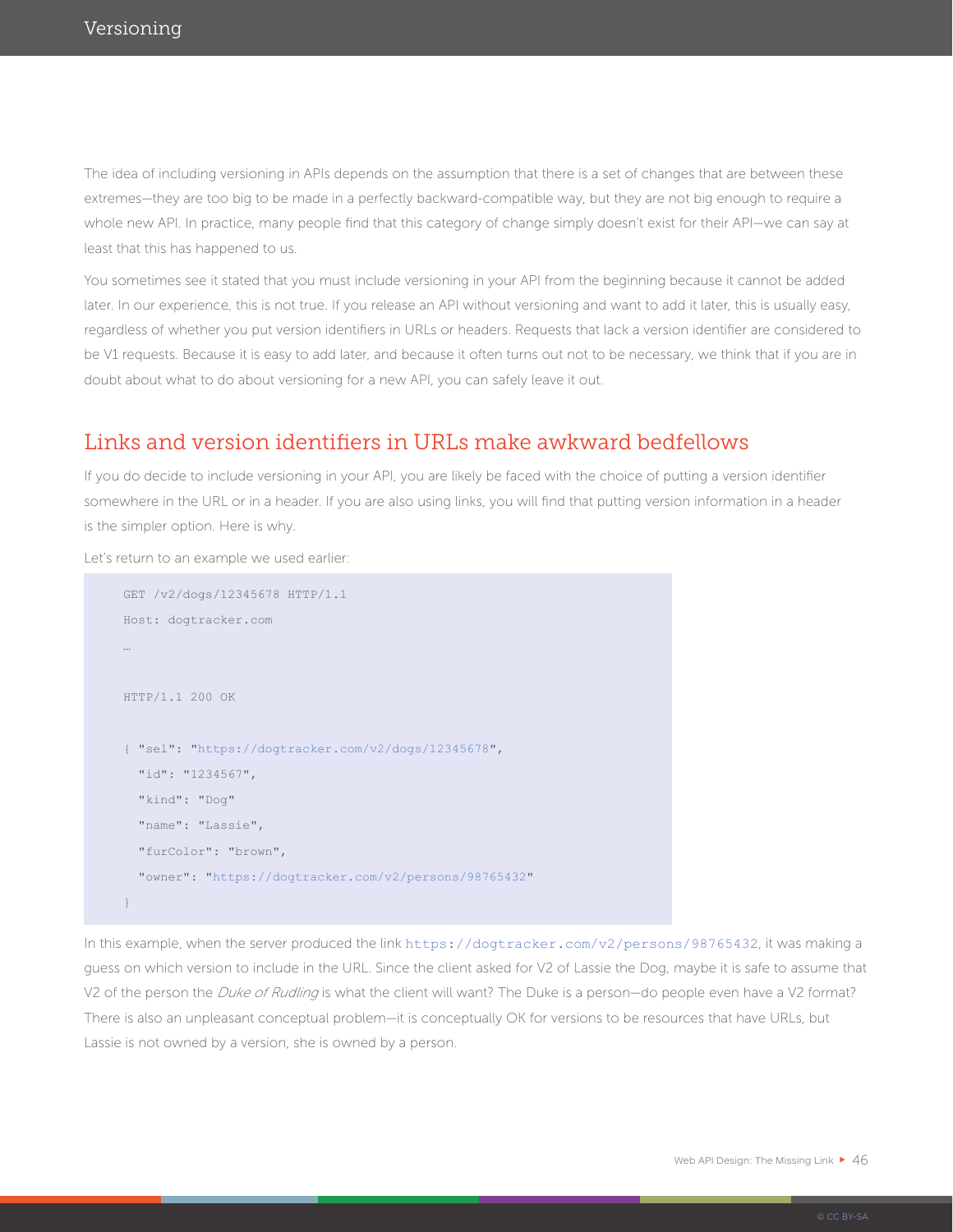One way to resolve both these problems is to invent 1+n URLs—one for the Duke himself and one for each of his versions. The URL of the Duke himself is used in links, and clients can convert that to a version URL if they need to. This solves the problem for the server, which can now always return the URL of the Duke, but it adds a burden to the client to create a version URL from the Duke's URL. Programmers have to consult out-of-band documentation to learn the pattern for forming version URLs—it cannot be deduced from the data. The API of the OpenStack open source project uses this approach. One banking organization we know also followed this approach, and made the clients' job a bit easier by returning relative URLs, as follows:

```
GET /v2/dogs/12345678 HTTP/1.1
Host: dogtracker.com
…
HTTP/1.1 200 OK 
{ "self": "https://dogtracker.com/v2/dogs/12345678", 
   "id": "12345678",
   "kind": "Dog"
   "name": "Lassie", 
   "furColor": "brown",
   "owner": "/persons/98765432"
}
```
The URL of the Duke that is returned here is relative-if we resolved it, it would be https://dogtracker.com/persons/ 98765432, since the base to which it is relative is https://dogtracker.com/v2/dogs/12345678. Because the URL was returned in relative form, it is simple for the client to prepend either https://dogtracker.com/v2 or https://dogtracker.com/v1 to get the URL of the version they want. This prepend operation is not a standard URL resolution operation, but it works as a simple string manipulation, which is what most programmers care about. You can make up your mind what the result of a GET on https://dogtracker.com/persons/98765432 should be.

As you can see, putting version identifiers in URLs can be made to work with links, but it entails more conceptual and practical complexity than putting version identifiers in an **Accept-Version** or similar header. Either approach requires custom clients that were programmed using knowledge that had to be communicated in documentation. Of course, not implementing versioning is simpler still, and avoids the need for documentation of special knowledge.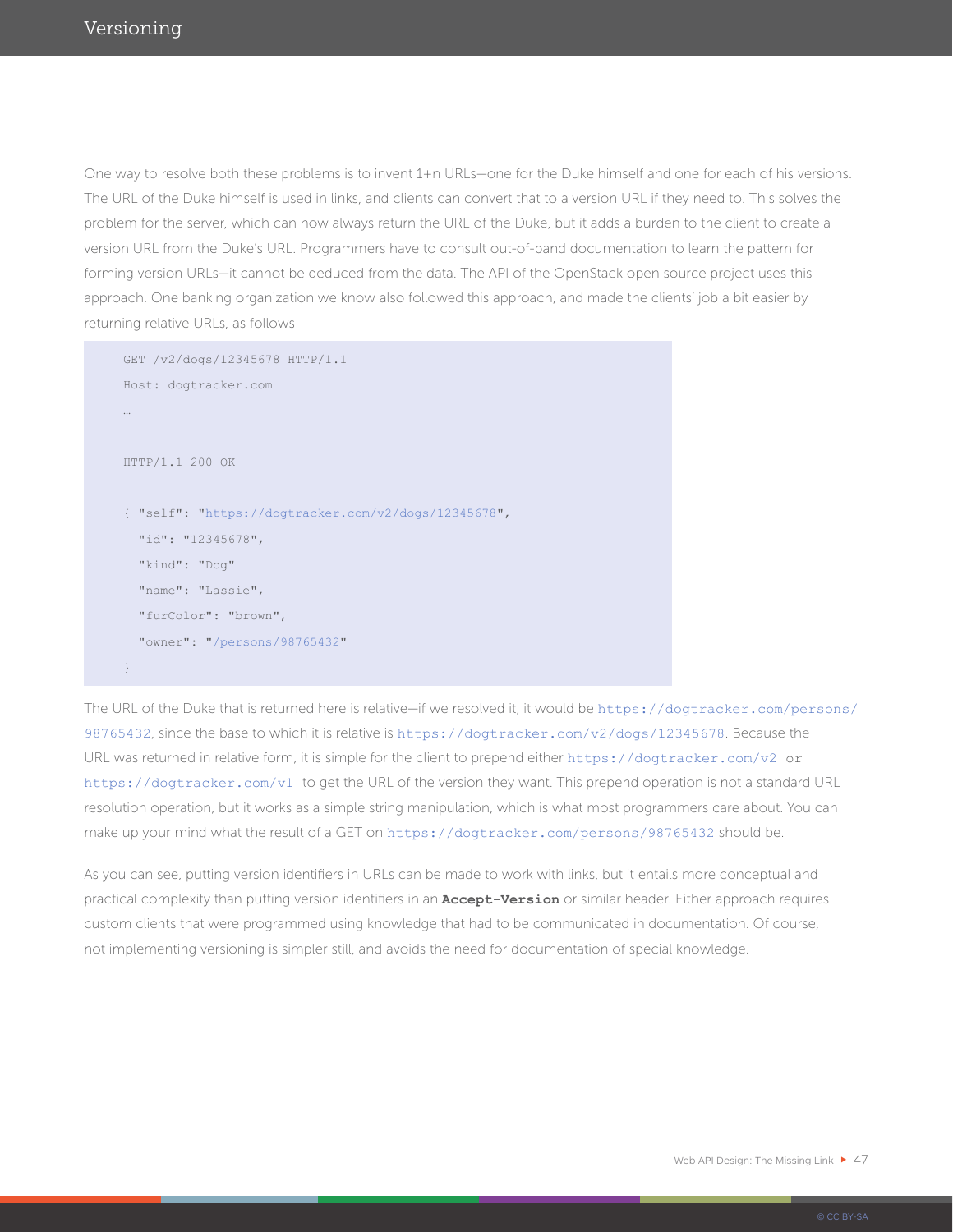## Conclusion

The state of the art in web API design and the pace of innovation have increased in recent years as web APIs become more commercially important.

Web APIs are based on the technologies of the World Wide Web, documented particularly in the HTTP and URI specifications. When designing a Web API, it is best to limit yourself as much as possible to concepts and techniques that are found in those specifications—this minimizes the amount that a client has to learn that is specific to your API. The native concepts of HTTP and URI are entity-oriented, so designing an API in this style is more like designing a database than it is like designing a typical programming-language API. The idea is to focus on your data and just let HTTP provide the uniform API, in the same way that a database management provides a uniform API regardless of the databases that it hosts. Taking an entity-oriented approach requires programmers to create a mapping between the API model and their code, which adds some burden. Rewards for this extra effort include the simplicity and uniformity of web APIs, as well as the fact that this approach has proven very successful in maintaining a loose coupling between clients and providers, which is one of the most important and elusive characteristics of a good API.

Because native Web APIs are data-oriented, it is not surprising that a large portion of the effort in designing an API should go into the specification of the formats of the data. HTTP provides a standard API for the basic CRUD<sup>10</sup> portion of every web API, but it does not have as much to say about how queries over the data are expressed. This is why a significant amount of design effort typically goes into the design of URLs that express queries. We have presented some ideas for how you should structure these query APIs both to minimize the learning effort for clients and to increase the commonality between different APIs.

Until recently, the use of links in APIs was promoted mainly by a small community that was interested in general-purpose clients that had no a priori knowledge of any particular API, in the same way that a web browser has no a priori knowledge of any particular website. More recently we have seen a growing appreciation for the value of links in APIs for all clients.

Authentication, representations of errors, and SDKs are other topics in API design on which we've tried to give some guidance. Versioning continues to be a topic on which opinions vary, but there has recently been more discussion of the option of doing nothing at all. This option turns out to be quite defensible and works well for many APIs, including some of our own.

### Resources

[Representational State Transfer \(REST\)](http://www.ics.uci.edu/%7Efielding/pubs/dissertation/rest_arch_style.htm), Roy Thomas Fielding, 2000 [RESTful API Design Webinar, 2nd edition](https://apigee.com/about/blog/technology/restful-api-design-second-edition-webinar-video-slides), Brian Mulloy, 2011 [Apigee Blog](https://apigee.com/about/blog/) [API Craft Google Group](https://groups.google.com/forum/#!forum/api-craft)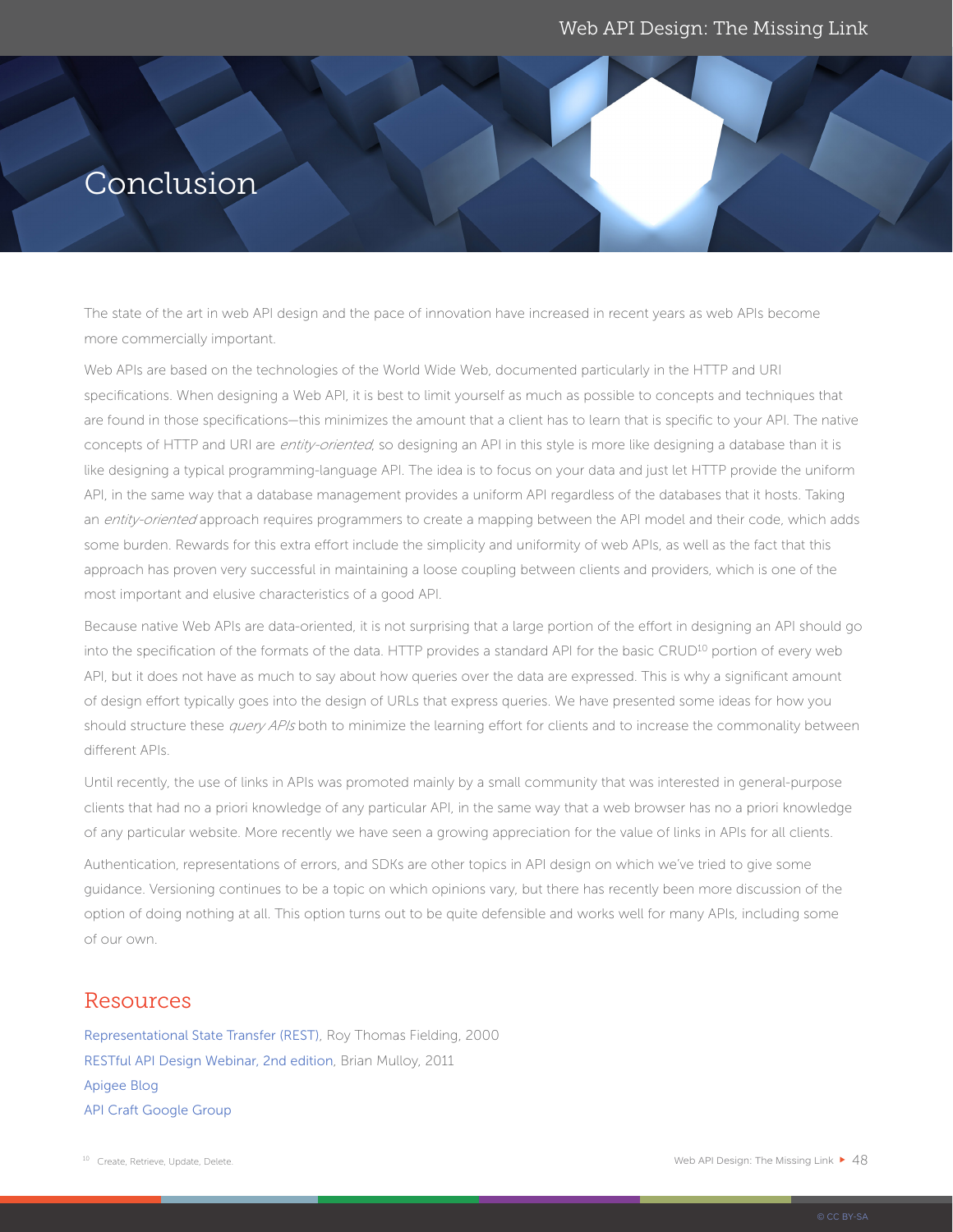## <span id="page-48-0"></span>Appendix: Other Approaches to Representing Links

The next-simplest method we know for representing links in JSON looks like this:

"owner": {"href": "https://dogtracker.com/persons/98765432"}

This pattern has the advantage that—provided you know the pattern—you can find all the URL-valued properties without out-of-band information. It also gives a place to put extra *link properties*. The Terrifically Simple JSON project is one attempt to specify this pattern more completely.

There is another style for representing links in JSON that you will see used.

```
"links": [
          {"href": "https://dogtracker.com/persons/98765432",
            "rel": "owner"
\left\{\begin{array}{cc} 1 & 0 \\ 0 & 0 \end{array}\right\} ]
```
Like the previous style, this style has the advantage that you know that the value of the property **owner** is a URL without parsing the value or requiring external metadata (you could do something analogous for dates and other data types too). Disadvantages include the fact that this is more complex, and the name of the property (**owner**) now appears as a value of the **rel** property on the right side of a colon, instead of on the left side where property names normally reside in JSON.

We will let you make up your mind whether or not you like this style. It is standardized (or at least specified) in the [JSON hyper](http://json-schema.org/latest/json-schema-hypermedia.html)[schema specification](http://json-schema.org/latest/json-schema-hypermedia.html). If you use this style, we think you should consider using a specialized media type, not simply JSON (we wish the JSON hyper-schema specification defined one)—this allows general-purpose clients to interpret your links.

Another format for representing links looks like this:

```
"owner": {
     "dataType": "URI",
     "value": "https://dogtracker.com/persons/98765432"
\qquad \qquad \}
```
This format made enough sense to us that we used it on a whole project. You can extend JSON serialization and deserialization on both ends to return a URI object instead of a string, which helps automate the use of this pattern. This approach worked reasonably well, but all of us on the project would regularly forget to do this correctly when we were programming and accidentally use simple strings for URLs, which caused bugs. Ultimately, we decided to stop fighting our own programming instincts and go back to using simple strings. If you use this format, you should again consider using a specialized media type. [RDF/JSON](https://dvcs.w3.org/hg/rdf/raw-file/default/rdf-json/index.html) uses a version of this technique, even for base types that JSON handles natively.

There are several other specifications to choose from that define more complex approaches to link representation, like [Siren](https://github.com/kevinswiber/siren), [HAL](http://stateless.co/hal_specification.html), [JSON-LD](http://json-ld.org/), [RDF/JSON,](https://dvcs.w3.org/hg/rdf/raw-file/default/rdf-json/index.html) [Collection+JSON,](http://amundsen.com/media-types/collection/) [Hydra](http://www.markus-lanthaler.com/hydra/), and probably several more. Each of these adds significant features and concepts beyond just how to represent links.